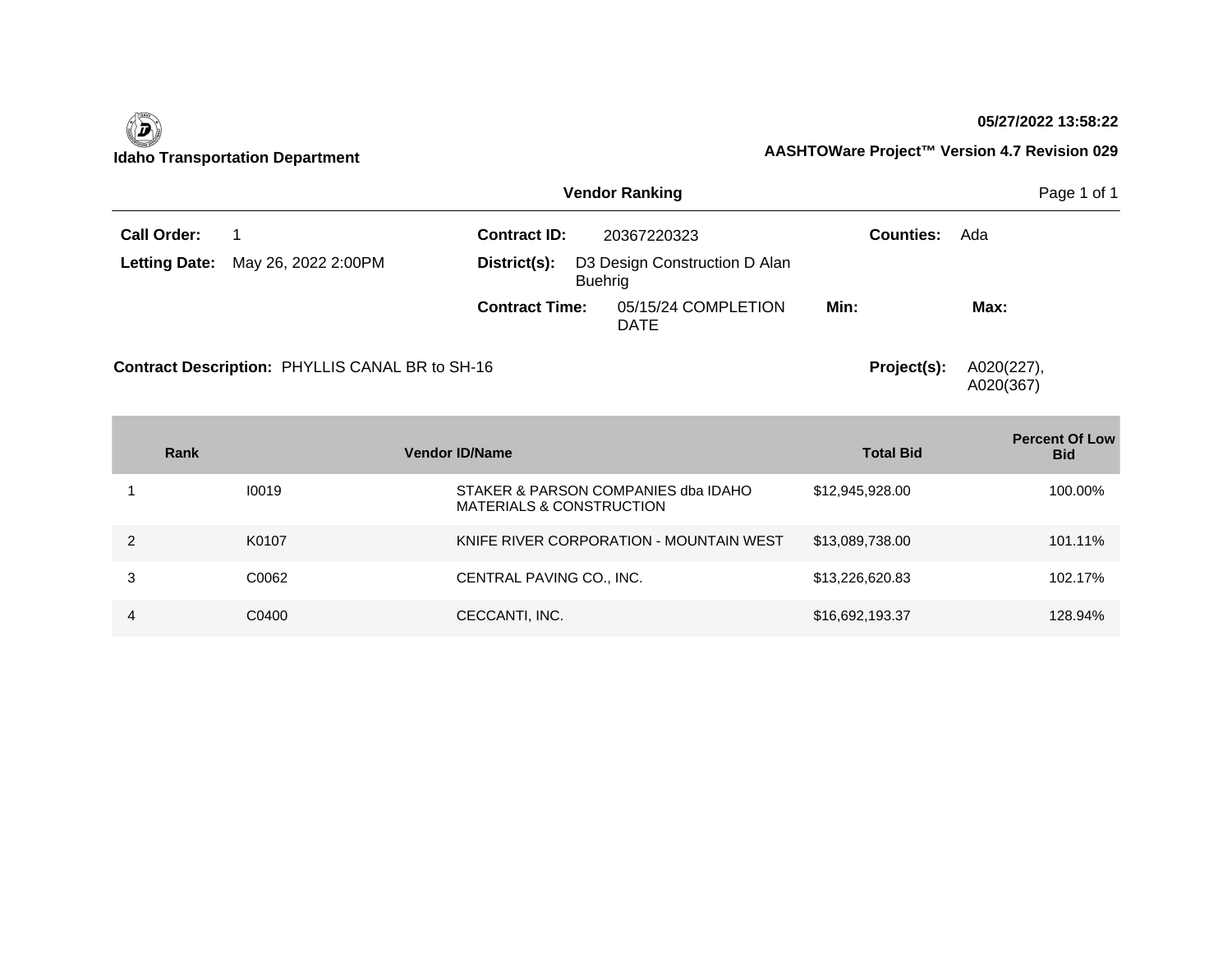#### **05/27/2022 13:58:22**

### **Idaho Transportation Department AASHTOWare Project™ Version 4.7 Revision 029**

|                                 | Page 1 of 44                                              |  |
|---------------------------------|-----------------------------------------------------------|--|
| <b>Proposal ID: 20367220323</b> | <b>Counties: Ada</b>                                      |  |
| Letting Date: May 26, 2022      | <b>District(s):</b> D3 Design Construction D Alan Buehrig |  |
| Call Order: 1                   | <b>Project(s):</b> A020(227), A020(367)                   |  |

**Contract Time:** 05/15/24 COMPLETION DATE

| Line No / Item ID<br><b>Item Description</b> |                                                    | (1) STAKER & PARSON<br><b>COMPANIES dba IDAHO</b><br><b>MATERIALS &amp;</b><br><b>CONSTRUCTION</b> |                   | (2) KNIFE RIVER<br><b>CORPORATION - MOUNTAIN</b><br><b>WEST</b> |                        | (3) CENTRAL PAVING CO.,<br>INC. |                   |                   |
|----------------------------------------------|----------------------------------------------------|----------------------------------------------------------------------------------------------------|-------------------|-----------------------------------------------------------------|------------------------|---------------------------------|-------------------|-------------------|
|                                              | Alt Set / Alt Member                               | <b>Quantity and Units</b>                                                                          | <b>Unit Price</b> | <b>Ext Amount</b>                                               | <b>Unit Price</b>      | <b>Ext Amount</b>               | <b>Unit Price</b> | <b>Ext Amount</b> |
| <b>SECTION:</b>                              | 0001                                               | (WORK BY CONTRACT A020(367                                                                         |                   | <b>Cat Alt Set:</b>                                             | <b>Cat Alt Member:</b> |                                 | LCC:              |                   |
| 0005                                         | 105-010A                                           | 9,100.000                                                                                          | 1.00000           | 9,100.00                                                        | 1.00000                | 9,100.00                        | 1.00000           | 9,100.00          |
|                                              | <b>DISPUTE REVIEW BOARD-3</b><br>MEMBER(CONT ITEM) | CA                                                                                                 |                   |                                                                 |                        |                                 |                   |                   |
| 0010                                         | 201-010A                                           | (1.000)                                                                                            | 29,196.00000      | 29,196.00                                                       | 100,000.00000          | 100,000.00                      | 62,400.00000      | 62,400.00         |
|                                              | <b>CLEARING &amp; GRUBBING</b>                     | <b>LS</b>                                                                                          |                   |                                                                 |                        |                                 |                   |                   |
| 0015                                         | 202-005A                                           | 12.000                                                                                             | 838.50000         | 10,062.00                                                       | 900.00000              | 10,800.00                       | 864.00000         | 10,368.00         |
|                                              | SELECTIVE REM OF TREES<br><b>INCLUDING STUMPS</b>  | <b>EACH</b>                                                                                        |                   |                                                                 |                        |                                 |                   |                   |
| 0020                                         | 203-005A                                           | (1.000)                                                                                            | 37,565.00000      | 37,565.00                                                       | 100,000.00000          | 100,000.00                      | 13,800.00000      | 13,800.00         |
|                                              | <b>REM OF OBSTRUCTIONS</b>                         | <b>LS</b>                                                                                          |                   |                                                                 |                        |                                 |                   |                   |
| 0025                                         | 203-015A                                           | 38,800.000                                                                                         | 4.45000           | 172,660.00                                                      | 4.00000                | 155,200.00                      | 7.90000           | 306,520.00        |
|                                              | <b>REM OF BITUMINOUS SURF</b>                      | SY                                                                                                 |                   |                                                                 |                        |                                 |                   |                   |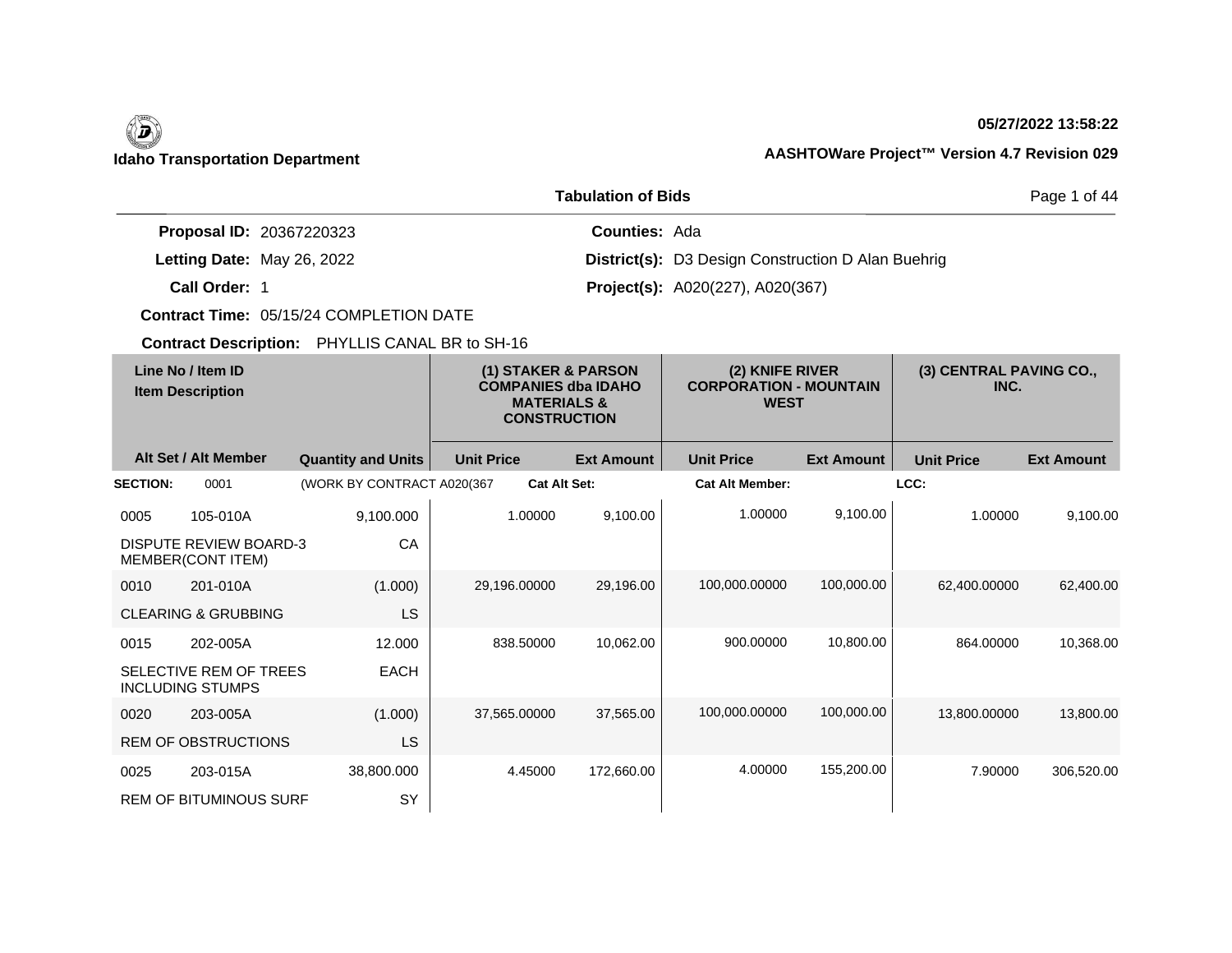#### **05/27/2022 13:58:22**

|                                 | Page 2 of 44                                              |  |
|---------------------------------|-----------------------------------------------------------|--|
| <b>Proposal ID: 20367220323</b> | <b>Counties: Ada</b>                                      |  |
| Letting Date: May 26, 2022      | <b>District(s):</b> D3 Design Construction D Alan Buehrig |  |
| Call Order: 1                   | <b>Project(s):</b> A020(227), A020(367)                   |  |

**Contract Time:** 05/15/24 COMPLETION DATE

| Line No / Item ID<br><b>Item Description</b> |                                 | (1) STAKER & PARSON<br><b>COMPANIES dba IDAHO</b><br><b>MATERIALS &amp;</b><br><b>CONSTRUCTION</b> |                   | (2) KNIFE RIVER<br><b>CORPORATION - MOUNTAIN</b><br><b>WEST</b> |                   | (3) CENTRAL PAVING CO.,<br>INC. |                   |                   |                   |
|----------------------------------------------|---------------------------------|----------------------------------------------------------------------------------------------------|-------------------|-----------------------------------------------------------------|-------------------|---------------------------------|-------------------|-------------------|-------------------|
|                                              | Alt Set / Alt Member            | <b>Quantity and Units</b>                                                                          | <b>Unit Price</b> |                                                                 | <b>Ext Amount</b> | <b>Unit Price</b>               | <b>Ext Amount</b> | <b>Unit Price</b> | <b>Ext Amount</b> |
| <b>SECTION:</b>                              | 0001                            | (WORK BY CONTRACT A020(367                                                                         |                   | <b>Cat Alt Set:</b>                                             |                   | <b>Cat Alt Member:</b>          |                   | LCC:              |                   |
| 0030                                         | 203-020A                        | 1.000                                                                                              | 130,403.00000     |                                                                 | 130,403.00        | 110,000.00000                   | 110,000.00        | 43,200.00000      | 43,200.00         |
| <b>REM OF BRIDGE</b>                         |                                 | <b>EACH</b>                                                                                        |                   |                                                                 |                   |                                 |                   |                   |                   |
| 0035                                         | 203-050A                        | 1.000                                                                                              |                   | 1,441.00000                                                     | 1,441.00          | 1,000.00000                     | 1,000.00          | 581.00000         | 581.00            |
|                                              | REM OF CONC HEADWALL            | <b>EACH</b>                                                                                        |                   |                                                                 |                   |                                 |                   |                   |                   |
| 0040                                         | 203-070A                        | 1,939.000                                                                                          |                   | 3.90000                                                         | 7,562.10          | 4.00000                         | 7,756.00          | 6.10000           | 11,827.90         |
|                                              | <b>REM OF CURB &amp; GUTTER</b> | <b>FT</b>                                                                                          |                   |                                                                 |                   |                                 |                   |                   |                   |
| 0045                                         | 203-075A                        | 2,321.000                                                                                          |                   | 4.20000                                                         | 9,748.20          | 4.00000                         | 9,284.00          | 4.30000           | 9,980.30          |
| <b>REM OF FENCE</b>                          |                                 | <b>FT</b>                                                                                          |                   |                                                                 |                   |                                 |                   |                   |                   |
| 0050                                         | 203-105A                        | 5.000                                                                                              |                   | 1,467.00000                                                     | 7,335.00          | 900.00000                       | 4,500.00          | 3,110.00000       | 15,550.00         |
| <b>BOX</b>                                   | <b>REM OF MISC IRR STR CONC</b> | <b>EACH</b>                                                                                        |                   |                                                                 |                   |                                 |                   |                   |                   |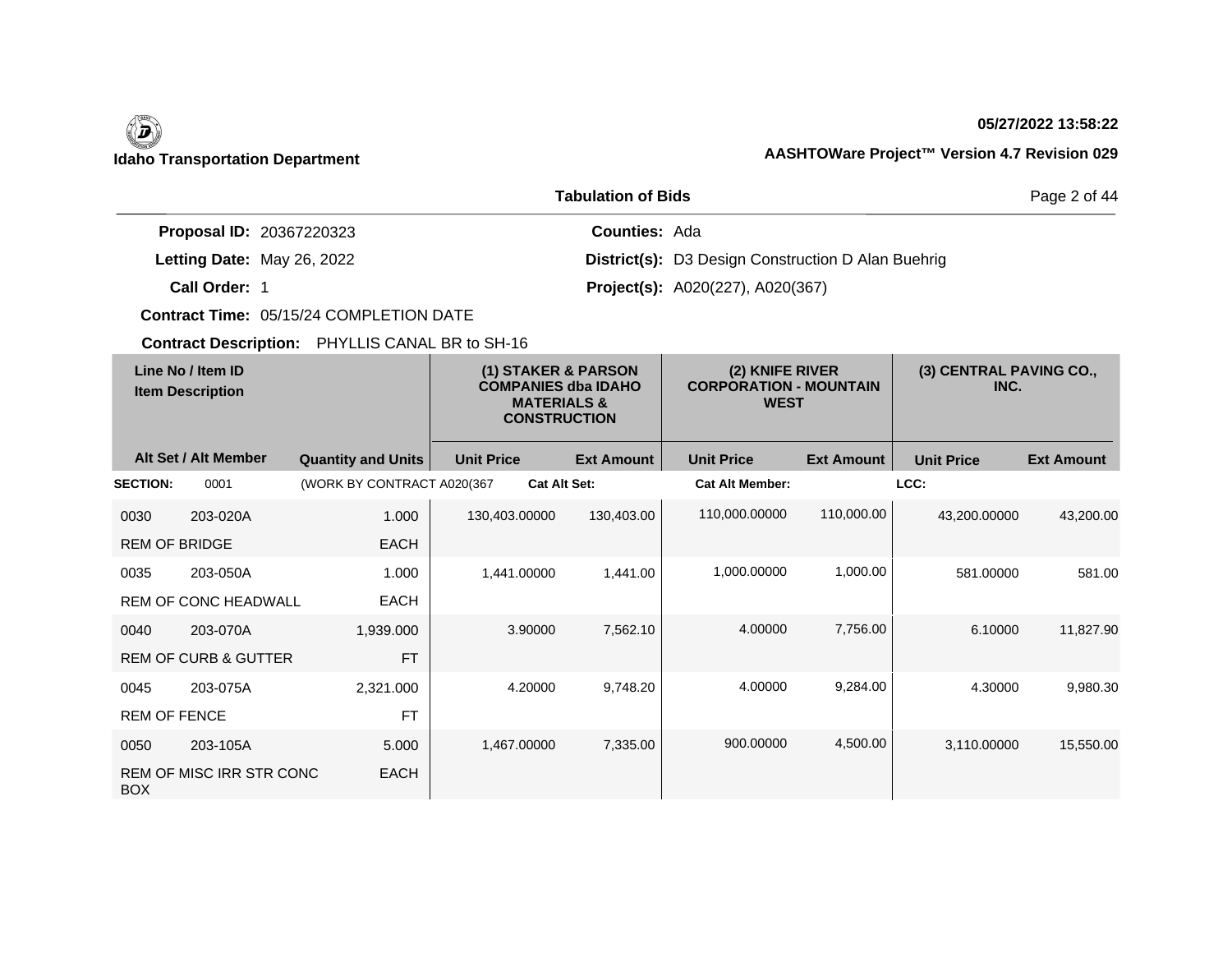#### **05/27/2022 13:58:22**

### **Idaho Transportation Department AASHTOWare Project™ Version 4.7 Revision 029**

|                                 | Page 3 of 44                                              |  |
|---------------------------------|-----------------------------------------------------------|--|
| <b>Proposal ID: 20367220323</b> | <b>Counties: Ada</b>                                      |  |
| Letting Date: May 26, 2022      | <b>District(s):</b> D3 Design Construction D Alan Buehrig |  |
| Call Order: 1                   | <b>Project(s):</b> A020(227), A020(367)                   |  |

**Contract Time:** 05/15/24 COMPLETION DATE

| Line No / Item ID<br><b>Item Description</b> |                                | (1) STAKER & PARSON<br><b>COMPANIES dba IDAHO</b><br><b>MATERIALS &amp;</b><br><b>CONSTRUCTION</b> |                     | (2) KNIFE RIVER<br><b>CORPORATION - MOUNTAIN</b><br><b>WEST</b> |                        | (3) CENTRAL PAVING CO.,<br>INC. |                   |                   |
|----------------------------------------------|--------------------------------|----------------------------------------------------------------------------------------------------|---------------------|-----------------------------------------------------------------|------------------------|---------------------------------|-------------------|-------------------|
|                                              | Alt Set / Alt Member           | <b>Quantity and Units</b>                                                                          | <b>Unit Price</b>   | <b>Ext Amount</b>                                               | <b>Unit Price</b>      | <b>Ext Amount</b>               | <b>Unit Price</b> | <b>Ext Amount</b> |
| <b>SECTION:</b>                              | 0001                           | (WORK BY CONTRACT A020(367                                                                         | <b>Cat Alt Set:</b> |                                                                 | <b>Cat Alt Member:</b> |                                 | LCC:              |                   |
| 0055                                         | 203-130A                       | 9,000.000                                                                                          | 0.50000             | 4,500.00                                                        | 0.60000                | 5,400.00                        | 0.54000           | 4,860.00          |
|                                              | REMOVAL OF PAV MARKINGS        | <b>FT</b>                                                                                          |                     |                                                                 |                        |                                 |                   |                   |
| 0060                                         | 203-130B                       | 137.400                                                                                            | 1.55000             | 212.97                                                          | 2.00000                | 274.80                          | 1.60000           | 219.84            |
|                                              | <b>REMOVAL OF PAV MARKINGS</b> | <b>SF</b>                                                                                          |                     |                                                                 |                        |                                 |                   |                   |
| 0065                                         | 203-135A                       | 29.000                                                                                             | 105.00000           | 3,045.00                                                        | 110.00000              | 3,190.00                        | 108.00000         | 3,132.00          |
|                                              | <b>REMOVAL OF SIGN</b>         | <b>EACH</b>                                                                                        |                     |                                                                 |                        |                                 |                   |                   |
| 0070                                         | 205-005A                       | 66,000.000                                                                                         | 11.00000            | 726,000.00                                                      | 13.00000               | 858,000.00                      | 17.10000          | 1,128,600.00      |
| <b>EXCAVATION</b>                            |                                | CY                                                                                                 |                     |                                                                 |                        |                                 |                   |                   |
| 0075                                         | 205-030A                       | 2,500.000                                                                                          | 3.70000             | 9,250.00                                                        | 30.00000               | 75,000.00                       | 7.30000           | 18,250.00         |
| <b>BORROW</b>                                |                                | CY                                                                                                 |                     |                                                                 |                        |                                 |                   |                   |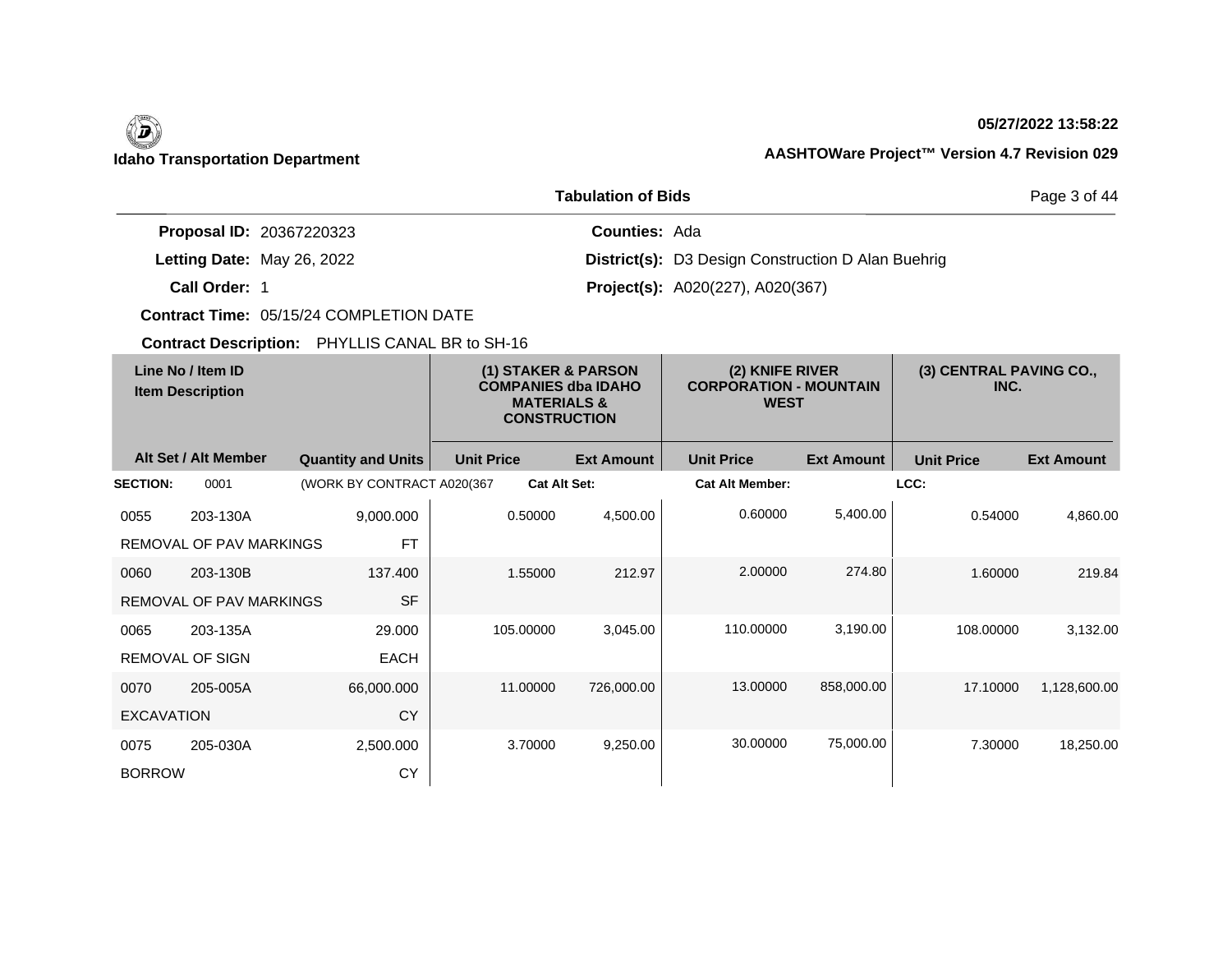## $\left(\begin{matrix} \n\end{matrix}\right)$

#### **05/27/2022 13:58:22**

Page 4 of 44

### **Idaho Transportation Department AASHTOWare Project™ Version 4.7 Revision 029**

|                                 | <b>Tabulation of Bids</b>                                 |
|---------------------------------|-----------------------------------------------------------|
| <b>Proposal ID: 20367220323</b> | <b>Counties: Ada</b>                                      |
| Letting Date: May 26, 2022      | <b>District(s):</b> D3 Design Construction D Alan Buehrig |
| Call Order: 1                   | <b>Project(s):</b> A020(227), A020(367)                   |

**Contract Time:** 05/15/24 COMPLETION DATE

| Line No / Item ID<br><b>Item Description</b> |                            | (1) STAKER & PARSON<br><b>COMPANIES dba IDAHO</b><br><b>MATERIALS &amp;</b><br><b>CONSTRUCTION</b> |                   | (2) KNIFE RIVER<br><b>CORPORATION - MOUNTAIN</b><br><b>WEST</b> |                        | (3) CENTRAL PAVING CO.,<br>INC. |                   |                   |
|----------------------------------------------|----------------------------|----------------------------------------------------------------------------------------------------|-------------------|-----------------------------------------------------------------|------------------------|---------------------------------|-------------------|-------------------|
|                                              | Alt Set / Alt Member       | <b>Quantity and Units</b>                                                                          | <b>Unit Price</b> | <b>Ext Amount</b>                                               | <b>Unit Price</b>      | <b>Ext Amount</b>               | <b>Unit Price</b> | <b>Ext Amount</b> |
| <b>SECTION:</b>                              | 0001                       | (WORK BY CONTRACT A020(367                                                                         |                   | <b>Cat Alt Set:</b>                                             | <b>Cat Alt Member:</b> |                                 | LCC:              |                   |
| 0080                                         | 205-060A                   | 150.000                                                                                            | 1.10000           | 165.00                                                          | 30.00000               | 4,500.00                        | 37.00000          | 5,550.00          |
| ABATEMENT                                    | <b>WATER FOR DUST</b>      | <b>MG</b>                                                                                          |                   |                                                                 |                        |                                 |                   |                   |
| 0085                                         | 205-071A                   | 28.000                                                                                             | 214.50000         | 6,006.00                                                        | 50.00000               | 1,400.00                        | 221.00000         | 6,188.00          |
| SOFT SPOTS                                   | EXCAVATION AND REPAIR OF   | <b>CY</b>                                                                                          |                   |                                                                 |                        |                                 |                   |                   |
| 0090                                         | 209-005A                   | 754.000                                                                                            | 37.60000          | 28,350.40                                                       | 12.00000               | 9,048.00                        | 31.20000          | 23,524.80         |
| <b>SMALL DITCH</b>                           |                            | <b>FT</b>                                                                                          |                   |                                                                 |                        |                                 |                   |                   |
| 0095                                         | 210-005A                   | 2,127.000                                                                                          | 84.90000          | 180,582.30                                                      | 35.00000               | 74,445.00                       | 87.50000          | 186,112.50        |
|                                              | STR EXCAVATION SCH NO. 1   | <b>CY</b>                                                                                          |                   |                                                                 |                        |                                 |                   |                   |
| 0100                                         | 210-015A                   | 284.000                                                                                            | 105.50000         | 29,962.00                                                       | 70.00000               | 19,880.00                       | 109.00000         | 30,956.00         |
|                                              | <b>COMPACTING BACKFILL</b> | <b>CY</b>                                                                                          |                   |                                                                 |                        |                                 |                   |                   |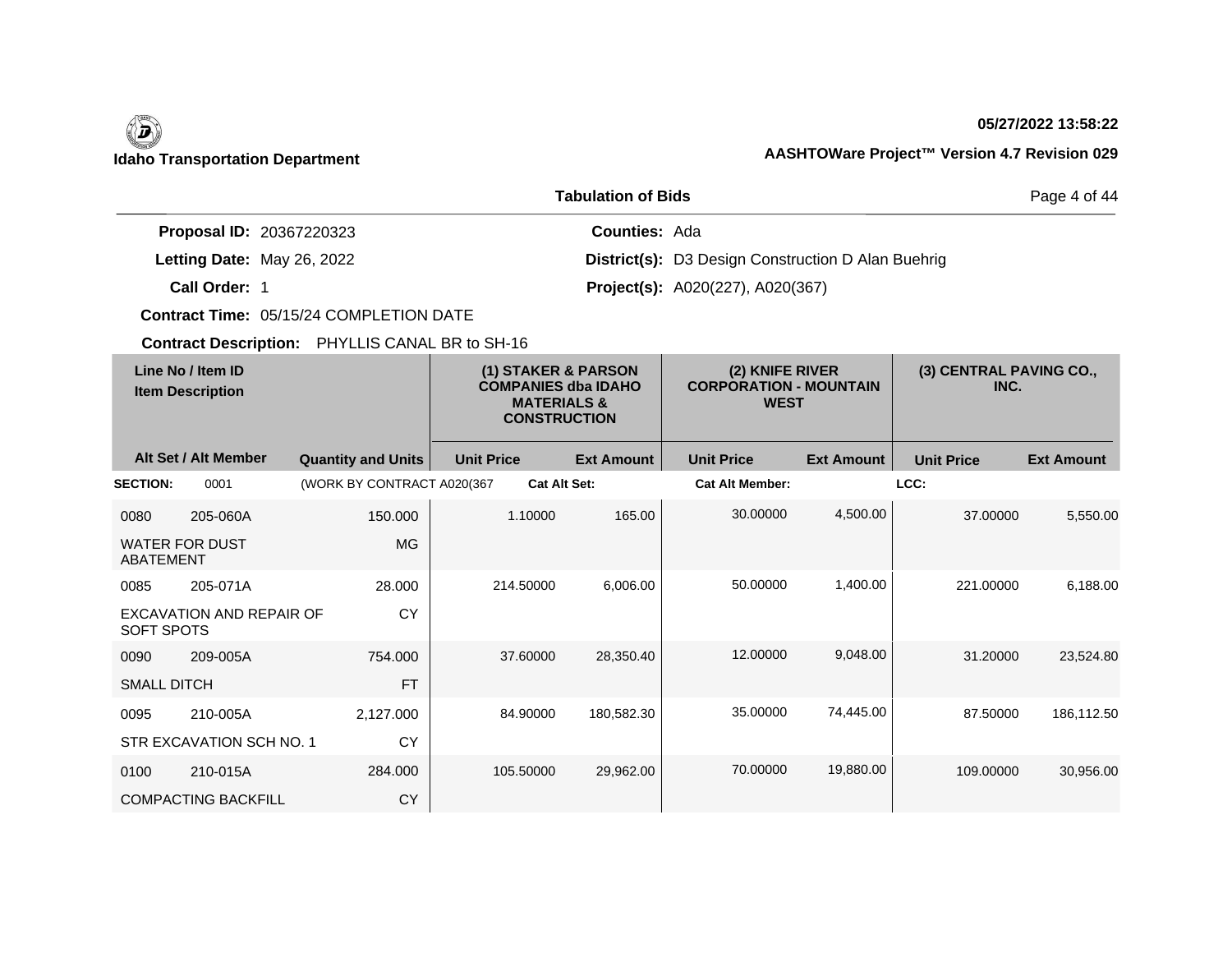#### **05/27/2022 13:58:22**

### **Idaho Transportation Department AASHTOWare Project™ Version 4.7 Revision 029**

|                                 | Page 5 of 44                                              |  |
|---------------------------------|-----------------------------------------------------------|--|
| <b>Proposal ID: 20367220323</b> | <b>Counties: Ada</b>                                      |  |
| Letting Date: May 26, 2022      | <b>District(s):</b> D3 Design Construction D Alan Buehrig |  |
| Call Order: 1                   | <b>Project(s):</b> A020(227), A020(367)                   |  |

**Contract Time:** 05/15/24 COMPLETION DATE

| Line No / Item ID<br><b>Item Description</b> |                                                      | (1) STAKER & PARSON<br><b>COMPANIES dba IDAHO</b><br><b>MATERIALS &amp;</b><br><b>CONSTRUCTION</b> |                   | (2) KNIFE RIVER<br><b>CORPORATION - MOUNTAIN</b><br><b>WEST</b> |                        | (3) CENTRAL PAVING CO.,<br>INC. |                   |                   |
|----------------------------------------------|------------------------------------------------------|----------------------------------------------------------------------------------------------------|-------------------|-----------------------------------------------------------------|------------------------|---------------------------------|-------------------|-------------------|
|                                              | Alt Set / Alt Member                                 | <b>Quantity and Units</b>                                                                          | <b>Unit Price</b> | <b>Ext Amount</b>                                               | <b>Unit Price</b>      | <b>Ext Amount</b>               | <b>Unit Price</b> | <b>Ext Amount</b> |
| <b>SECTION:</b>                              | 0001                                                 | (WORK BY CONTRACT A020(367                                                                         |                   | <b>Cat Alt Set:</b>                                             | <b>Cat Alt Member:</b> |                                 | LCC:              |                   |
| 0105                                         | 212-011A                                             | 940.000                                                                                            | 2.60000           | 2,444.00                                                        | 3.00000                | 2,820.00                        | 2.70000           | 2,538.00          |
| <b>FIBER WATTLE</b>                          |                                                      | <b>FT</b>                                                                                          |                   |                                                                 |                        |                                 |                   |                   |
| 0110                                         | 212-105A                                             | 10,000.000                                                                                         | 1.00000           | 10,000.00                                                       | 1.00000                | 10,000.00                       | 1.00000           | 10,000.00         |
|                                              | <b>WATER POLLUTION AND</b><br><b>EROSION CONTROL</b> | CA                                                                                                 |                   |                                                                 |                        |                                 |                   |                   |
| 0115                                         | 301-005A                                             | 88,302.000                                                                                         | 17.30000          | 1,527,624.60                                                    | 17.50000               | 1,545,285.00                    | 14.70000          | 1,298,039.40      |
|                                              | <b>GRANULAR SUBBASE</b>                              | <b>TON</b>                                                                                         |                   |                                                                 |                        |                                 |                   |                   |
| 0120                                         | 303-022A                                             | 39,503.000                                                                                         | 21.20000          | 837,463.60                                                      | 19.50000               | 770,308.50                      | 20.20000          | 797,960.60        |
|                                              | 3/4" AGGR TY B FOR BASE                              | <b>TON</b>                                                                                         |                   |                                                                 |                        |                                 |                   |                   |
| 0125                                         | 401-014A                                             | 7,376.000                                                                                          | 4.35000           | 32,085.60                                                       | 5.00000                | 36,880.00                       | 4.05000           | 29,872.80         |
| COAT CSS-1h                                  | DIL EMUL ASPH FOR TACK                               | GAL                                                                                                |                   |                                                                 |                        |                                 |                   |                   |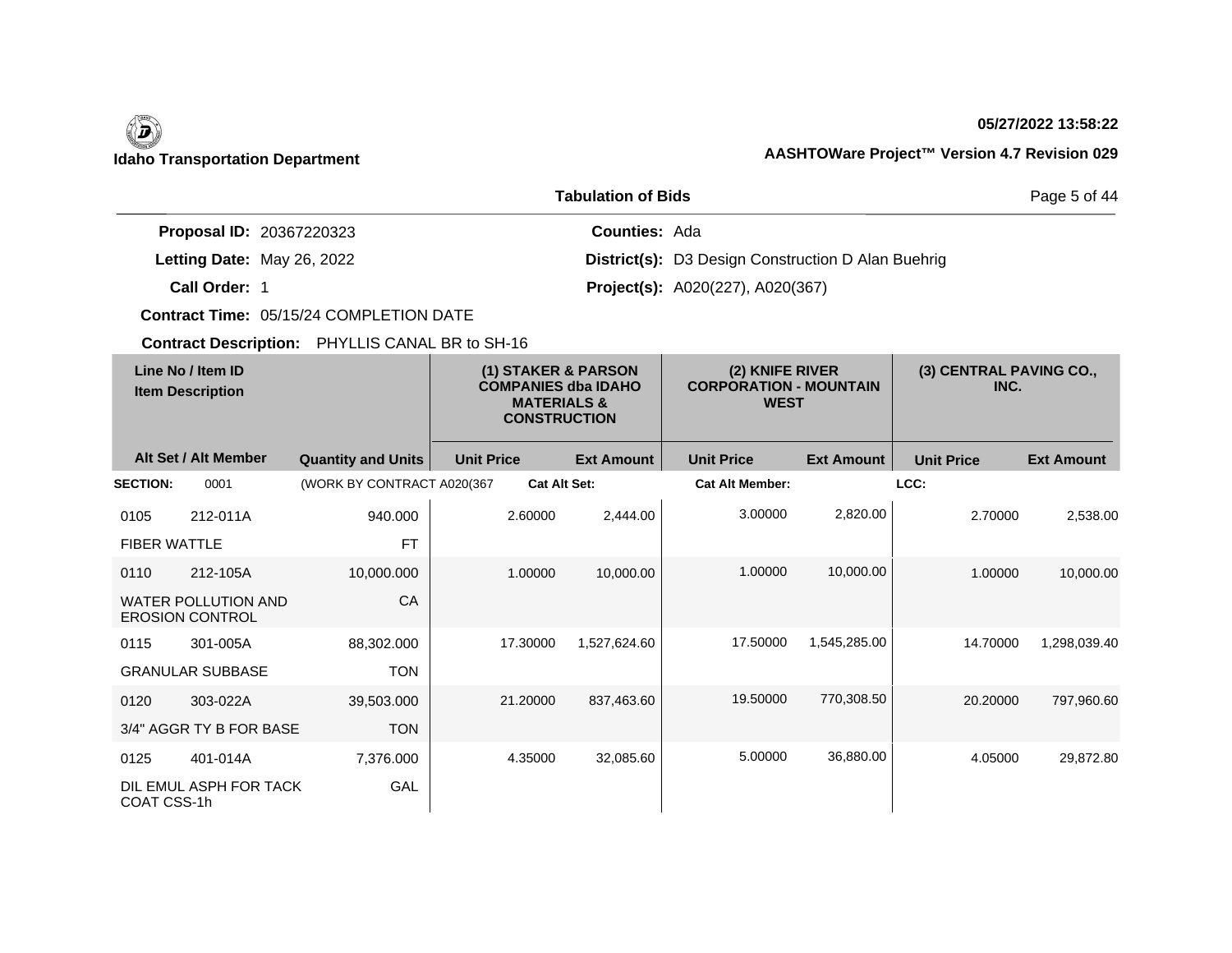#### **05/27/2022 13:58:22**

|                                 | Page 6 of 44                                              |  |
|---------------------------------|-----------------------------------------------------------|--|
| <b>Proposal ID: 20367220323</b> | <b>Counties: Ada</b>                                      |  |
| Letting Date: May 26, 2022      | <b>District(s):</b> D3 Design Construction D Alan Buehrig |  |
| Call Order: 1                   | <b>Project(s):</b> A020(227), A020(367)                   |  |

**Contract Time:** 05/15/24 COMPLETION DATE

| Line No / Item ID<br><b>Item Description</b> |                                            | (1) STAKER & PARSON<br><b>COMPANIES dba IDAHO</b><br><b>MATERIALS &amp;</b><br><b>CONSTRUCTION</b> |                   | (2) KNIFE RIVER<br><b>CORPORATION - MOUNTAIN</b><br><b>WEST</b> |                   | (3) CENTRAL PAVING CO.,<br>INC. |                   |                   |                   |
|----------------------------------------------|--------------------------------------------|----------------------------------------------------------------------------------------------------|-------------------|-----------------------------------------------------------------|-------------------|---------------------------------|-------------------|-------------------|-------------------|
|                                              | Alt Set / Alt Member                       | <b>Quantity and Units</b>                                                                          | <b>Unit Price</b> |                                                                 | <b>Ext Amount</b> | <b>Unit Price</b>               | <b>Ext Amount</b> | <b>Unit Price</b> | <b>Ext Amount</b> |
| <b>SECTION:</b>                              | 0001                                       | (WORK BY CONTRACT A020(367                                                                         |                   | <b>Cat Alt Set:</b>                                             |                   | <b>Cat Alt Member:</b>          |                   | LCC:              |                   |
| 0130                                         | 405-245A                                   | 3.000                                                                                              |                   | 1,500.00000                                                     | 4,500.00          | 2,200.00000                     | 6,600.00          | 3,210.00000       | 9,630.00          |
|                                              | APPROACH COUNTY ROAD                       | <b>EACH</b>                                                                                        |                   |                                                                 |                   |                                 |                   |                   |                   |
| 0135                                         | 405-245B                                   | 17.000                                                                                             |                   | 1,094.00000                                                     | 18,598.00         | 1,200.00000                     | 20,400.00         | 1,190.00000       | 20,230.00         |
|                                              | APPROACH PRIVATE                           | <b>EACH</b>                                                                                        |                   |                                                                 |                   |                                 |                   |                   |                   |
| 0140                                         | 405-435A                                   | 24,462.000                                                                                         |                   | 87.20000                                                        | 2,133,086.40      | 105.00000                       | 2,568,510.00      | 91.40000          | 2,235,826.80      |
|                                              | SUPERPAVE HMA PAV INCL<br>ASPH&ADD CL SP-3 | <b>TON</b>                                                                                         |                   |                                                                 |                   |                                 |                   |                   |                   |
| 0145                                         | 502-430A                                   | 93.000                                                                                             |                   | 379.00000                                                       | 35,247.00         | 340.00000                       | 31,620.00         | 390.00000         | 36,270.00         |
| SLOPE)                                       | CONC PARAPET (42" SINGLE                   | <b>FT</b>                                                                                          |                   |                                                                 |                   |                                 |                   |                   |                   |
| 0150                                         | 502-465A                                   | 2,185.500                                                                                          |                   | 392.00000                                                       | 856,716.00        | 380.00000                       | 830,490.00        | 404.00000         | 882,942.00        |
| <b>DEEP</b>                                  | PRESTR SLAB 48" WIDE X 21"                 | <b>FT</b>                                                                                          |                   |                                                                 |                   |                                 |                   |                   |                   |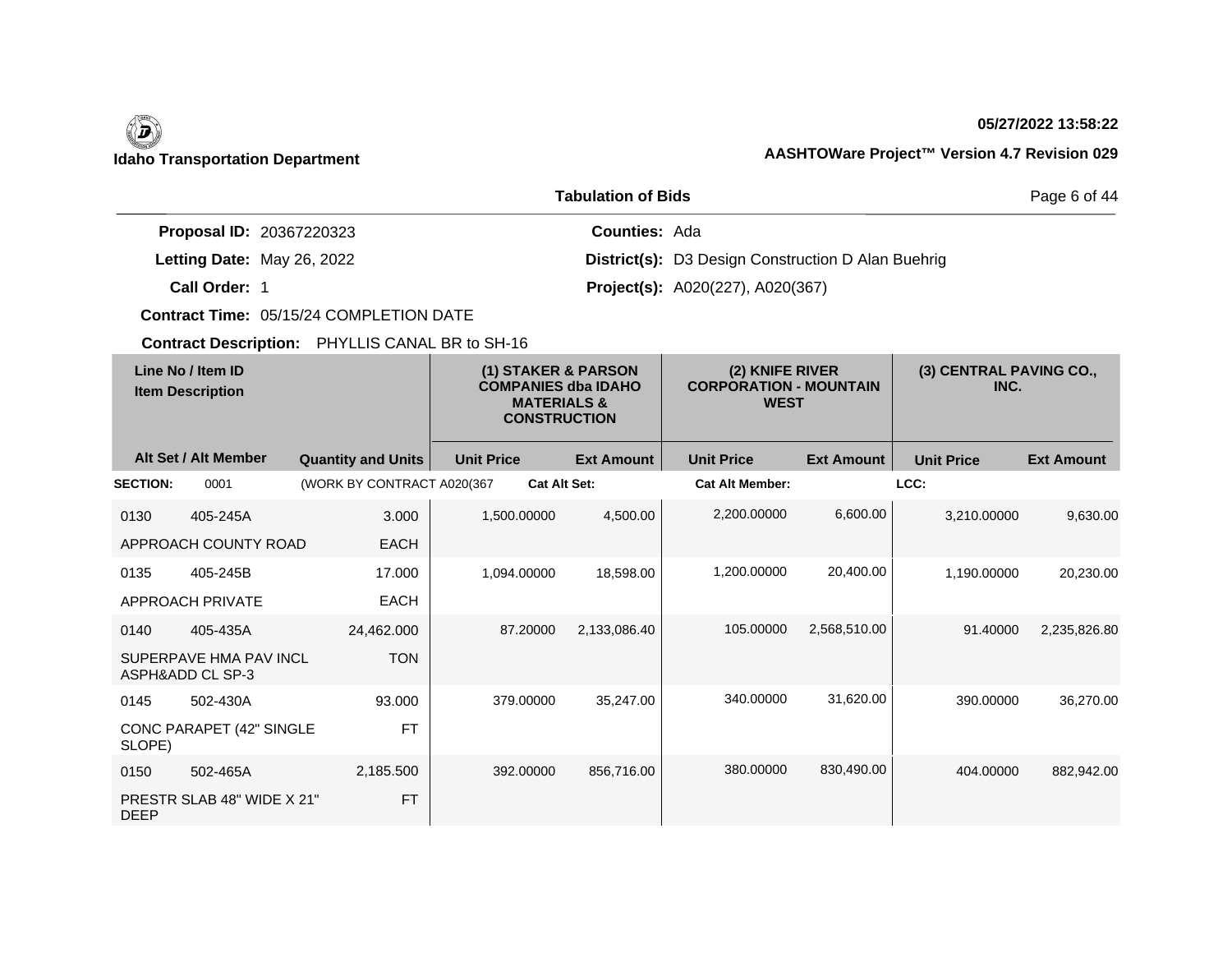#### **05/27/2022 13:58:22**

### **Idaho Transportation Department AASHTOWare Project™ Version 4.7 Revision 029**

|                                 | Page 7 of 44                                              |  |
|---------------------------------|-----------------------------------------------------------|--|
| <b>Proposal ID: 20367220323</b> | <b>Counties: Ada</b>                                      |  |
| Letting Date: May 26, 2022      | <b>District(s):</b> D3 Design Construction D Alan Buehrig |  |
| Call Order: 1                   | <b>Project(s):</b> A020(227), A020(367)                   |  |

**Contract Time:** 05/15/24 COMPLETION DATE

| Line No / Item ID<br><b>Item Description</b> |                              | (1) STAKER & PARSON<br><b>COMPANIES dba IDAHO</b><br><b>MATERIALS &amp;</b><br><b>CONSTRUCTION</b> |                   | (2) KNIFE RIVER<br><b>CORPORATION - MOUNTAIN</b><br><b>WEST</b> |                   | (3) CENTRAL PAVING CO.,<br>INC. |                   |                   |                   |
|----------------------------------------------|------------------------------|----------------------------------------------------------------------------------------------------|-------------------|-----------------------------------------------------------------|-------------------|---------------------------------|-------------------|-------------------|-------------------|
|                                              | Alt Set / Alt Member         | <b>Quantity and Units</b>                                                                          | <b>Unit Price</b> |                                                                 | <b>Ext Amount</b> | <b>Unit Price</b>               | <b>Ext Amount</b> | <b>Unit Price</b> | <b>Ext Amount</b> |
| <b>SECTION:</b>                              | 0001                         | (WORK BY CONTRACT A020(367                                                                         |                   | <b>Cat Alt Set:</b>                                             |                   | <b>Cat Alt Member:</b>          |                   | LCC:              |                   |
| 0155                                         | 504-035A                     | 131.000                                                                                            |                   | 556.50000                                                       | 72,901.50         | 390.00000                       | 51,090.00         | 573.00000         | 75,063.00         |
| <b>RAILING</b>                               | PEDESTRIAN / BICYCLE         | <b>FT</b>                                                                                          |                   |                                                                 |                   |                                 |                   |                   |                   |
| 0160                                         | 507-005A                     | 188.000                                                                                            |                   | 121.00000                                                       | 22,748.00         | 71.00000                        | 13,348.00         | 125.00000         | 23,500.00         |
| (Size__ ) 1/2x16x6                           | <b>BRIDGE BEARINGS PLAIN</b> | EA                                                                                                 |                   |                                                                 |                   |                                 |                   |                   |                   |
| 0165                                         | 551-005A                     | 949.400                                                                                            |                   | 136.00000                                                       | 129,118.40        | 100.00000                       | 94,940.00         | 140.00000         | 132,916.00        |
| <b>OVERLAY</b>                               | PREPARED & PLACED PPC        | <b>SY</b>                                                                                          |                   |                                                                 |                   |                                 |                   |                   |                   |
| 0170                                         | 551-010A                     | 23.100                                                                                             |                   | 4.352.00000                                                     | 100,531.20        | 4.000.00000                     | 92.400.00         | 4.490.00000       | 103,719.00        |
|                                              | <b>PPC OVERLAY MATERIAL</b>  | <b>CY</b>                                                                                          |                   |                                                                 |                   |                                 |                   |                   |                   |
| 0175                                         | 584-005A                     | (1.000)                                                                                            | 89,345.00000      |                                                                 | 89,345.00         | 50,000.00000                    | 50,000.00         | 92,100.00000      | 92,100.00         |
|                                              | <b>TEMPORARY SHORING</b>     | LS                                                                                                 |                   |                                                                 |                   |                                 |                   |                   |                   |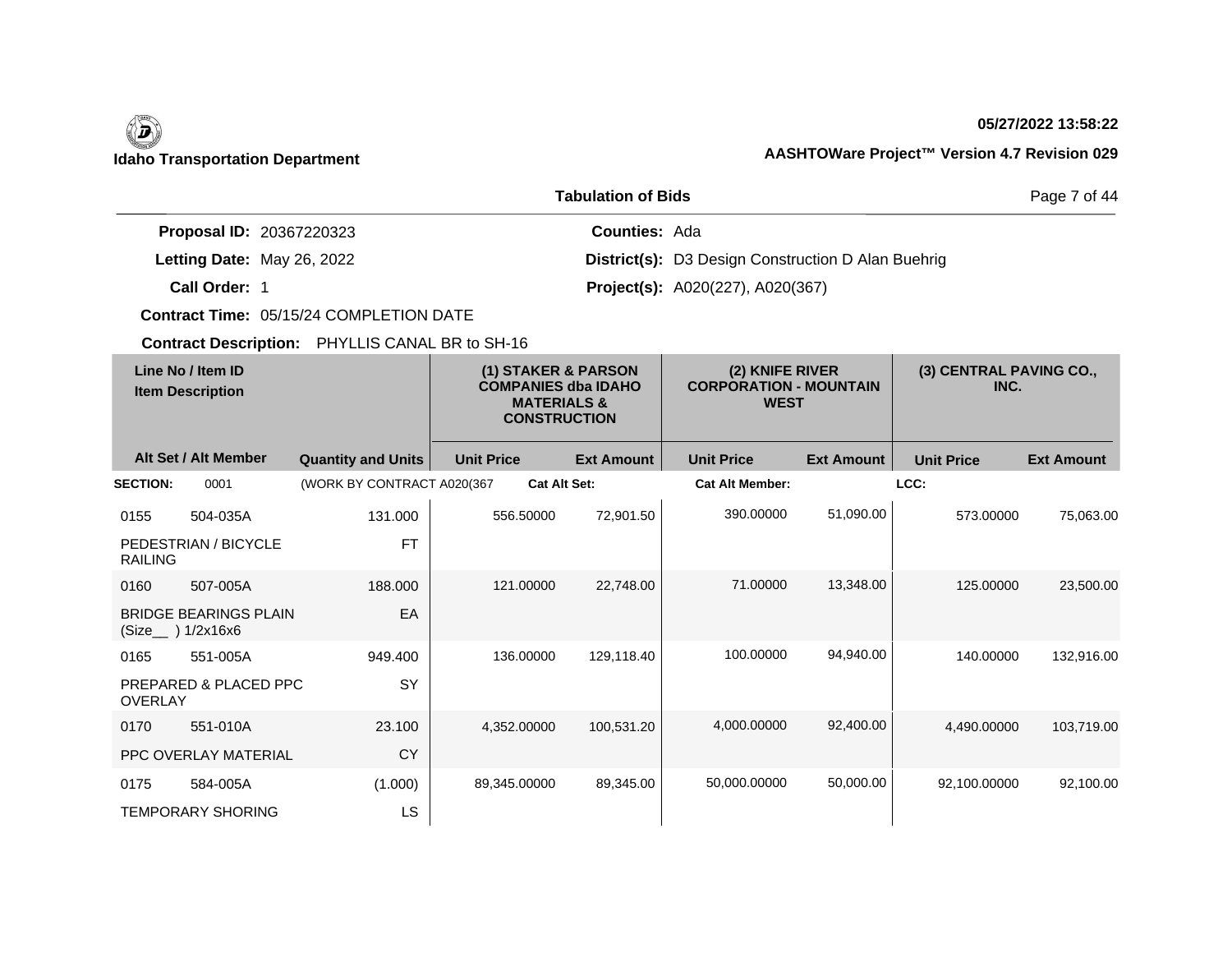#### **05/27/2022 13:58:22**

|                                 | Page 8 of 44                                              |  |
|---------------------------------|-----------------------------------------------------------|--|
| <b>Proposal ID: 20367220323</b> | <b>Counties: Ada</b>                                      |  |
| Letting Date: May 26, 2022      | <b>District(s):</b> D3 Design Construction D Alan Buehrig |  |
| Call Order: 1                   | <b>Project(s):</b> A020(227), A020(367)                   |  |

**Contract Time:** 05/15/24 COMPLETION DATE

| Line No / Item ID<br><b>Item Description</b> |                      |                            | (1) STAKER & PARSON<br><b>COMPANIES dba IDAHO</b><br><b>MATERIALS &amp;</b><br><b>CONSTRUCTION</b> | (2) KNIFE RIVER<br><b>CORPORATION - MOUNTAIN</b><br><b>WEST</b> |                        | (3) CENTRAL PAVING CO.,<br>INC. |                   |                   |
|----------------------------------------------|----------------------|----------------------------|----------------------------------------------------------------------------------------------------|-----------------------------------------------------------------|------------------------|---------------------------------|-------------------|-------------------|
|                                              | Alt Set / Alt Member | <b>Quantity and Units</b>  | <b>Unit Price</b>                                                                                  | <b>Ext Amount</b>                                               | <b>Unit Price</b>      | <b>Ext Amount</b>               | <b>Unit Price</b> | <b>Ext Amount</b> |
| <b>SECTION:</b>                              | 0001                 | (WORK BY CONTRACT A020(367 |                                                                                                    | <b>Cat Alt Set:</b>                                             | <b>Cat Alt Member:</b> |                                 | LCC:              |                   |
| 0180                                         | 586-005A             | (1.000)                    | 14,926.00000                                                                                       | 14,926.00                                                       | 2,000.00000            | 2,000.00                        | 15,400.00000      | 15,400.00         |
| UTILITY CONDUIT                              |                      | L S                        |                                                                                                    |                                                                 |                        |                                 |                   |                   |
| 0185                                         | 602-045A             | 20.000                     | 163.50000                                                                                          | 3,270.00                                                        | 120.00000              | 2,400.00                        | 178.00000         | 3,560.00          |
| 24" PIPE CULV                                |                      | <b>FT</b>                  |                                                                                                    |                                                                 |                        |                                 |                   |                   |
| 0190                                         | 604-025A             | 533.000                    | 92.20000                                                                                           | 49,142.60                                                       | 80.00000               | 42,640.00                       | 100.00000         | 53,300.00         |
| 12" IRR PIPE                                 |                      | <b>FT</b>                  |                                                                                                    |                                                                 |                        |                                 |                   |                   |
| 0195                                         | 604-045A             | 963.000                    | 242.00000                                                                                          | 233,046.00                                                      | 290.00000              | 279,270.00                      | 259.00000         | 249,417.00        |
| 24" IRR PIPE                                 |                      | <b>FT</b>                  |                                                                                                    |                                                                 |                        |                                 |                   |                   |
| 0200                                         | 604-075A             | 632.000                    | 446.50000                                                                                          | 282,188.00                                                      | 410.00000              | 259,120.00                      | 477,00000         | 301,464.00        |
| 42" IRR PIPE                                 |                      | <b>FT</b>                  |                                                                                                    |                                                                 |                        |                                 |                   |                   |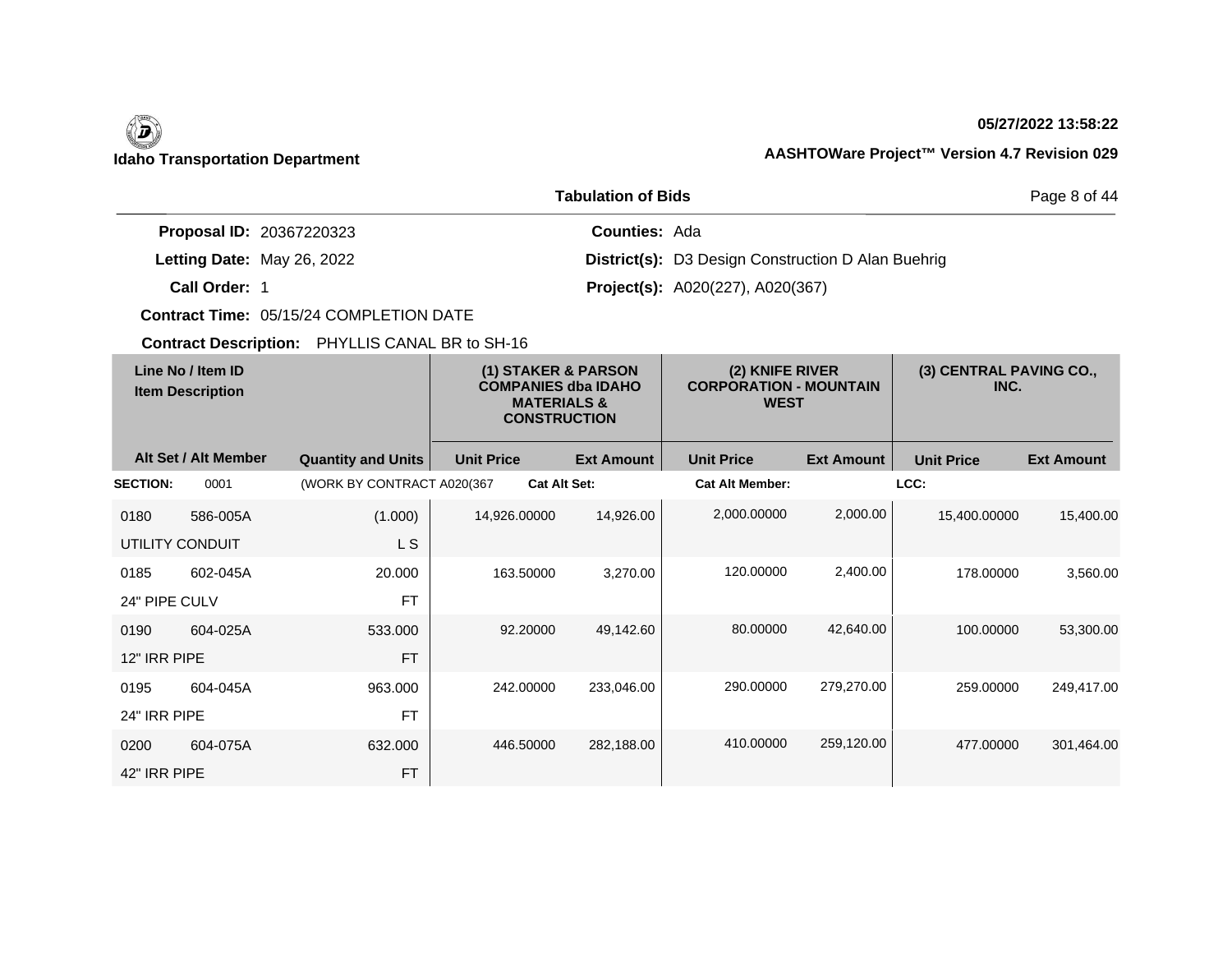#### **05/27/2022 13:58:22**

### **Idaho Transportation Department AASHTOWare Project™ Version 4.7 Revision 029**

|                                 | Page 9 of 44                                              |  |
|---------------------------------|-----------------------------------------------------------|--|
| <b>Proposal ID: 20367220323</b> | <b>Counties: Ada</b>                                      |  |
| Letting Date: May 26, 2022      | <b>District(s):</b> D3 Design Construction D Alan Buehrig |  |
| Call Order: 1                   | <b>Project(s):</b> A020(227), A020(367)                   |  |

**Contract Time:** 05/15/24 COMPLETION DATE

| Line No / Item ID<br><b>Item Description</b> |                            | (1) STAKER & PARSON<br><b>COMPANIES dba IDAHO</b><br><b>MATERIALS &amp;</b><br><b>CONSTRUCTION</b> |                   | (2) KNIFE RIVER<br><b>CORPORATION - MOUNTAIN</b><br><b>WEST</b> |                        | (3) CENTRAL PAVING CO.,<br>INC. |                   |                   |
|----------------------------------------------|----------------------------|----------------------------------------------------------------------------------------------------|-------------------|-----------------------------------------------------------------|------------------------|---------------------------------|-------------------|-------------------|
|                                              | Alt Set / Alt Member       | <b>Quantity and Units</b>                                                                          | <b>Unit Price</b> | <b>Ext Amount</b>                                               | <b>Unit Price</b>      | <b>Ext Amount</b>               | <b>Unit Price</b> | <b>Ext Amount</b> |
| <b>SECTION:</b>                              | 0001                       | (WORK BY CONTRACT A020(367                                                                         |                   | <b>Cat Alt Set:</b>                                             | <b>Cat Alt Member:</b> |                                 | LCC:              |                   |
| 0205                                         | 609-025A                   | 5.000                                                                                              | 7.702.00000       | 38,510.00                                                       | 9,000.00000            | 45,000.00                       | 8.350.00000       | 41,750.00         |
| <b>BOX</b>                                   | MINOR STR 5 X 5 IRRIGATION | <b>EACH</b>                                                                                        |                   |                                                                 |                        |                                 |                   |                   |
| 0210                                         | 609-025B                   | 5.000                                                                                              | 4,716.00000       | 23,580.00                                                       | 6,500.00000            | 32,500.00                       | 5,120.00000       | 25,600.00         |
| <b>BOX</b>                                   | MINOR STR 4 X 4 IRRIGATION | <b>EACH</b>                                                                                        |                   |                                                                 |                        |                                 |                   |                   |
| 0215                                         | 609-025C                   | 2.000                                                                                              | 7,912.00000       | 15,824.00                                                       | 10,500.00000           | 21,000.00                       | 8,460.00000       | 16,920.00         |
| <b>BOX</b>                                   | MINOR STR 6 X 6 IRRIGATION | <b>EACH</b>                                                                                        |                   |                                                                 |                        |                                 |                   |                   |
| 0220                                         | 609-025D                   | 1.000                                                                                              | 26,721.00000      | 26,721.00                                                       | 13,000.00000           | 13,000.00                       | 28,400.00000      | 28,400.00         |
| <b>BOX</b>                                   | MINOR STR 7 X 7 IRRIGATION | <b>EACH</b>                                                                                        |                   |                                                                 |                        |                                 |                   |                   |
| 0225                                         | 609-025E                   | 2.000                                                                                              | 2,515.00000       | 5,030.00                                                        | 3,500.00000            | 7,000.00                        | 2,670.00000       | 5,340.00          |
|                                              | <b>MINOR STR HEADWALL</b>  | <b>EACH</b>                                                                                        |                   |                                                                 |                        |                                 |                   |                   |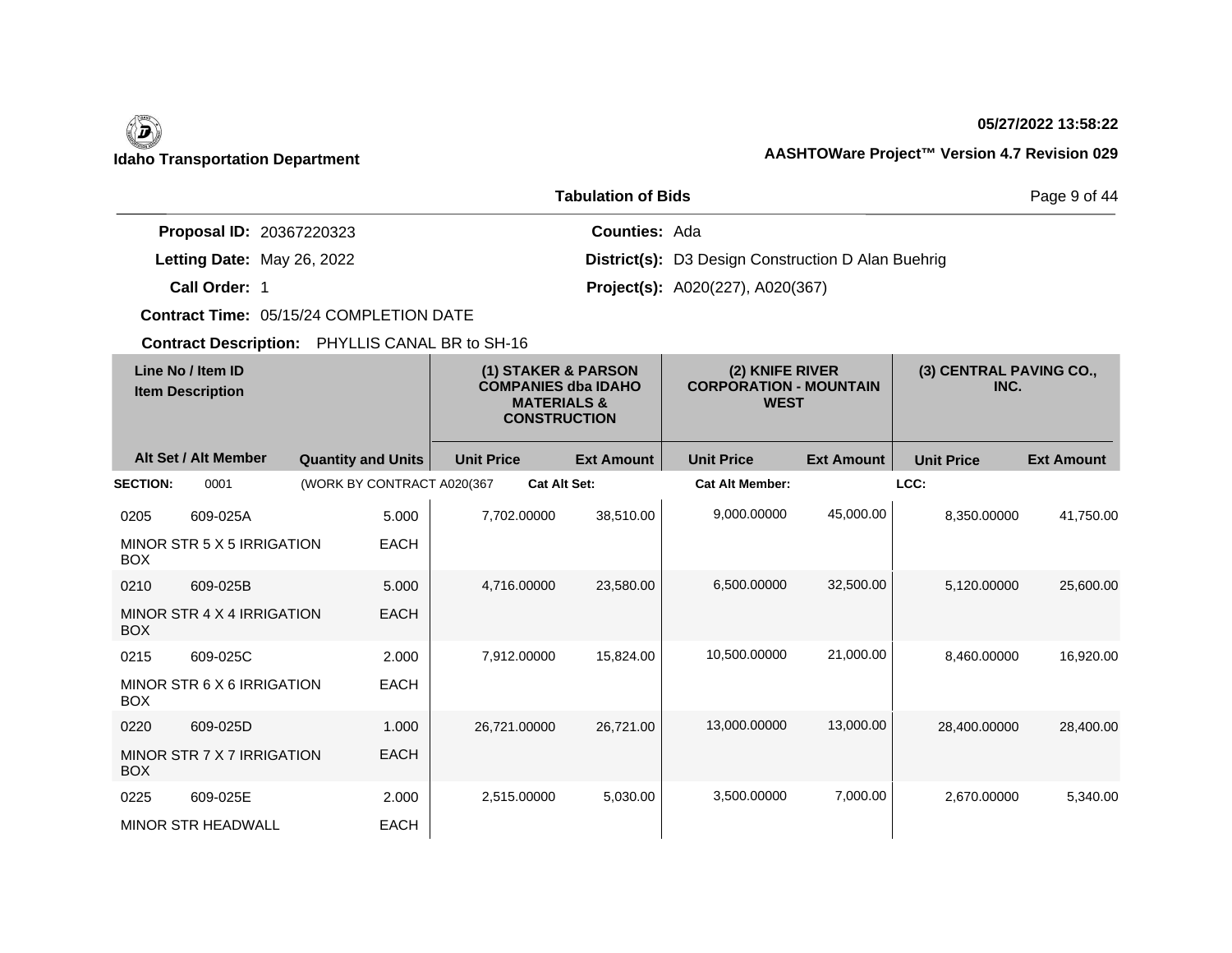### **05/27/2022 13:58:22**

### **Idaho Transportation Department AASHTOWare Project™ Version 4.7 Revision 029**

|                                 | Page 10 of 44                                             |  |
|---------------------------------|-----------------------------------------------------------|--|
| <b>Proposal ID: 20367220323</b> | <b>Counties: Ada</b>                                      |  |
| Letting Date: May 26, 2022      | <b>District(s):</b> D3 Design Construction D Alan Buehrig |  |
| Call Order: 1                   | <b>Project(s):</b> A020(227), A020(367)                   |  |

**Contract Time:** 05/15/24 COMPLETION DATE

| Line No / Item ID<br><b>Item Description</b> |                                  | (1) STAKER & PARSON<br><b>COMPANIES dba IDAHO</b><br><b>MATERIALS &amp;</b><br><b>CONSTRUCTION</b> |                   | (2) KNIFE RIVER<br><b>CORPORATION - MOUNTAIN</b><br><b>WEST</b> |                        | (3) CENTRAL PAVING CO.,<br>INC. |                   |                   |
|----------------------------------------------|----------------------------------|----------------------------------------------------------------------------------------------------|-------------------|-----------------------------------------------------------------|------------------------|---------------------------------|-------------------|-------------------|
|                                              | Alt Set / Alt Member             | <b>Quantity and Units</b>                                                                          | <b>Unit Price</b> | <b>Ext Amount</b>                                               | <b>Unit Price</b>      | <b>Ext Amount</b>               | <b>Unit Price</b> | <b>Ext Amount</b> |
| <b>SECTION:</b>                              | 0001                             | (WORK BY CONTRACT A020(367                                                                         |                   | <b>Cat Alt Set:</b>                                             | <b>Cat Alt Member:</b> |                                 | LCC:              |                   |
| 0230                                         | 610-005A                         | 649,000                                                                                            | 13.60000          | 8,826.40                                                        | 14.00000               | 9,086.00                        | 14.00000          | 9,086.00          |
| FENCE A TYPE 3                               |                                  | <b>FT</b>                                                                                          |                   |                                                                 |                        |                                 |                   |                   |
| 0235                                         | 614-015A                         | 5,277.000                                                                                          | 50.20000          | 264,905.40                                                      | 42.00000               | 221,634.00                      | 48.30000          | 254,879.10        |
| <b>SIDEWALK</b>                              |                                  | SY                                                                                                 |                   |                                                                 |                        |                                 |                   |                   |
| 0240                                         | 616-010A                         | 91.320                                                                                             | 34.60000          | 3,159.67                                                        | 36.00000               | 3,287.52                        | 35,60000          | 3,250.99          |
| SIGNS TY B                                   |                                  | <b>SF</b>                                                                                          |                   |                                                                 |                        |                                 |                   |                   |
| 0245                                         | 616-020A                         | 22.500                                                                                             | 47.20000          | 1,062.00                                                        | 50.00000               | 1,125.00                        | 48.60000          | 1,093.50          |
| SIGNS TY E                                   |                                  | <b>SF</b>                                                                                          |                   |                                                                 |                        |                                 |                   |                   |
| 0250                                         | 616-035A                         | 37.900                                                                                             | 31.40000          | 1,190.06                                                        | 33.00000               | 1,250.70                        | 32.40000          | 1,227.96          |
| <b>ANGLES</b>                                | <b>SIGN BRACKETS &amp; BRACE</b> | <b>LB</b>                                                                                          |                   |                                                                 |                        |                                 |                   |                   |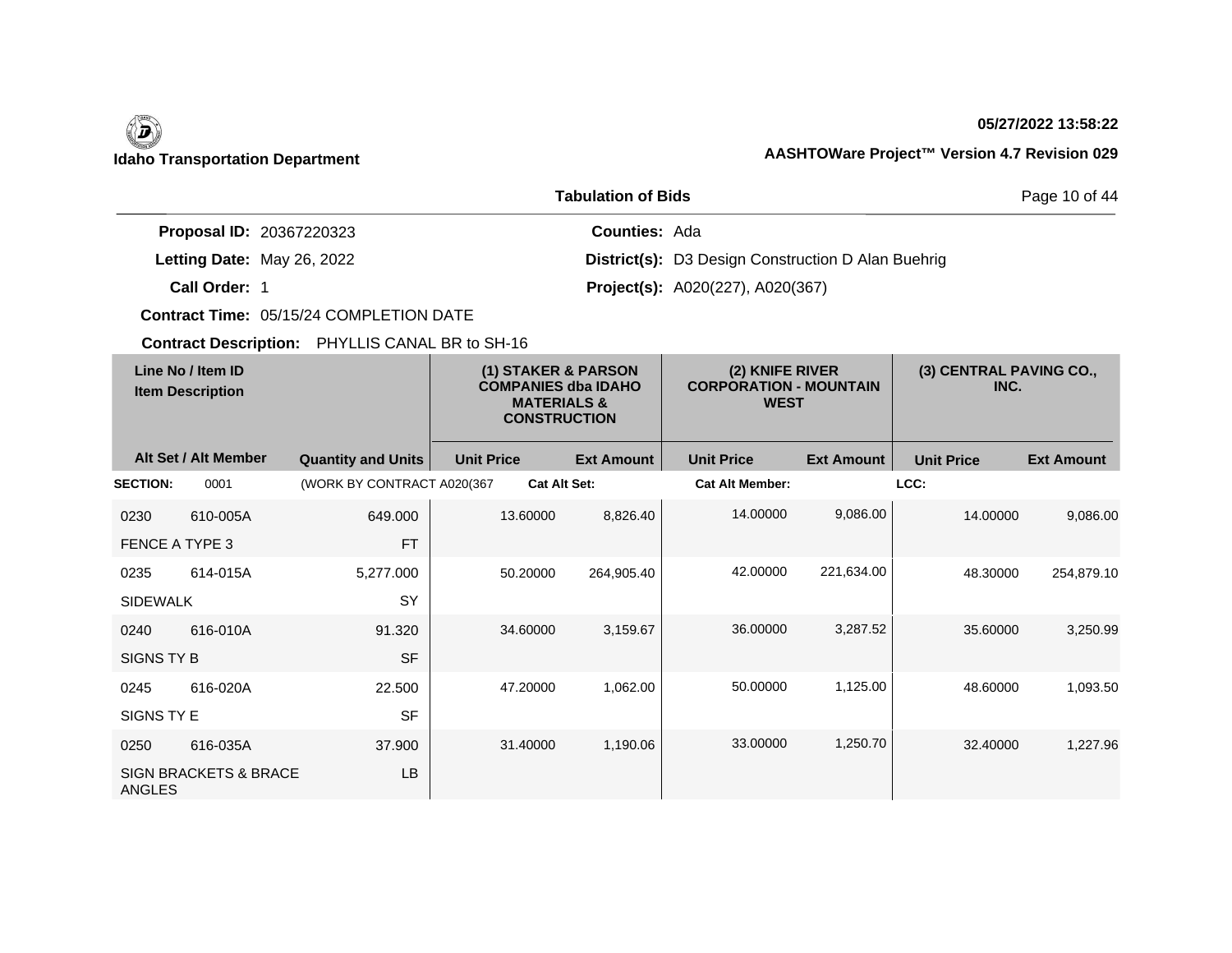### **05/27/2022 13:58:22**

### **Idaho Transportation Department AASHTOWare Project™ Version 4.7 Revision 029**

|                                 | Page 11 of 44                                             |  |
|---------------------------------|-----------------------------------------------------------|--|
| <b>Proposal ID: 20367220323</b> | <b>Counties: Ada</b>                                      |  |
| Letting Date: May 26, 2022      | <b>District(s):</b> D3 Design Construction D Alan Buehrig |  |
| Call Order: 1                   | <b>Project(s):</b> A020(227), A020(367)                   |  |

**Contract Time:** 05/15/24 COMPLETION DATE

| Line No / Item ID<br><b>Item Description</b> |                            | (1) STAKER & PARSON<br><b>COMPANIES dba IDAHO</b><br><b>MATERIALS &amp;</b><br><b>CONSTRUCTION</b> |                   | (2) KNIFE RIVER<br><b>CORPORATION - MOUNTAIN</b><br><b>WEST</b> |                        | (3) CENTRAL PAVING CO.,<br>INC. |                   |                   |
|----------------------------------------------|----------------------------|----------------------------------------------------------------------------------------------------|-------------------|-----------------------------------------------------------------|------------------------|---------------------------------|-------------------|-------------------|
|                                              | Alt Set / Alt Member       | <b>Quantity and Units</b>                                                                          | <b>Unit Price</b> | <b>Ext Amount</b>                                               | <b>Unit Price</b>      | <b>Ext Amount</b>               | <b>Unit Price</b> | <b>Ext Amount</b> |
| <b>SECTION:</b>                              | 0001                       | (WORK BY CONTRACT A020(367                                                                         |                   | <b>Cat Alt Set:</b>                                             | <b>Cat Alt Member:</b> |                                 | LCC:              |                   |
| 0255                                         | 616-050A                   | 473.110                                                                                            | 3.50000           | 1,655.89                                                        | 3.50000                | 1,655.89                        | 3.60000           | 1,703.20          |
|                                              | BRKAWY STL SIGN POST TY E  | <b>LB</b>                                                                                          |                   |                                                                 |                        |                                 |                   |                   |
| 0260                                         | 616-055A                   | 0.404                                                                                              | 12,512.00000      | 5,054.85                                                        | 13,000.00000           | 5,252.00                        | 12,800.00000      | 5,171.20          |
| TY D                                         | BRKAWY WOOD SIGN POST      | <b>MFBM</b>                                                                                        |                   |                                                                 |                        |                                 |                   |                   |
| 0265                                         | 616-080A                   | 22,000                                                                                             | 105.00000         | 2,310.00                                                        | 110.00000              | 2,420.00                        | 108.00000         | 2,376.00          |
| <b>REINSTALL SIGNS</b>                       |                            | EACH                                                                                               |                   |                                                                 |                        |                                 |                   |                   |
| 0270                                         | 617-005A                   | 52.000                                                                                             | 51.40000          | 2,672.80                                                        | 54.00000               | 2,808.00                        | 52.90000          | 2,750.80          |
|                                              | DELINEATOR TY 1 (FLEXIBLE) | <b>EACH</b>                                                                                        |                   |                                                                 |                        |                                 |                   |                   |
| 0275                                         | 617-045A                   | 138.000                                                                                            | 15.70000          | 2,166.60                                                        | 16.00000               | 2,208.00                        | 16.20000          | 2,235.60          |
| <b>DELINEATOR TY 9</b>                       |                            | <b>EACH</b>                                                                                        |                   |                                                                 |                        |                                 |                   |                   |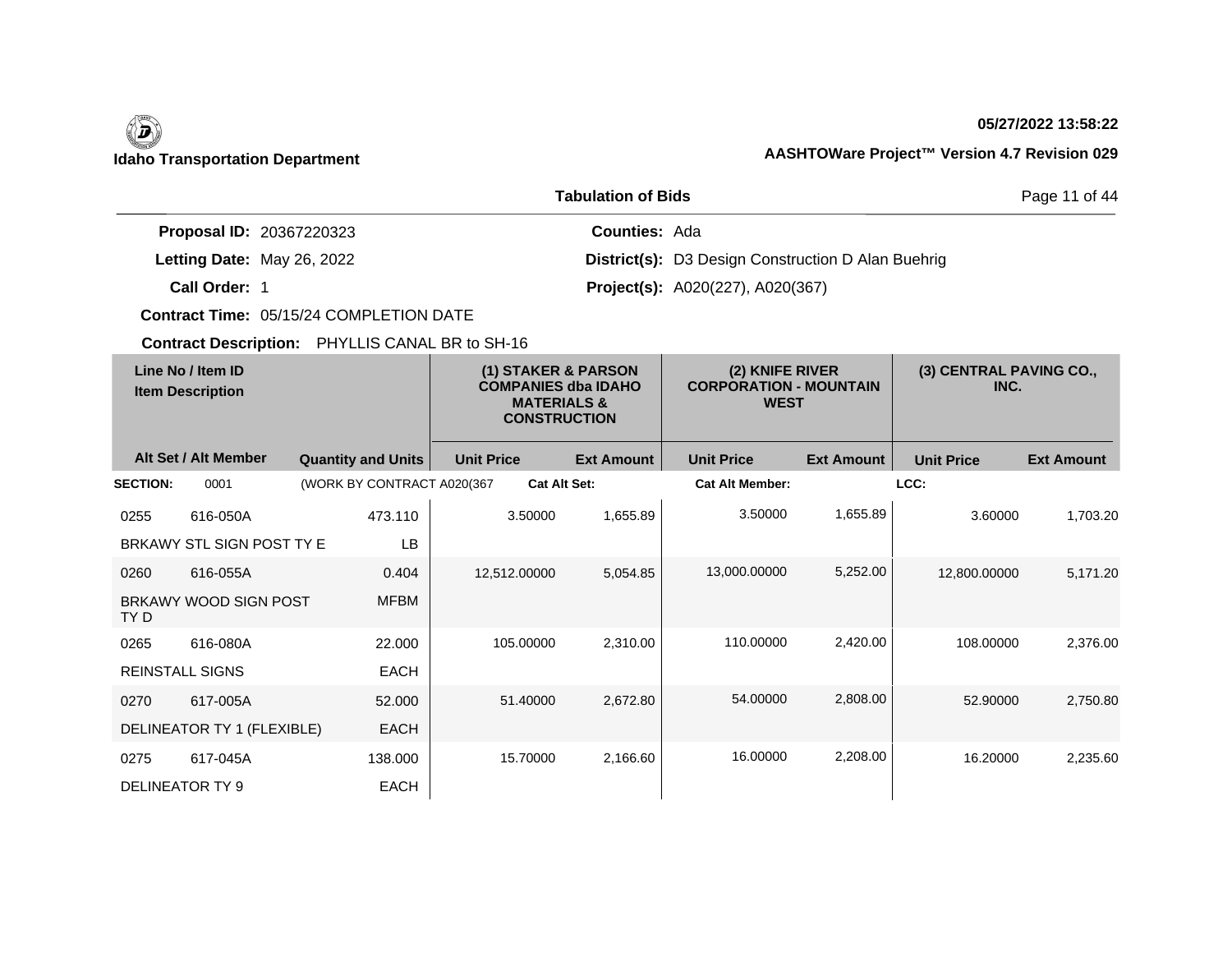### **05/27/2022 13:58:22**

Page 12 of 44

|                                 | <b>Tabulation of Bids</b>                                 |
|---------------------------------|-----------------------------------------------------------|
| <b>Proposal ID: 20367220323</b> | <b>Counties: Ada</b>                                      |
| Letting Date: May 26, 2022      | <b>District(s):</b> D3 Design Construction D Alan Buehrig |
| Call Order: 1                   | <b>Project(s):</b> A020(227), A020(367)                   |

**Contract Time:** 05/15/24 COMPLETION DATE

| Line No / Item ID<br><b>Item Description</b> |                                                  | (1) STAKER & PARSON<br><b>COMPANIES dba IDAHO</b><br><b>MATERIALS &amp;</b><br><b>CONSTRUCTION</b> |                   |                     | (2) KNIFE RIVER<br><b>CORPORATION - MOUNTAIN</b><br><b>WEST</b> |                        | (3) CENTRAL PAVING CO.,<br>INC. |                   |                   |
|----------------------------------------------|--------------------------------------------------|----------------------------------------------------------------------------------------------------|-------------------|---------------------|-----------------------------------------------------------------|------------------------|---------------------------------|-------------------|-------------------|
|                                              | Alt Set / Alt Member                             | <b>Quantity and Units</b>                                                                          | <b>Unit Price</b> |                     | <b>Ext Amount</b>                                               | <b>Unit Price</b>      | <b>Ext Amount</b>               | <b>Unit Price</b> | <b>Ext Amount</b> |
| <b>SECTION:</b>                              | 0001                                             | (WORK BY CONTRACT A020(367                                                                         |                   | <b>Cat Alt Set:</b> |                                                                 | <b>Cat Alt Member:</b> |                                 | LCC:              |                   |
| 0280                                         | 617-055A                                         | 3.000                                                                                              |                   | 403.50000           | 1,210.50                                                        | 420.00000              | 1,260.00                        | 416.00000         | 1,248.00          |
| MILEPOST TY 2                                |                                                  | <b>EACH</b>                                                                                        |                   |                     |                                                                 |                        |                                 |                   |                   |
| 0285                                         | 618-025A                                         | 2.000                                                                                              | 2,463.00000       |                     | 4,926.00                                                        | 2,200.00000            | 4,400.00                        | 2,160.00000       | 4,320.00          |
|                                              | <b>STREET MONUMENT</b>                           | <b>EACH</b>                                                                                        |                   |                     |                                                                 |                        |                                 |                   |                   |
| 0290                                         | 621-010A                                         | 11.820                                                                                             | 2,829.00000       |                     | 33,438.78                                                       | 2,900.00000            | 34,278.00                       | 2,920.00000       | 34,514.40         |
| <b>SEEDING</b>                               |                                                  | ACRE                                                                                               |                   |                     |                                                                 |                        |                                 |                   |                   |
| 0295                                         | 626-010A                                         | 3,279.000                                                                                          |                   | 7.35000             | 24,100.65                                                       | 8.00000                | 26,232.00                       | 7.55000           | 24,756.45         |
|                                              | <b>TEMPORARY TRAFFIC</b><br>CONTROL SIGNS TYPE B | <b>SF</b>                                                                                          |                   |                     |                                                                 |                        |                                 |                   |                   |
| 0300                                         | 626-040A                                         | 8.000                                                                                              |                   | 105.00000           | 840.00                                                          | 120.00000              | 960.00                          | 108,00000         | 864.00            |
| <b>BARRICADE TY3</b>                         |                                                  | <b>EACH</b>                                                                                        |                   |                     |                                                                 |                        |                                 |                   |                   |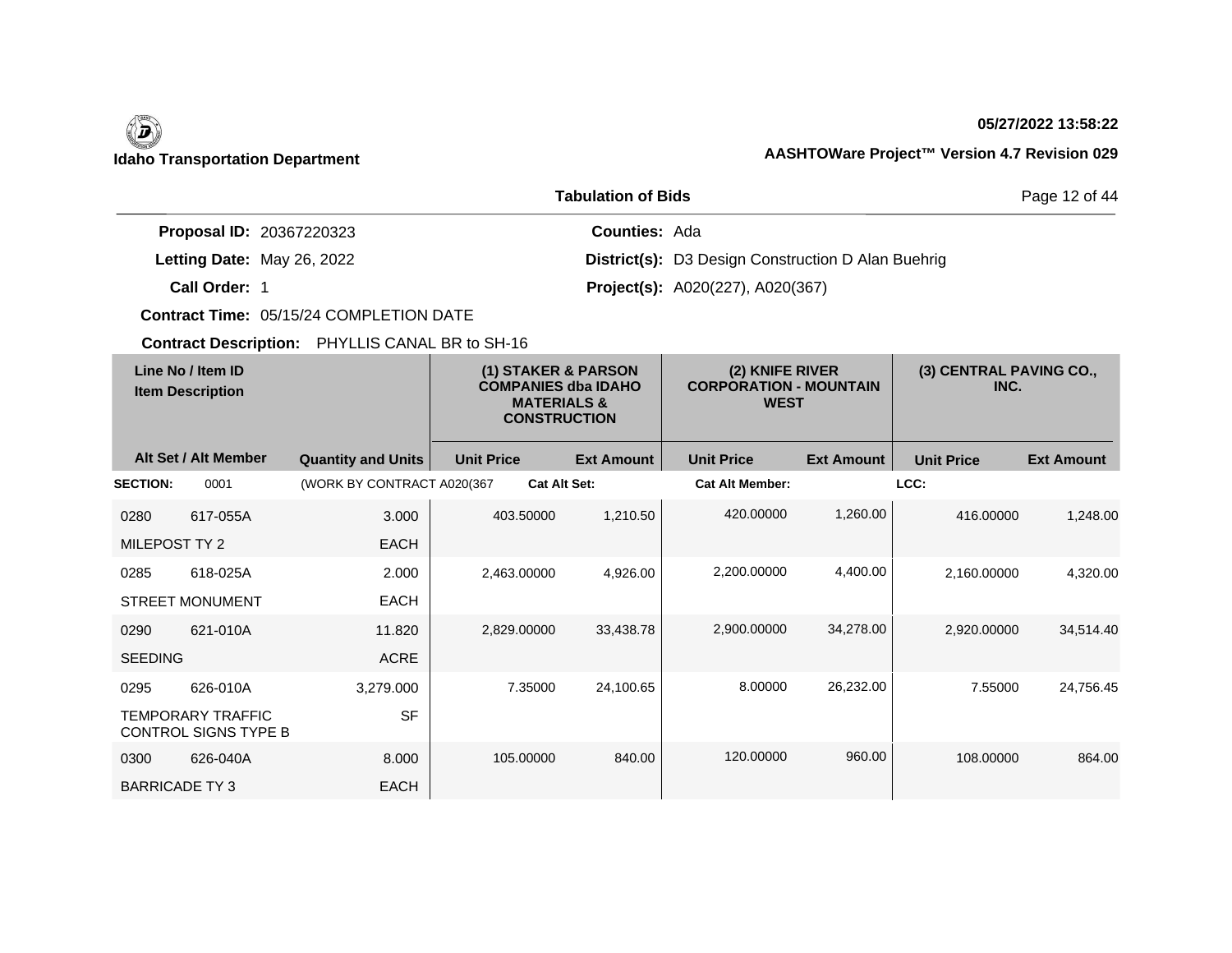### **05/27/2022 13:58:22**

### **Idaho Transportation Department AASHTOWare Project™ Version 4.7 Revision 029**

|                                 | Page 13 of 44                                             |  |
|---------------------------------|-----------------------------------------------------------|--|
| <b>Proposal ID: 20367220323</b> | <b>Counties: Ada</b>                                      |  |
| Letting Date: May 26, 2022      | <b>District(s):</b> D3 Design Construction D Alan Buehrig |  |
| Call Order: 1                   | <b>Project(s):</b> A020(227), A020(367)                   |  |

**Contract Time:** 05/15/24 COMPLETION DATE

| Line No / Item ID<br><b>Item Description</b> |                           | (1) STAKER & PARSON<br><b>COMPANIES dba IDAHO</b><br><b>MATERIALS &amp;</b><br><b>CONSTRUCTION</b> |                   | (2) KNIFE RIVER<br><b>CORPORATION - MOUNTAIN</b><br><b>WEST</b> |                   | (3) CENTRAL PAVING CO.,<br>INC. |                   |                   |                   |
|----------------------------------------------|---------------------------|----------------------------------------------------------------------------------------------------|-------------------|-----------------------------------------------------------------|-------------------|---------------------------------|-------------------|-------------------|-------------------|
|                                              | Alt Set / Alt Member      | <b>Quantity and Units</b>                                                                          | <b>Unit Price</b> |                                                                 | <b>Ext Amount</b> | <b>Unit Price</b>               | <b>Ext Amount</b> | <b>Unit Price</b> | <b>Ext Amount</b> |
| <b>SECTION:</b>                              | 0001                      | (WORK BY CONTRACT A020(367                                                                         |                   | <b>Cat Alt Set:</b>                                             |                   | <b>Cat Alt Member:</b>          |                   | LCC:              |                   |
| 0305                                         | 626-050A                  | 100.000                                                                                            |                   | 41.90000                                                        | 4,190.00          | 45.00000                        | 4,500.00          | 43.20000          | 4,320.00          |
| <b>DRUMS</b>                                 |                           | <b>EACH</b>                                                                                        |                   |                                                                 |                   |                                 |                   |                   |                   |
| 0310                                         | 626-076B                  | 4.000                                                                                              |                   | 393.00000                                                       | 1,572.00          | 420,00000                       | 1,680.00          | 405.00000         | 1,620.00          |
|                                              | ARROW BOARD TY C          | <b>DAY</b>                                                                                         |                   |                                                                 |                   |                                 |                   |                   |                   |
| 0315                                         | 626-092A                  | 100.000                                                                                            |                   | 3.15000                                                         | 315.00            | 4.00000                         | 400.00            | 3.25000           | 325.00            |
| <b>MARKING TAPE</b>                          | <b>TEMPORARY PAVEMENT</b> | <b>FT</b>                                                                                          |                   |                                                                 |                   |                                 |                   |                   |                   |
| 0320                                         | 626-093A                  | 70,904.000                                                                                         |                   | 0.20000                                                         | 14,180.80         | 0.35000                         | 24,816.40         | 0.19000           | 13.471.76         |
| <b>WATERBORNE</b>                            | <b>TEMP PAV MARKING -</b> | <b>FT</b>                                                                                          |                   |                                                                 |                   |                                 |                   |                   |                   |
| 0325                                         | 626-100B                  | 5,000.000                                                                                          |                   | 1.00000                                                         | 5,000.00          | 1.00000                         | 5,000.00          | 1.00000           | 5,000.00          |
| <b>CONT ITEMS</b>                            | MISC TEMPORARY TRAF       | CA                                                                                                 |                   |                                                                 |                   |                                 |                   |                   |                   |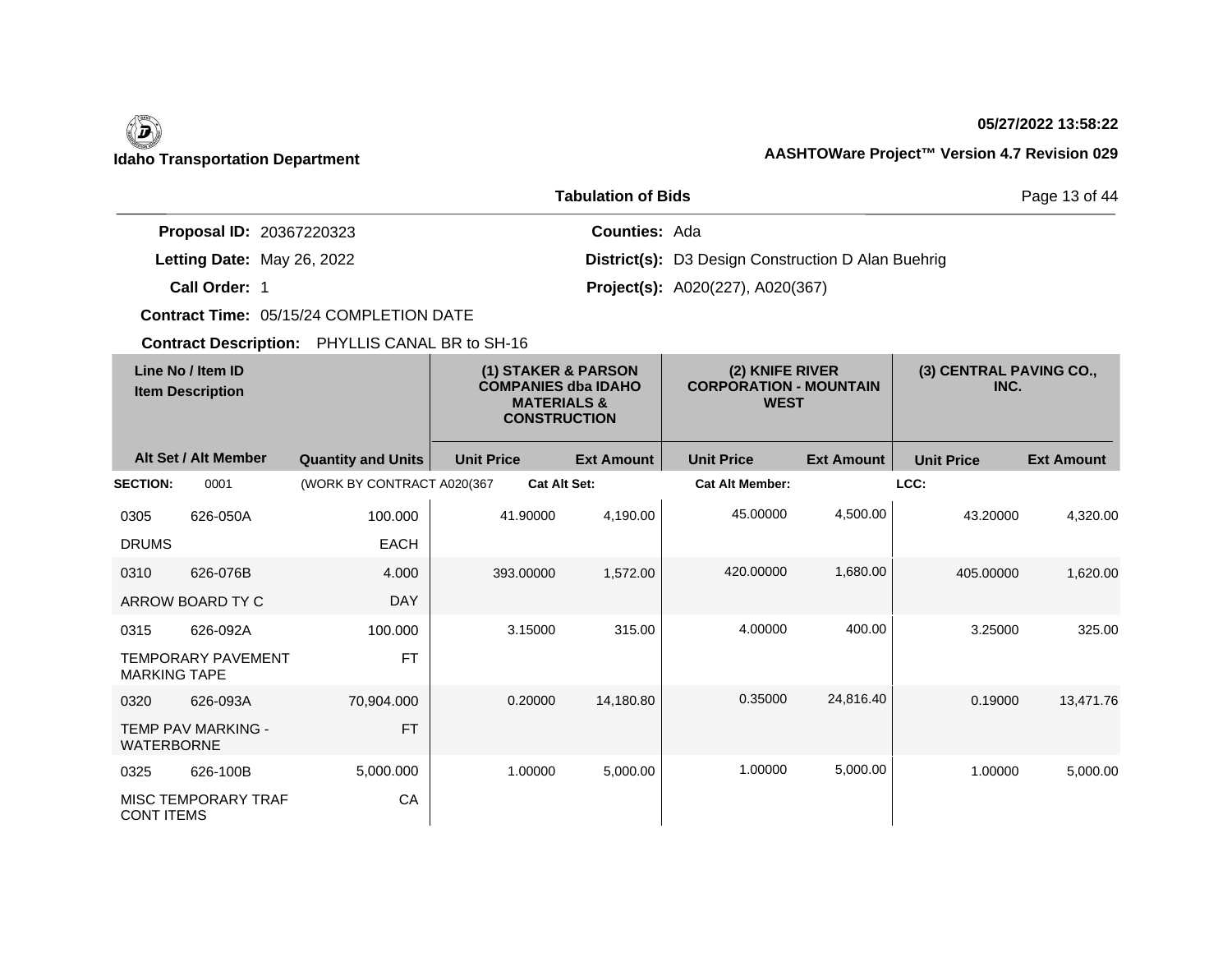## $\left(\begin{matrix} \n\end{matrix}\right)$

### **05/27/2022 13:58:22**

### **Idaho Transportation Department AASHTOWare Project™ Version 4.7 Revision 029**

|                                 | Page 14 of 44                                             |  |
|---------------------------------|-----------------------------------------------------------|--|
| <b>Proposal ID: 20367220323</b> | <b>Counties: Ada</b>                                      |  |
| Letting Date: May 26, 2022      | <b>District(s):</b> D3 Design Construction D Alan Buehrig |  |
| Call Order: 1                   | <b>Project(s):</b> A020(227), A020(367)                   |  |

**Contract Time:** 05/15/24 COMPLETION DATE

| Line No / Item ID<br><b>Item Description</b> |                                                   | (1) STAKER & PARSON<br><b>COMPANIES dba IDAHO</b><br><b>MATERIALS &amp;</b><br><b>CONSTRUCTION</b> |                   |                     | (2) KNIFE RIVER<br><b>CORPORATION - MOUNTAIN</b><br><b>WEST</b> |                        | (3) CENTRAL PAVING CO.,<br>INC. |                   |                   |
|----------------------------------------------|---------------------------------------------------|----------------------------------------------------------------------------------------------------|-------------------|---------------------|-----------------------------------------------------------------|------------------------|---------------------------------|-------------------|-------------------|
|                                              | Alt Set / Alt Member                              | <b>Quantity and Units</b>                                                                          | <b>Unit Price</b> |                     | <b>Ext Amount</b>                                               | <b>Unit Price</b>      | <b>Ext Amount</b>               | <b>Unit Price</b> | <b>Ext Amount</b> |
| <b>SECTION:</b>                              | 0001                                              | (WORK BY CONTRACT A020(367                                                                         |                   | <b>Cat Alt Set:</b> |                                                                 | <b>Cat Alt Member:</b> |                                 | LCC:              |                   |
| 0330                                         | 626-105A                                          | 1,000.000                                                                                          |                   | 46.10000            | 46,100.00                                                       | 48.00000               | 48,000.00                       | 47.50000          | 47,500.00         |
|                                              | <b>TRAF CNTL MAINTENANCE</b>                      | <b>HR</b>                                                                                          |                   |                     |                                                                 |                        |                                 |                   |                   |
| 0335                                         | 626-112B                                          | 26.000                                                                                             |                   | 843.50000           | 21,931.00                                                       | 1.000.00000            | 26,000.00                       | 1.410.00000       | 36,660.00         |
| <b>FLOOD LIGHTS</b>                          |                                                   | <b>DAY</b>                                                                                         |                   |                     |                                                                 |                        |                                 |                   |                   |
| 0340                                         | 626-115C                                          | (1.000)                                                                                            |                   | 47,889.00000        | 47,889.00                                                       | 50,000.00000           | 50,000.00                       | 49,400.00000      | 49,400.00         |
|                                              | PORTABLE CHANGEABLE<br><b>MESSAGE SIGN (PCMS)</b> | <b>LS</b>                                                                                          |                   |                     |                                                                 |                        |                                 |                   |                   |
| 0345                                         | 626-116A                                          | 6,290.000                                                                                          |                   | 30.40000            | 191,216.00                                                      | 30.00000               | 188,700.00                      | 31.30000          | 196,877.00        |
|                                              | TEMP CONCRETE BARRIER                             | <b>FT</b>                                                                                          |                   |                     |                                                                 |                        |                                 |                   |                   |
| 0350                                         | 626-117A                                          | 5,460.000                                                                                          |                   | 4.20000             | 22,932.00                                                       | 4.00000                | 21,840.00                       | 4.30000           | 23,478.00         |
| <b>BARRIER</b>                               | <b>R&amp;R TEMP CONCRETE</b>                      | <b>FT</b>                                                                                          |                   |                     |                                                                 |                        |                                 |                   |                   |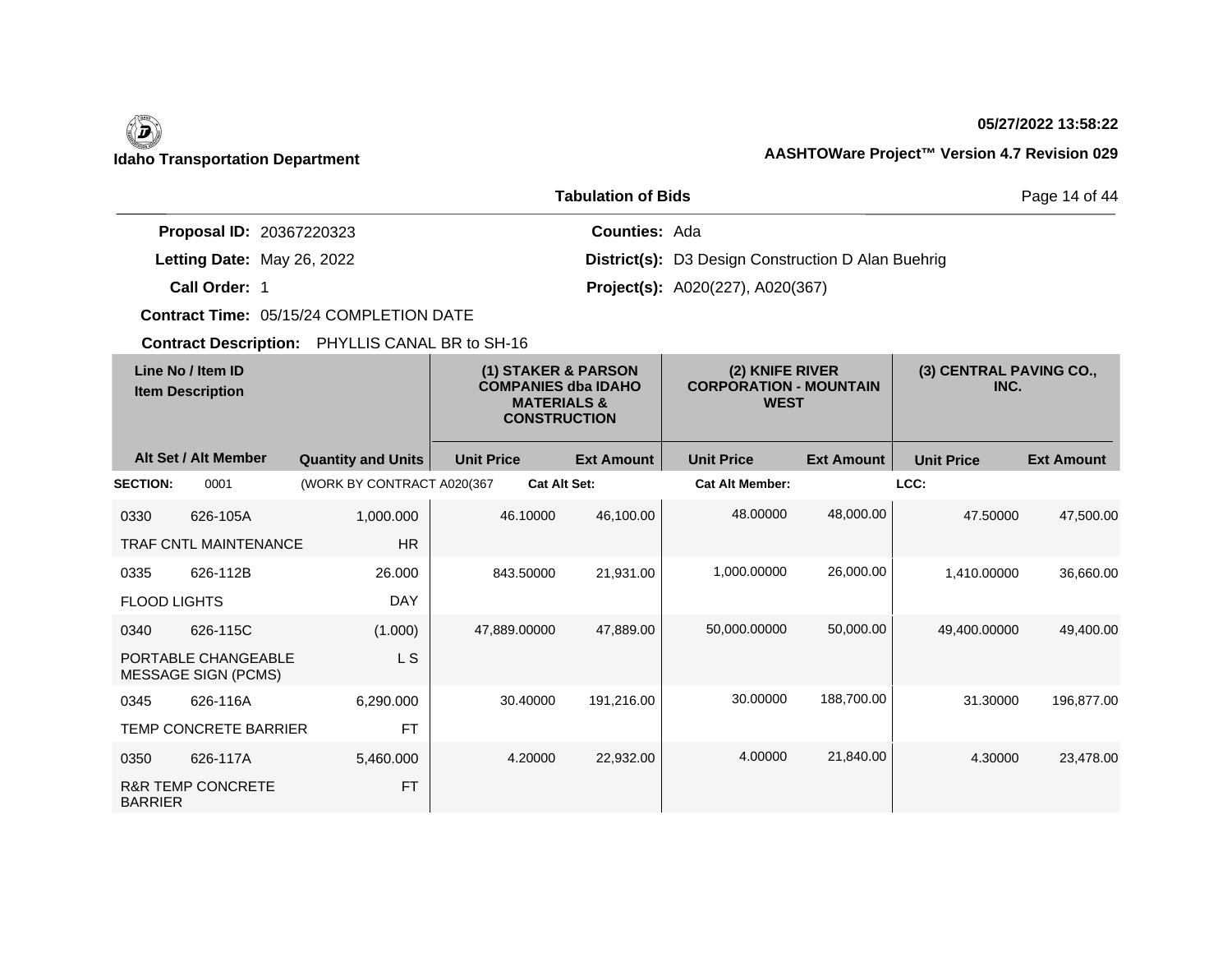## $\left(\begin{matrix} \n\end{matrix}\right)$

### **05/27/2022 13:58:22**

Page 15 of 44

### **Idaho Transportation Department AASHTOWare Project™ Version 4.7 Revision 029**

|                                 | <b>Tabulation of Bids</b>                                 |
|---------------------------------|-----------------------------------------------------------|
| <b>Proposal ID: 20367220323</b> | <b>Counties: Ada</b>                                      |
| Letting Date: May 26, 2022      | <b>District(s):</b> D3 Design Construction D Alan Buehrig |
| Call Order: 1                   | <b>Project(s):</b> A020(227), A020(367)                   |

**Contract Time:** 05/15/24 COMPLETION DATE

| Line No / Item ID<br><b>Item Description</b> |                                   | (1) STAKER & PARSON<br><b>COMPANIES dba IDAHO</b><br><b>MATERIALS &amp;</b><br><b>CONSTRUCTION</b> |                   | (2) KNIFE RIVER<br><b>CORPORATION - MOUNTAIN</b><br><b>WEST</b> |                   | (3) CENTRAL PAVING CO.,<br>INC. |                   |                   |                   |
|----------------------------------------------|-----------------------------------|----------------------------------------------------------------------------------------------------|-------------------|-----------------------------------------------------------------|-------------------|---------------------------------|-------------------|-------------------|-------------------|
|                                              | Alt Set / Alt Member              | <b>Quantity and Units</b>                                                                          | <b>Unit Price</b> |                                                                 | <b>Ext Amount</b> | <b>Unit Price</b>               | <b>Ext Amount</b> | <b>Unit Price</b> | <b>Ext Amount</b> |
| <b>SECTION:</b>                              | 0001                              | (WORK BY CONTRACT A020(367                                                                         |                   | <b>Cat Alt Set:</b>                                             |                   | <b>Cat Alt Member:</b>          |                   | LCC:              |                   |
| 0355                                         | 626-118A                          | 18.000                                                                                             |                   | 3,353.00000                                                     | 60,354.00         | 3,200.00000                     | 57,600.00         | 3,460.00000       | 62,280.00         |
|                                              | <b>TEMP CRASH CUSHION</b>         | <b>EACH</b>                                                                                        |                   |                                                                 |                   |                                 |                   |                   |                   |
| 0360                                         | 626-119A                          | 2.000                                                                                              |                   | 1,048.00000                                                     | 2,096.00          | 1,100.00000                     | 2,200.00          | 1,080.00000       | 2,160.00          |
|                                              | <b>TRUCK ATTENTUATOR</b>          | <b>EACH</b>                                                                                        |                   |                                                                 |                   |                                 |                   |                   |                   |
| 0365                                         | 626-120A                          | 658,000                                                                                            |                   | 47.20000                                                        | 31,057.60         | 50.00000                        | 32,900.00         | 48.60000          | 31,978.80         |
|                                              | <b>FLAGGER CONTROL</b>            | <b>HR</b>                                                                                          |                   |                                                                 |                   |                                 |                   |                   |                   |
| 0370                                         | 626-121A                          | 6.000                                                                                              |                   | 524.00000                                                       | 3,144.00          | 500.00000                       | 3,000.00          | 540.00000         | 3,240.00          |
|                                              | <b>R&amp;R TEMP CRASH CUSHION</b> | <b>EACH</b>                                                                                        |                   |                                                                 |                   |                                 |                   |                   |                   |
| 0375                                         | 626-135A                          | 185.000                                                                                            |                   | 26.20000                                                        | 4,847.00          | 28,00000                        | 5,180.00          | 27,00000          | 4,995.00          |
| <b>MARKERS</b>                               | <b>WEIGHTED BASE TUBULAR</b>      | <b>EACH</b>                                                                                        |                   |                                                                 |                   |                                 |                   |                   |                   |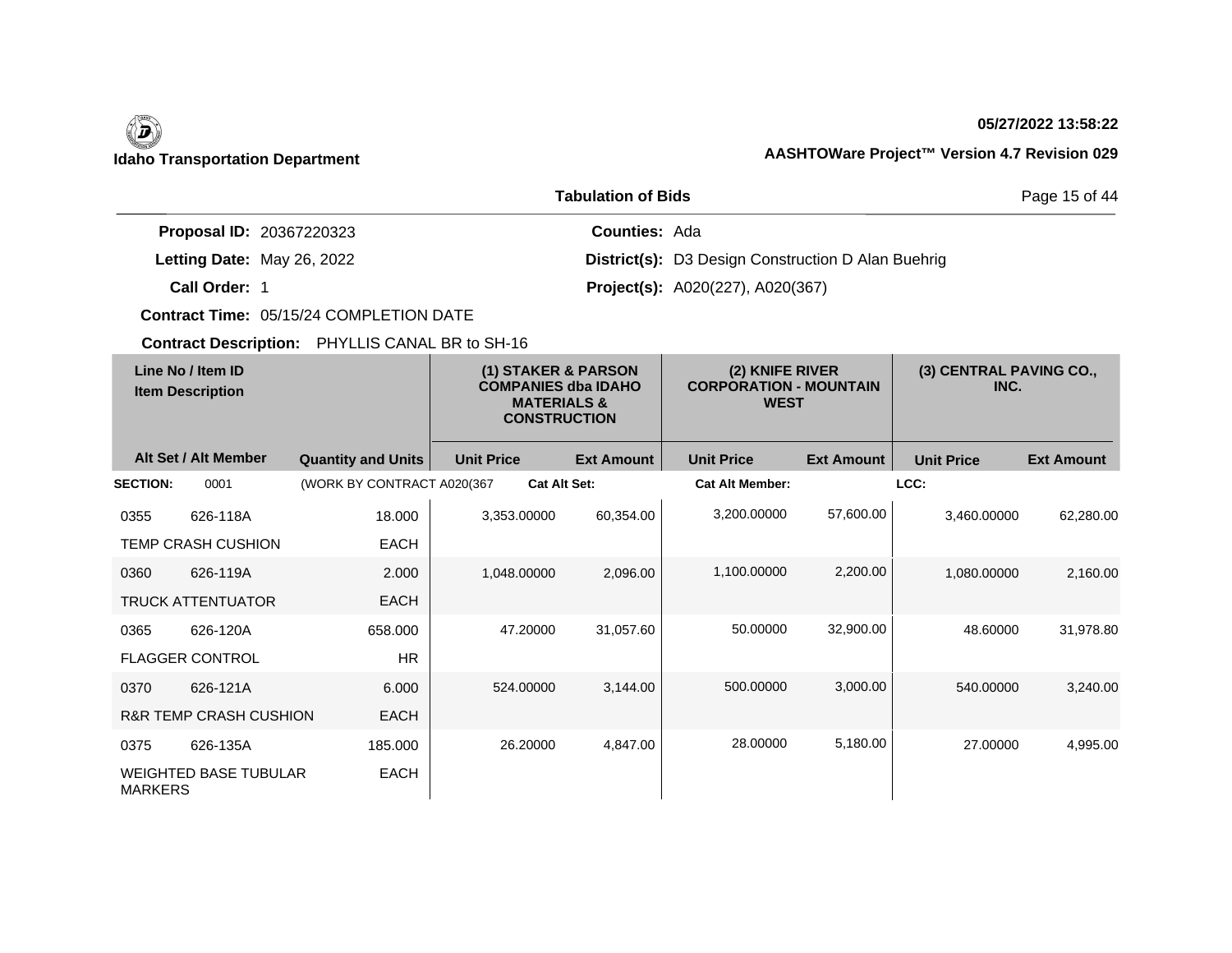### **05/27/2022 13:58:22**

### **Idaho Transportation Department AASHTOWare Project™ Version 4.7 Revision 029**

|                                 | Page 16 of 44                                             |  |
|---------------------------------|-----------------------------------------------------------|--|
| <b>Proposal ID: 20367220323</b> | <b>Counties: Ada</b>                                      |  |
| Letting Date: May 26, 2022      | <b>District(s):</b> D3 Design Construction D Alan Buehrig |  |
| Call Order: 1                   | <b>Project(s):</b> A020(227), A020(367)                   |  |

**Contract Time:** 05/15/24 COMPLETION DATE

| Line No / Item ID<br><b>Item Description</b> |                              | (1) STAKER & PARSON<br><b>COMPANIES dba IDAHO</b><br><b>MATERIALS &amp;</b><br><b>CONSTRUCTION</b> |                   | (2) KNIFE RIVER<br><b>CORPORATION - MOUNTAIN</b><br><b>WEST</b> |                        | (3) CENTRAL PAVING CO.,<br>INC. |                   |                   |
|----------------------------------------------|------------------------------|----------------------------------------------------------------------------------------------------|-------------------|-----------------------------------------------------------------|------------------------|---------------------------------|-------------------|-------------------|
|                                              | Alt Set / Alt Member         | <b>Quantity and Units</b>                                                                          | <b>Unit Price</b> | <b>Ext Amount</b>                                               | <b>Unit Price</b>      | <b>Ext Amount</b>               | <b>Unit Price</b> | <b>Ext Amount</b> |
| <b>SECTION:</b>                              | 0001                         | (WORK BY CONTRACT A020(367                                                                         |                   | <b>Cat Alt Set:</b>                                             | <b>Cat Alt Member:</b> |                                 | LCC:              |                   |
| 0380                                         | 630-020A                     | 1,188.000                                                                                          | 2.10000           | 2,494.80                                                        | 2.50000                | 2,970.00                        | 2.15000           | 2,554.20          |
|                                              | <b>PAV MKG - WATERBORNE</b>  | <b>SF</b>                                                                                          |                   |                                                                 |                        |                                 |                   |                   |
| 0385                                         | 630-020B                     | 1,362.000                                                                                          | 9.20000           | 12,530.40                                                       | 9.75000                | 13,279.50                       | 9.45000           | 12,870.90         |
| <b>THERMOPLASTIC</b>                         | <b>PAV MKG - PREFORMED</b>   | <b>SF</b>                                                                                          |                   |                                                                 |                        |                                 |                   |                   |
| 0390                                         | 630-025A                     | 112,336.000                                                                                        | 0.12000           | 13,480.32                                                       | 0.15000                | 16,850.40                       | 0.12000           | 13.480.32         |
| <b>WATERBORNE</b>                            | <b>LONGITUDINAL PAV MKG-</b> | <b>FT</b>                                                                                          |                   |                                                                 |                        |                                 |                   |                   |
| 0395                                         | 634-005A                     | 1.000                                                                                              | 314.50000         | 314.50                                                          | 500.00000              | 500.00                          | 324.00000         | 324.00            |
| <b>MAILBOX</b>                               |                              | <b>EACH</b>                                                                                        |                   |                                                                 |                        |                                 |                   |                   |
| 0400                                         | 640-015A                     | 8,920.000                                                                                          | 1.30000           | 11,596.00                                                       | 1.60000                | 14,272.00                       | 0.01000           | 89.20             |
| <b>GEOTEXTILE</b>                            | SUBGRADE SEPARATION          | <b>SY</b>                                                                                          |                   |                                                                 |                        |                                 |                   |                   |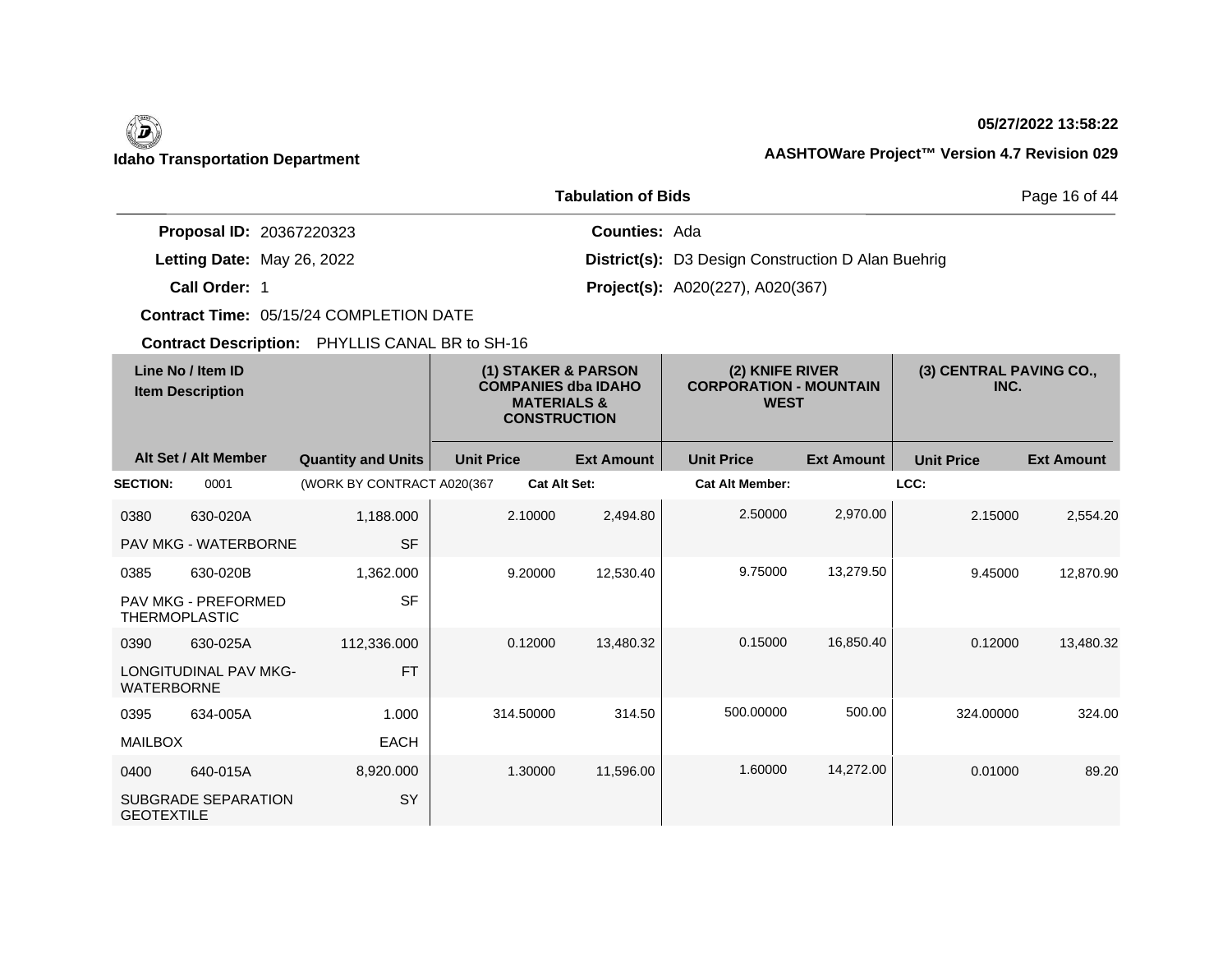### **05/27/2022 13:58:22**

### **Idaho Transportation Department AASHTOWare Project™ Version 4.7 Revision 029**

|                                 | Page 17 of 44                                             |  |
|---------------------------------|-----------------------------------------------------------|--|
| <b>Proposal ID: 20367220323</b> | <b>Counties: Ada</b>                                      |  |
| Letting Date: May 26, 2022      | <b>District(s):</b> D3 Design Construction D Alan Buehrig |  |
| Call Order: 1                   | <b>Project(s):</b> A020(227), A020(367)                   |  |

**Contract Time:** 05/15/24 COMPLETION DATE

| Line No / Item ID<br><b>Item Description</b> |                                                          | (1) STAKER & PARSON<br><b>COMPANIES dba IDAHO</b><br><b>MATERIALS &amp;</b><br><b>CONSTRUCTION</b> |                   | (2) KNIFE RIVER<br><b>CORPORATION - MOUNTAIN</b><br><b>WEST</b> |                   | (3) CENTRAL PAVING CO.,<br>INC. |                   |                   |                   |
|----------------------------------------------|----------------------------------------------------------|----------------------------------------------------------------------------------------------------|-------------------|-----------------------------------------------------------------|-------------------|---------------------------------|-------------------|-------------------|-------------------|
|                                              | Alt Set / Alt Member                                     | <b>Quantity and Units</b>                                                                          | <b>Unit Price</b> |                                                                 | <b>Ext Amount</b> | <b>Unit Price</b>               | <b>Ext Amount</b> | <b>Unit Price</b> | <b>Ext Amount</b> |
| <b>SECTION:</b>                              | 0001                                                     | (WORK BY CONTRACT A020(367                                                                         |                   | <b>Cat Alt Set:</b>                                             |                   | <b>Cat Alt Member:</b>          |                   | LCC:              |                   |
| 0405                                         | 640-015A                                                 | 70,000.000                                                                                         |                   | 1.50000                                                         | 105,000.00        | 1.60000                         | 112,000.00        | 2.05000           | 143,500.00        |
|                                              | <b>SUBGRADE SEPARATION</b><br><b>GEOTEXTILE TYPE III</b> | <b>SY</b>                                                                                          |                   |                                                                 |                   |                                 |                   |                   |                   |
| 0410                                         | 656-005A                                                 | (1.000)                                                                                            | 220,858.00000     |                                                                 | 220,858.00        | 250,000.00000                   | 250,000.00        | 228,000.00000     | 228,000.00        |
|                                              | <b>TRAF SIGNAL INSTALLATION</b>                          | <b>LS</b>                                                                                          |                   |                                                                 |                   |                                 |                   |                   |                   |
| 0415                                         | 675-005A                                                 | (1.000)                                                                                            |                   | 145,657.00000                                                   | 145,657.00        | 150,000.00000                   | 150,000.00        | 150,000.00000     | 150,000.00        |
| <b>SURVEY</b>                                |                                                          | <b>LS</b>                                                                                          |                   |                                                                 |                   |                                 |                   |                   |                   |
| 0420                                         | 675-010A                                                 | 5,000.000                                                                                          |                   | 1.00000                                                         | 5,000.00          | 1.00000                         | 5,000.00          | 1.00000           | 5,000.00          |
|                                              | DIRECTED SURVEYING<br>OFFICE COMPUTATIONS                | CA                                                                                                 |                   |                                                                 |                   |                                 |                   |                   |                   |
| 0425                                         | 675-015A                                                 | 5,000.000                                                                                          |                   | 1.00000                                                         | 5,000.00          | 1.00000                         | 5,000.00          | 1.00000           | 5,000.00          |
|                                              | DIRECTED SURVEYING CREW                                  | CA                                                                                                 |                   |                                                                 |                   |                                 |                   |                   |                   |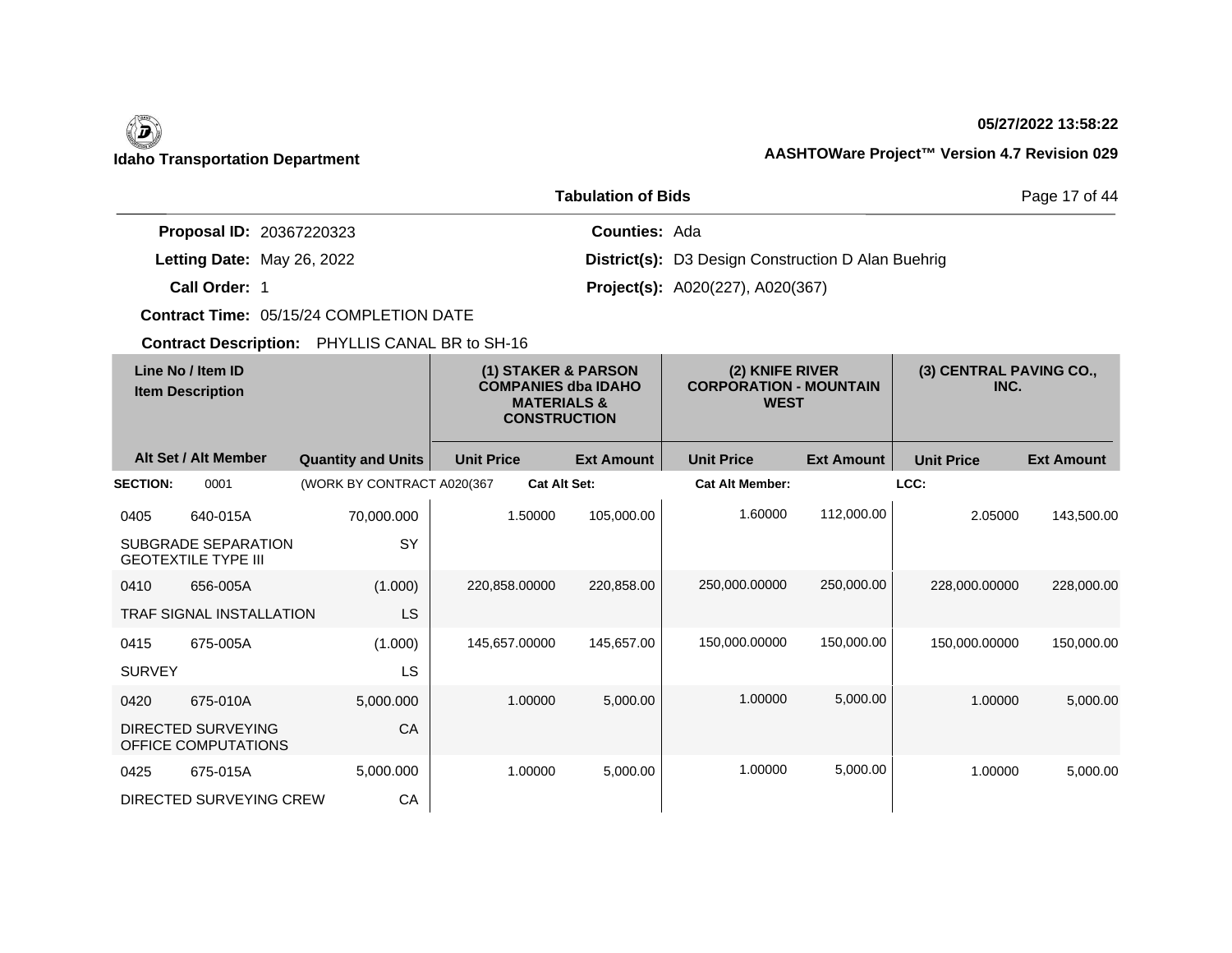### **05/27/2022 13:58:22**

### **Idaho Transportation Department AASHTOWare Project™ Version 4.7 Revision 029**

|                                 | <b>Tabulation of Bids</b>                                 | Page 18 of 44 |
|---------------------------------|-----------------------------------------------------------|---------------|
| <b>Proposal ID: 20367220323</b> | <b>Counties: Ada</b>                                      |               |
| Letting Date: May 26, 2022      | <b>District(s):</b> D3 Design Construction D Alan Buehrig |               |
| Call Order: 1                   | <b>Project(s):</b> A020(227), A020(367)                   |               |

**Contract Time:** 05/15/24 COMPLETION DATE

|                      | Line No / Item ID<br><b>Item Description</b> |                            | (1) STAKER & PARSON<br><b>COMPANIES dba IDAHO</b><br><b>MATERIALS &amp;</b><br><b>CONSTRUCTION</b> |                     |                   | (2) KNIFE RIVER<br><b>CORPORATION - MOUNTAIN</b><br><b>WEST</b> |                   | (3) CENTRAL PAVING CO.,<br>INC. |                   |
|----------------------|----------------------------------------------|----------------------------|----------------------------------------------------------------------------------------------------|---------------------|-------------------|-----------------------------------------------------------------|-------------------|---------------------------------|-------------------|
|                      | Alt Set / Alt Member                         | <b>Quantity and Units</b>  | <b>Unit Price</b>                                                                                  |                     | <b>Ext Amount</b> | <b>Unit Price</b>                                               | <b>Ext Amount</b> | <b>Unit Price</b>               | <b>Ext Amount</b> |
| <b>SECTION:</b>      | 0001                                         | (WORK BY CONTRACT A020(367 |                                                                                                    | <b>Cat Alt Set:</b> |                   | <b>Cat Alt Member:</b>                                          |                   | LCC:                            |                   |
| 0430                 | 677-005A                                     | (1.000)                    |                                                                                                    | 524.00000           | 524.00            | 1,000.29000                                                     | 1,000.29          | 540.00000                       | 540.00            |
|                      | <b>RECORD DRAWINGS</b>                       | L S                        |                                                                                                    |                     |                   |                                                                 |                   |                                 |                   |
| 0435                 | S501-30A                                     | 421.000                    |                                                                                                    | 1,419.00000         | 597,399.00        | 1,100.00000                                                     | 463,100.00        | 1,460.00000                     | 614,660.00        |
| <b>FOOTING</b>       | SP BRIDGE PRECAST                            | <b>FT</b>                  |                                                                                                    |                     |                   |                                                                 |                   |                                 |                   |
| 0440                 | S501-30B                                     | 426,000                    |                                                                                                    | 1,466.00000         | 624,516.00        | 1,250.00000                                                     | 532,500.00        | 1,510.00000                     | 643,260.00        |
| <b>ABUTMENT STEM</b> | SP BRIDGE PRECAST                            | <b>FT</b>                  |                                                                                                    |                     |                   |                                                                 |                   |                                 |                   |
| 0445                 | S501-40A                                     | 14.380                     |                                                                                                    | 14.289.00000        | 205,475.82        | 20,000.00000                                                    | 287,600.00        | 14,700.00000                    | 211,386.00        |
| SP BRIDGE UHPC       |                                              | <b>CY</b>                  |                                                                                                    |                     |                   |                                                                 |                   |                                 |                   |
| 0450                 | S501-95A                                     | 2,697.000                  |                                                                                                    | 81.70000            | 220,344.90        | 75.00000                                                        | 202,275.00        | 84.20000                        | 227,087.40        |
| <b>GEOSYNTHETIC</b>  | REINFORCED ABUT BACKFILL                     | <b>CY</b>                  |                                                                                                    |                     |                   |                                                                 |                   |                                 |                   |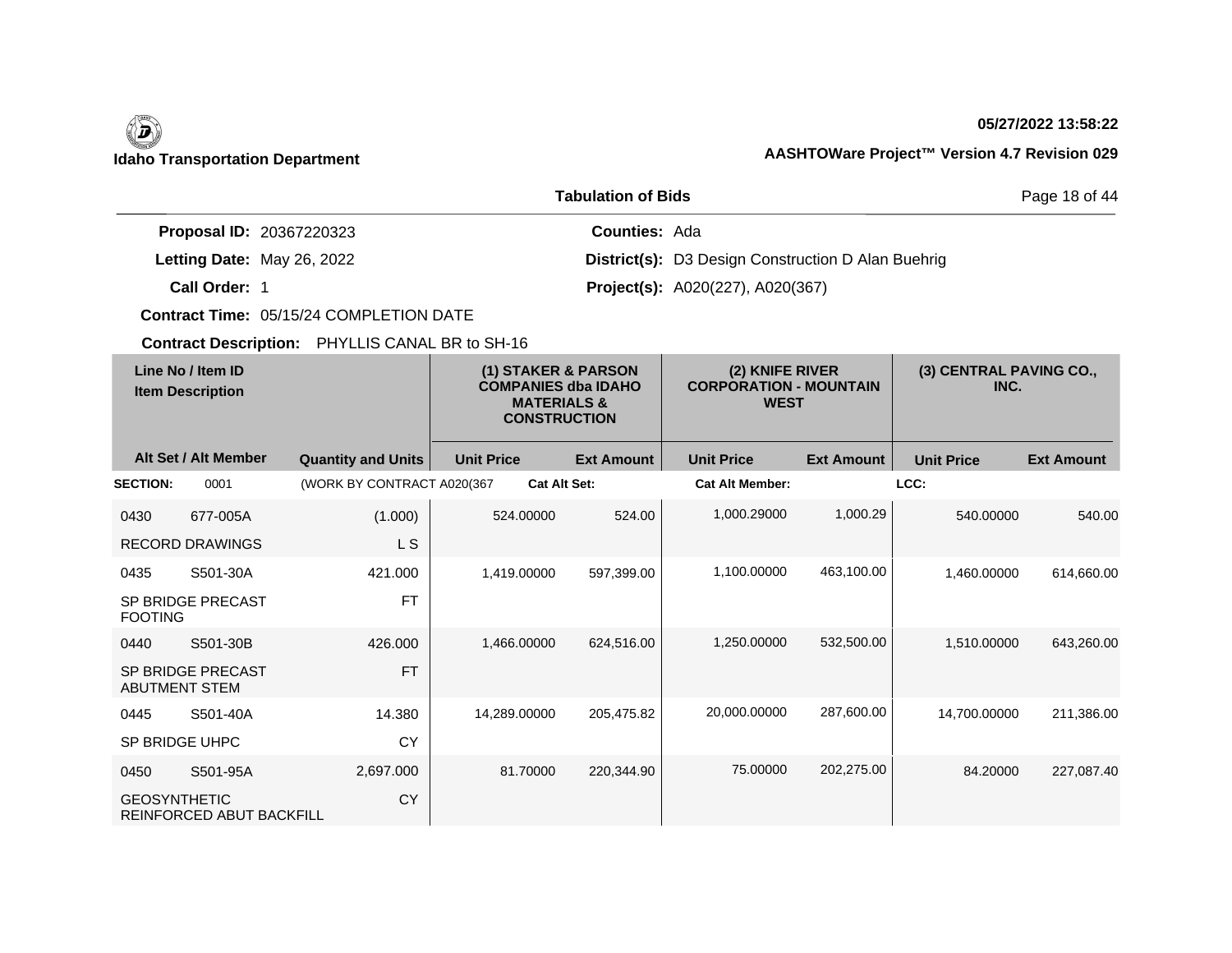#### **05/27/2022 13:58:22**

### **Idaho Transportation Department AASHTOWare Project™ Version 4.7 Revision 029**

|                                 | <b>Tabulation of Bids</b>                                 | Page 19 of 44 |
|---------------------------------|-----------------------------------------------------------|---------------|
| <b>Proposal ID: 20367220323</b> | <b>Counties: Ada</b>                                      |               |
| Letting Date: May 26, 2022      | <b>District(s):</b> D3 Design Construction D Alan Buehrig |               |
| Call Order: 1                   | <b>Project(s):</b> A020(227), A020(367)                   |               |

**Contract Time:** 05/15/24 COMPLETION DATE

|                     | Line No / Item ID<br><b>Item Description</b> |                            | (1) STAKER & PARSON<br><b>COMPANIES dba IDAHO</b><br><b>MATERIALS &amp;</b><br><b>CONSTRUCTION</b> |                     | (2) KNIFE RIVER<br><b>CORPORATION - MOUNTAIN</b><br><b>WEST</b> |                        | (3) CENTRAL PAVING CO.,<br>INC. |                   |                   |
|---------------------|----------------------------------------------|----------------------------|----------------------------------------------------------------------------------------------------|---------------------|-----------------------------------------------------------------|------------------------|---------------------------------|-------------------|-------------------|
|                     | Alt Set / Alt Member                         | <b>Quantity and Units</b>  | <b>Unit Price</b>                                                                                  |                     | <b>Ext Amount</b>                                               | <b>Unit Price</b>      | <b>Ext Amount</b>               | <b>Unit Price</b> | <b>Ext Amount</b> |
| <b>SECTION:</b>     | 0001                                         | (WORK BY CONTRACT A020(367 |                                                                                                    | <b>Cat Alt Set:</b> |                                                                 | <b>Cat Alt Member:</b> |                                 | LCC:              |                   |
| 0455                | S656-10A                                     | (1.000)                    |                                                                                                    | 36.808.00000        | 36,808.00                                                       | 40,000.00000           | 40,000.00                       | 37,900.00000      | 37,900.00         |
|                     | MULTIPLE APPROACH VIDEO<br>DETECTION SYSTEM  | LS                         |                                                                                                    |                     |                                                                 |                        |                                 |                   |                   |
| 0460                | S656-15A                                     | (1.000)                    |                                                                                                    | 32,235.00000        | 32,235.00                                                       | 35,000.00000           | 35,000.00                       | 33,200.00000      | 33,200.00         |
|                     | MULTIPLE APPROACH RADAR<br>DETECTION SYSTEM  | LS.                        |                                                                                                    |                     |                                                                 |                        |                                 |                   |                   |
| 0465                | S901-05A                                     | 3.000                      |                                                                                                    | 4,716.00000         | 14,148.00                                                       | 5,000.00000            | 15,000.00                       | 4,860.00000       | 14,580.00         |
|                     | <b>SP ABANDON WELL</b>                       | <b>EACH</b>                |                                                                                                    |                     |                                                                 |                        |                                 |                   |                   |
| 0470                | S901-05B                                     | 5.000                      |                                                                                                    | 14,000.00000        | 70,000.00                                                       | 11,000.00000           | 55,000.00                       | 10,200.00000      | 51,000.00         |
| <b>SITE CLEANUP</b> | <b>SP BUILDING REMOVAL &amp;</b>             | <b>EACH</b>                |                                                                                                    |                     |                                                                 |                        |                                 |                   |                   |
| 0475                | S901-05C                                     | 3.000                      |                                                                                                    | 1,572.00000         | 4,716.00                                                        | 1,600.00000            | 4,800.00                        | 1,940.00000       | 5,820.00          |
|                     | SP ADA TRUNCATED DOMES                       | <b>EACH</b>                |                                                                                                    |                     |                                                                 |                        |                                 |                   |                   |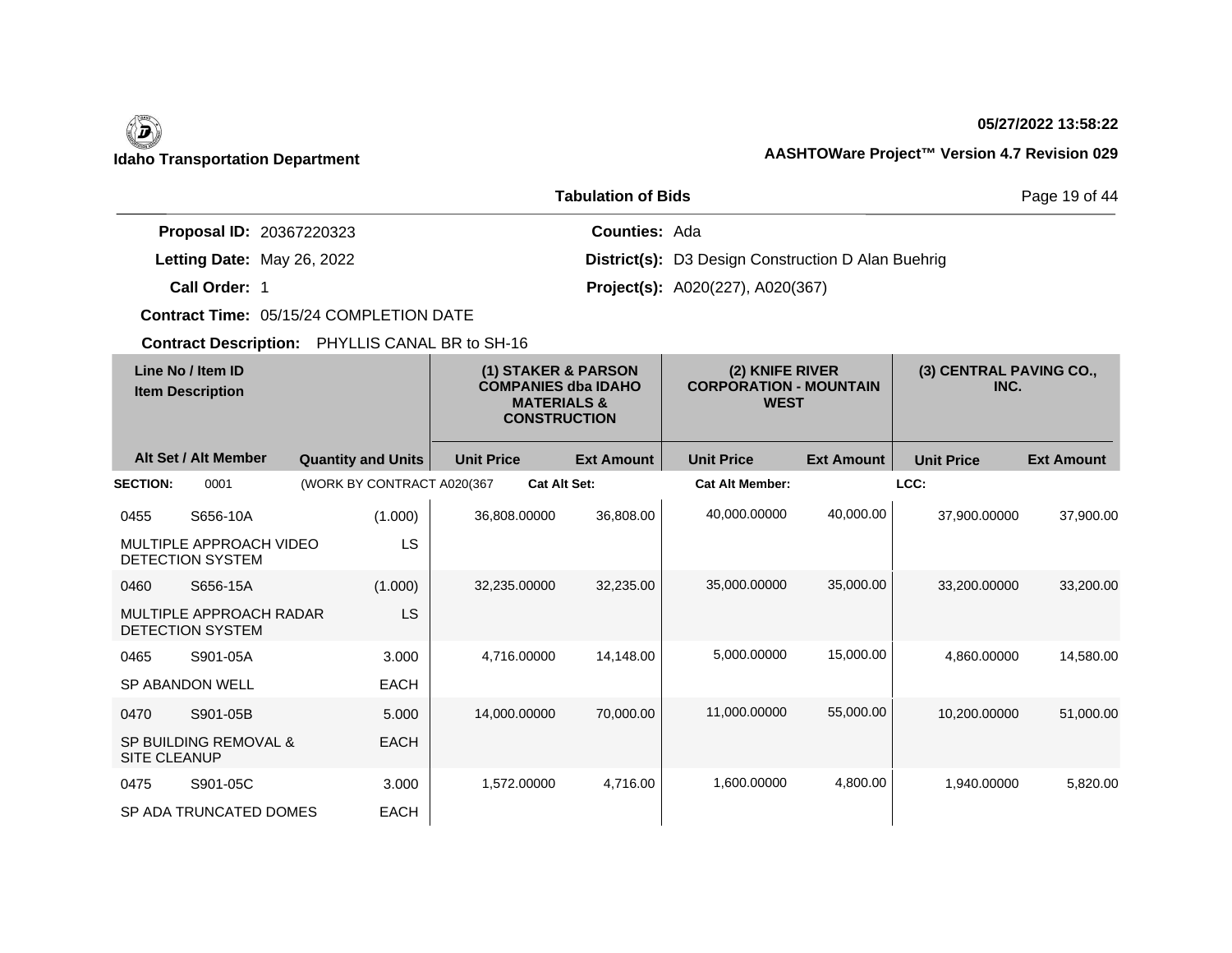#### **05/27/2022 13:58:22**

### **Idaho Transportation Department AASHTOWare Project™ Version 4.7 Revision 029**

|                                 | <b>Tabulation of Bids</b>                                 | Page 20 of 44 |
|---------------------------------|-----------------------------------------------------------|---------------|
| <b>Proposal ID: 20367220323</b> | <b>Counties: Ada</b>                                      |               |
| Letting Date: May 26, 2022      | <b>District(s):</b> D3 Design Construction D Alan Buehrig |               |
| Call Order: 1                   | <b>Project(s):</b> A020(227), A020(367)                   |               |

**Contract Time:** 05/15/24 COMPLETION DATE

|                  | Line No / Item ID<br><b>Item Description</b>         |                            | (1) STAKER & PARSON<br><b>COMPANIES dba IDAHO</b><br><b>MATERIALS &amp;</b><br><b>CONSTRUCTION</b> |                     | (2) KNIFE RIVER<br><b>CORPORATION - MOUNTAIN</b><br><b>WEST</b> |                        | (3) CENTRAL PAVING CO.,<br>INC. |                   |                   |
|------------------|------------------------------------------------------|----------------------------|----------------------------------------------------------------------------------------------------|---------------------|-----------------------------------------------------------------|------------------------|---------------------------------|-------------------|-------------------|
|                  | Alt Set / Alt Member                                 | <b>Quantity and Units</b>  | <b>Unit Price</b>                                                                                  |                     | <b>Ext Amount</b>                                               | <b>Unit Price</b>      | <b>Ext Amount</b>               | <b>Unit Price</b> | <b>Ext Amount</b> |
| <b>SECTION:</b>  | 0001                                                 | (WORK BY CONTRACT A020(367 |                                                                                                    | <b>Cat Alt Set:</b> |                                                                 | <b>Cat Alt Member:</b> |                                 | LCC:              |                   |
| 0480             | S901-05D                                             | 18,000                     |                                                                                                    | 105.00000           | 1,890.00                                                        | 110.00000              | 1,980.00                        | 108.00000         | 1.944.00          |
| <b>INST TY E</b> | SP BRKAWY STL SIGN POST                              | <b>EACH</b>                |                                                                                                    |                     |                                                                 |                        |                                 |                   |                   |
| 0485             | S901-06A                                             | 16.000                     |                                                                                                    | 1,750.00000         | 28,000.00                                                       | 1,800.00000            | 28,800.00                       | 1.800.00000       | 28,800.00         |
|                  | SP INSTALL TYPE S-45T/ADA<br>WITH RISER JUNCTION BOX | <b>EACH</b>                |                                                                                                    |                     |                                                                 |                        |                                 |                   |                   |
| 0490             | S901-06B                                             | 12.000                     |                                                                                                    | 139.50000           | 1,674.00                                                        | 150,00000              | 1,800.00                        | 144.00000         | 1,728.00          |
|                  | <b>SP TERMINATE FIBER</b>                            | <b>EACH</b>                |                                                                                                    |                     |                                                                 |                        |                                 |                   |                   |
| 0495             | S901-06C                                             | 1.000                      |                                                                                                    | 440.00000           | 440.00                                                          | 500.00000              | 500.00                          | 454.00000         | 454.00            |
| SP 24 POSITION   | <b>TERMINATION PANEL</b>                             | <b>EACH</b>                |                                                                                                    |                     |                                                                 |                        |                                 |                   |                   |
| 0500             | S901-06D                                             | 12,000                     |                                                                                                    | 29.30000            | 351.60                                                          | 35.00000               | 420.00                          | 30.20000          | 362.40            |
|                  | SP TEST FIBER OPTIC CABLE                            | <b>EACH</b>                |                                                                                                    |                     |                                                                 |                        |                                 |                   |                   |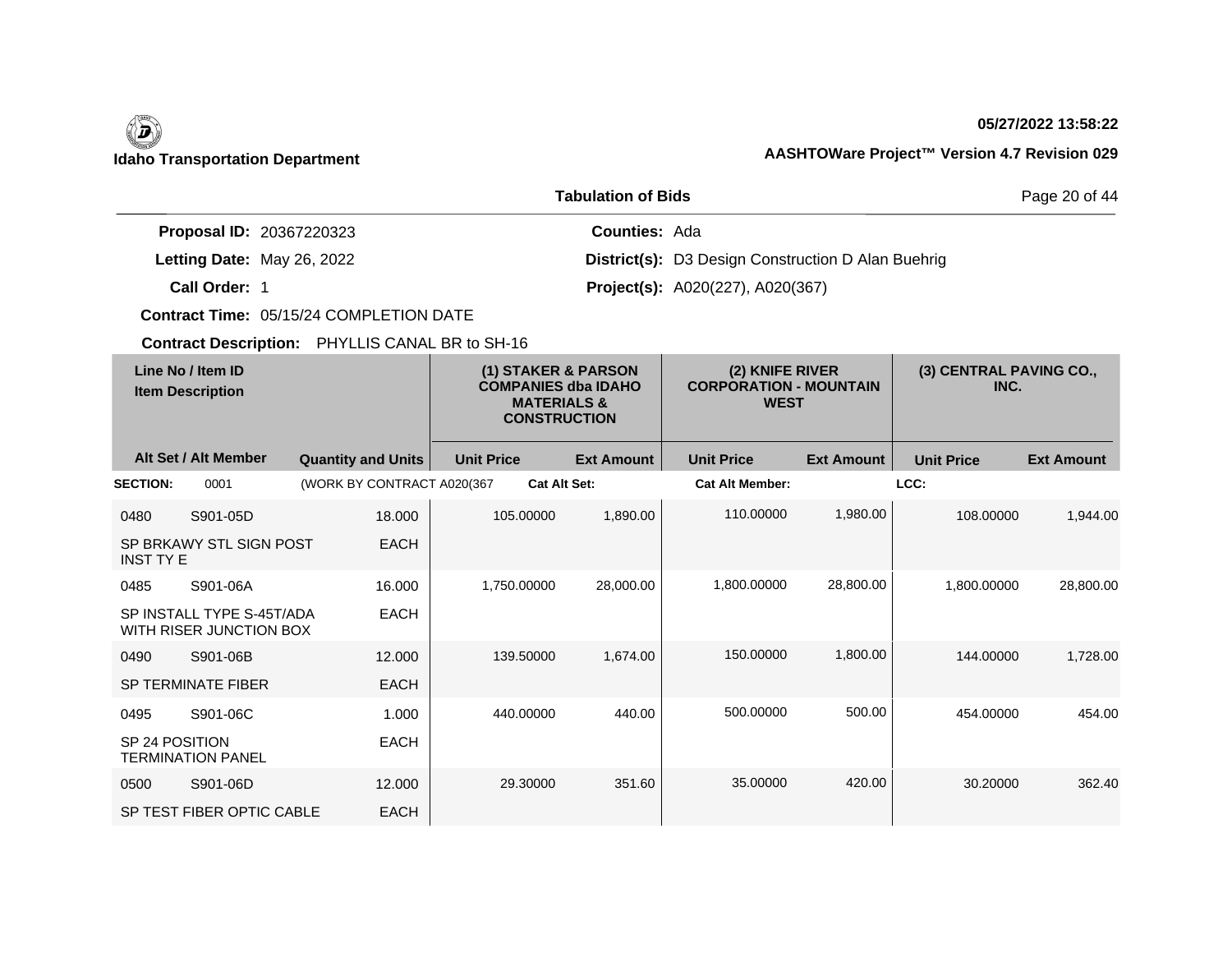### **05/27/2022 13:58:22**

### **Idaho Transportation Department AASHTOWare Project™ Version 4.7 Revision 029**

|                                 | <b>Tabulation of Bids</b>                                 | Page 21 of 44 |
|---------------------------------|-----------------------------------------------------------|---------------|
| <b>Proposal ID: 20367220323</b> | <b>Counties: Ada</b>                                      |               |
| Letting Date: May 26, 2022      | <b>District(s):</b> D3 Design Construction D Alan Buehrig |               |
| Call Order: 1                   | <b>Project(s):</b> A020(227), A020(367)                   |               |

**Contract Time:** 05/15/24 COMPLETION DATE

|                        | Line No / Item ID<br><b>Item Description</b>         |                            | (1) STAKER & PARSON<br><b>COMPANIES dba IDAHO</b><br><b>MATERIALS &amp;</b><br><b>CONSTRUCTION</b> |                     | (2) KNIFE RIVER<br><b>CORPORATION - MOUNTAIN</b><br><b>WEST</b> |                        | (3) CENTRAL PAVING CO.,<br>INC. |                   |                   |
|------------------------|------------------------------------------------------|----------------------------|----------------------------------------------------------------------------------------------------|---------------------|-----------------------------------------------------------------|------------------------|---------------------------------|-------------------|-------------------|
|                        | Alt Set / Alt Member                                 | <b>Quantity and Units</b>  | <b>Unit Price</b>                                                                                  |                     | <b>Ext Amount</b>                                               | <b>Unit Price</b>      | <b>Ext Amount</b>               | <b>Unit Price</b> | <b>Ext Amount</b> |
| <b>SECTION:</b>        | 0001                                                 | (WORK BY CONTRACT A020(367 |                                                                                                    | <b>Cat Alt Set:</b> |                                                                 | <b>Cat Alt Member:</b> |                                 | LCC:              |                   |
| 0505                   | S901-06E                                             | 1.000                      |                                                                                                    | 3.207.00000         | 3,207.00                                                        | 3,500.00000            | 3,500.00                        | 3.300.00000       | 3,300.00          |
|                        | SP INSTALL SPLICE VAULT                              | <b>EACH</b>                |                                                                                                    |                     |                                                                 |                        |                                 |                   |                   |
| 0510                   | S904-05A                                             | (1.000)                    |                                                                                                    | 40,905.00000        | 40,905.00                                                       | 35,000.00000           | 35,000.00                       | 32,900.00000      | 32,900.00         |
| <b>SP FIELD OFFICE</b> |                                                      | <b>LS</b>                  |                                                                                                    |                     |                                                                 |                        |                                 |                   |                   |
| 0515                   | S904-05B                                             | (1.000)                    |                                                                                                    | 9,314.00000         | 9.314.00                                                        | 10,000.00000           | 10,000.00                       | 9.600.00000       | 9,600.00          |
|                        | SP REMOVE & RESET RADAR<br><b>TYPE ATR EQUIPMENT</b> | LS                         |                                                                                                    |                     |                                                                 |                        |                                 |                   |                   |
| 0520                   | S904-05C                                             | (1.000)                    |                                                                                                    | 42,747.00000        | 42,747.00                                                       | 45,000.00000           | 45,000.00                       | 44.100.00000      | 44.100.00         |
|                        | SP RADAR TYPE AUTOMATIC<br><b>TRAFFIC RECORDERS</b>  | <b>LS</b>                  |                                                                                                    |                     |                                                                 |                        |                                 |                   |                   |
| 0525                   | S904-06A                                             | (1.000)                    |                                                                                                    | 6,891.00000         | 6,891.00                                                        | 8,000.00000            | 8,000.00                        | 7,100.00000       | 7,100.00          |
| <b>SYSTEM</b>          | SP PRE-EMPT DETECTION                                | <b>LS</b>                  |                                                                                                    |                     |                                                                 |                        |                                 |                   |                   |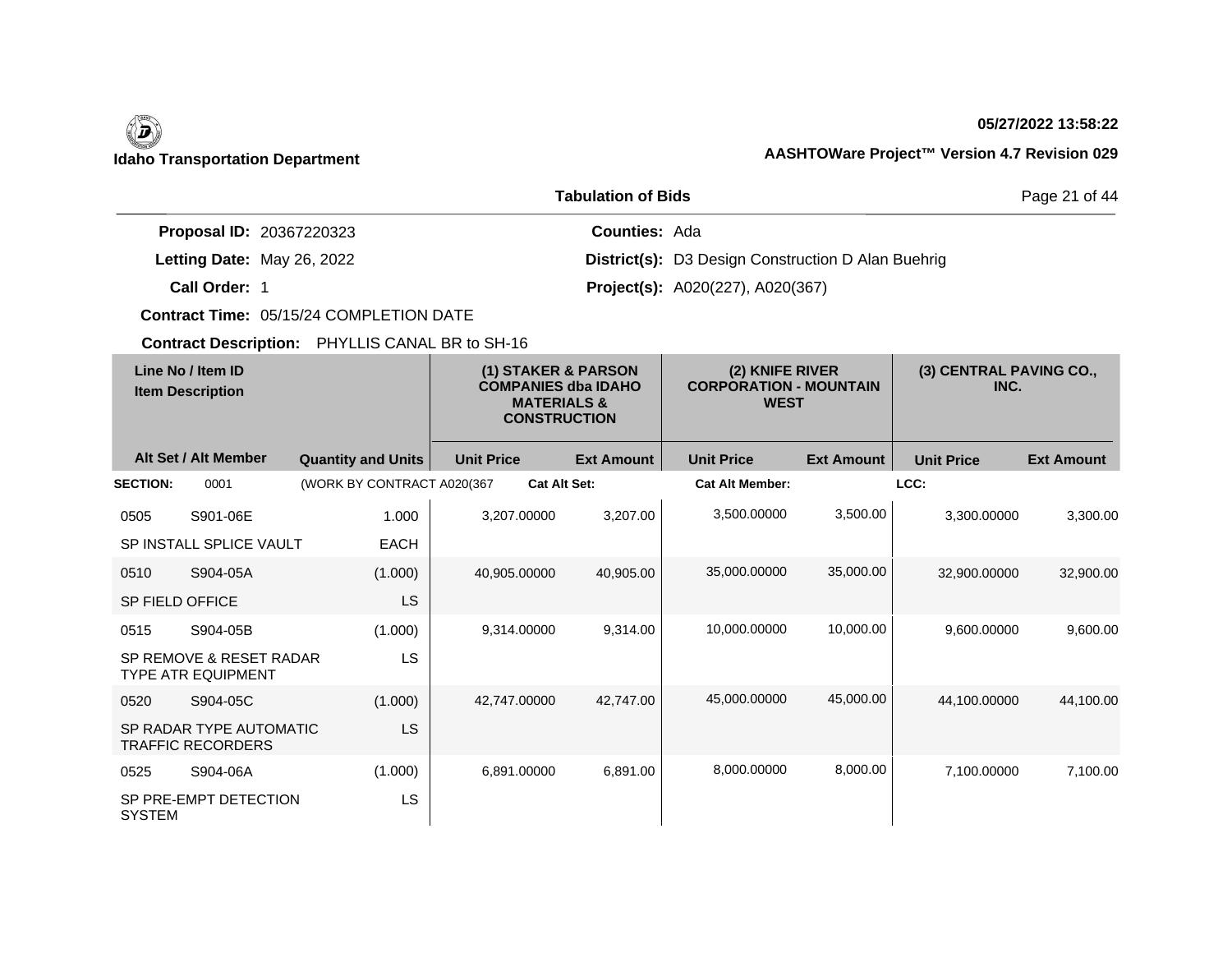#### **05/27/2022 13:58:22**

### **Idaho Transportation Department AASHTOWare Project™ Version 4.7 Revision 029**

|                                 | <b>Tabulation of Bids</b>                                 | Page 22 of 44 |
|---------------------------------|-----------------------------------------------------------|---------------|
| <b>Proposal ID: 20367220323</b> | <b>Counties: Ada</b>                                      |               |
| Letting Date: May 26, 2022      | <b>District(s):</b> D3 Design Construction D Alan Buehrig |               |
| Call Order: 1                   | <b>Project(s):</b> A020(227), A020(367)                   |               |

**Contract Time:** 05/15/24 COMPLETION DATE

|                 | Line No / Item ID<br><b>Item Description</b>            |                            |                   | <b>MATERIALS &amp;</b><br><b>CONSTRUCTION</b> | (1) STAKER & PARSON<br><b>COMPANIES dba IDAHO</b> | (2) KNIFE RIVER<br><b>CORPORATION - MOUNTAIN</b><br><b>WEST</b> |                   | (3) CENTRAL PAVING CO.,<br>INC. |                   |
|-----------------|---------------------------------------------------------|----------------------------|-------------------|-----------------------------------------------|---------------------------------------------------|-----------------------------------------------------------------|-------------------|---------------------------------|-------------------|
|                 | Alt Set / Alt Member                                    | <b>Quantity and Units</b>  | <b>Unit Price</b> |                                               | <b>Ext Amount</b>                                 | <b>Unit Price</b>                                               | <b>Ext Amount</b> | <b>Unit Price</b>               | <b>Ext Amount</b> |
| <b>SECTION:</b> | 0001                                                    | (WORK BY CONTRACT A020(367 |                   | <b>Cat Alt Set:</b>                           |                                                   | <b>Cat Alt Member:</b>                                          |                   | LCC:                            |                   |
| 0530            | S904-06B                                                | (1.000)                    |                   | 62,978.00000                                  | 62,978.00                                         | 60,000.00000                                                    | 60,000.00         | 64,900.00000                    | 64,900.00         |
| <b>SIGNAL</b>   | SP TEMPORARY TRAFFIC                                    | <b>LS</b>                  |                   |                                               |                                                   |                                                                 |                   |                                 |                   |
| 0535            | S911-05A                                                | 614.000                    |                   | 54.80000                                      | 33,647.20                                         | 50.00000                                                        | 30,700.00         | 49.60000                        | 30,454.40         |
|                 | SP CONCRETE DITCH                                       | <b>FT</b>                  |                   |                                               |                                                   |                                                                 |                   |                                 |                   |
| 0540            | S911-06A                                                | 5,556.000                  |                   | 3.05000                                       | 16,945.80                                         | 3.20000                                                         | 17,779.20         | 3.10000                         | 17,223.60         |
|                 | SP INSTALL 12-FIBER CABLE                               | <b>FT</b>                  |                   |                                               |                                                   |                                                                 |                   |                                 |                   |
| 0545            | S911-06B                                                | 6,244.000                  |                   | 25,00000                                      | 156,100.00                                        | 26,00000                                                        | 162,344.00        | 25.80000                        | 161,095.20        |
|                 | SP INSTALL 2-2" CONDUIT                                 | <b>FT</b>                  |                   |                                               |                                                   |                                                                 |                   |                                 |                   |
| 0550            | S915-05A                                                | 231.600                    |                   | 2.60000                                       | 602.16                                            | 3.00000                                                         | 694.80            | 2.70000                         | 625.32            |
|                 | <b>SP TEMPORARY SPECIAL</b><br><b>PAVEMENT MARKINGS</b> | <b>SF</b>                  |                   |                                               |                                                   |                                                                 |                   |                                 |                   |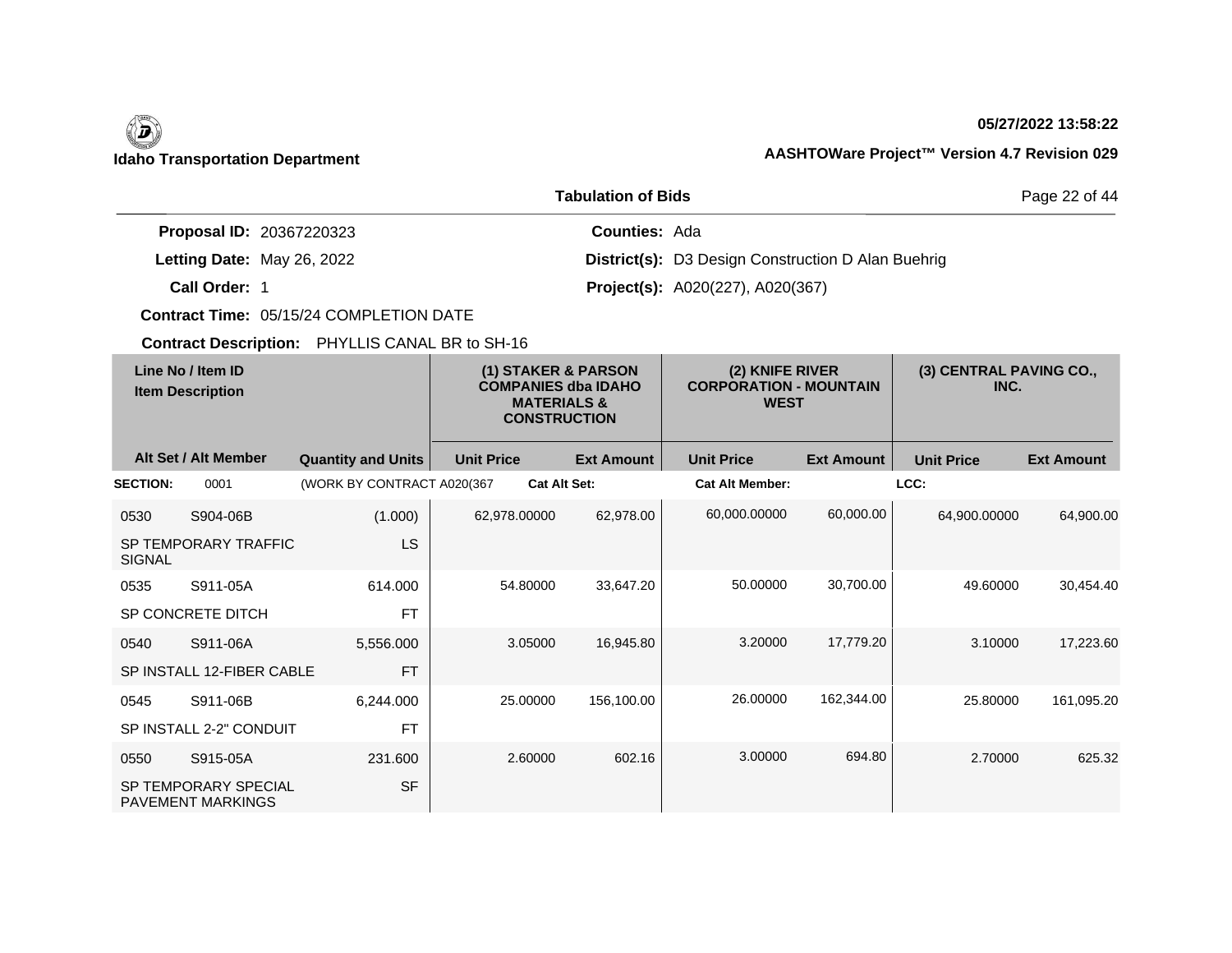### **05/27/2022 13:58:22**

|                                                       |                                                                                                    | <b>Tabulation of Bids</b> |                                                                 |                   |                                 | Page 23 of 44     |
|-------------------------------------------------------|----------------------------------------------------------------------------------------------------|---------------------------|-----------------------------------------------------------------|-------------------|---------------------------------|-------------------|
| Proposal ID: 20367220323                              |                                                                                                    | <b>Counties: Ada</b>      |                                                                 |                   |                                 |                   |
| Letting Date: May 26, 2022                            |                                                                                                    |                           | District(s): D3 Design Construction D Alan Buehrig              |                   |                                 |                   |
| Call Order: 1                                         |                                                                                                    |                           | <b>Project(s):</b> A020(227), A020(367)                         |                   |                                 |                   |
| <b>Contract Time: 05/15/24 COMPLETION DATE</b>        |                                                                                                    |                           |                                                                 |                   |                                 |                   |
| Contract Description: PHYLLIS CANAL BR to SH-16       |                                                                                                    |                           |                                                                 |                   |                                 |                   |
| Line No / Item ID<br><b>Item Description</b>          | (1) STAKER & PARSON<br><b>COMPANIES dba IDAHO</b><br><b>MATERIALS &amp;</b><br><b>CONSTRUCTION</b> |                           | (2) KNIFE RIVER<br><b>CORPORATION - MOUNTAIN</b><br><b>WEST</b> |                   | (3) CENTRAL PAVING CO.,<br>INC. |                   |
| Alt Set / Alt Member<br><b>Quantity and Units</b>     | <b>Unit Price</b>                                                                                  | <b>Ext Amount</b>         | <b>Unit Price</b>                                               | <b>Ext Amount</b> | <b>Unit Price</b>               | <b>Ext Amount</b> |
| (WORK BY CONTRACT A020(367<br><b>SECTION:</b><br>0001 | <b>Cat Alt Set:</b>                                                                                |                           | <b>Cat Alt Member:</b>                                          |                   | LCC:                            |                   |
| (1.000)<br>Z629-05A<br>0555                           | 1,430,000.63000                                                                                    | 1,430,000.63              | 1,300,000.00000                                                 | 1,300,000.00      | 1,206,520.19000                 | 1,206,520.19      |
| LS<br><b>MOBILIZATION</b>                             |                                                                                                    |                           |                                                                 |                   |                                 |                   |
| <b>Section Totals:</b>                                |                                                                                                    | \$12,945,928.00           |                                                                 | \$13,089,738.00   |                                 | \$13,226,620.83   |
| <b>Life Cycle Costs:</b>                              |                                                                                                    |                           |                                                                 |                   |                                 |                   |
| <b>Section Total with LCC:</b>                        |                                                                                                    | \$12,945,928.00           |                                                                 | \$13,089,738.00   |                                 | \$13,226,620.83   |
| <b>Contract Item Totals</b>                           |                                                                                                    | \$12,945,928.00           |                                                                 | \$13,089,738.00   |                                 | \$13,226,620.83   |
| <b>Contract Time Totals</b>                           |                                                                                                    |                           |                                                                 |                   |                                 |                   |
| <b>Contract Life Cycle Costs Totals</b>               |                                                                                                    | \$0.00                    |                                                                 | \$0.00            |                                 | \$0.00            |
| <b>Contract Grand Totals</b>                          |                                                                                                    | \$12,945,928.00           |                                                                 | \$13,089,738.00   |                                 | 13,226,620.83     |
| () indicates item is bid as Lump Sum                  |                                                                                                    |                           |                                                                 |                   |                                 |                   |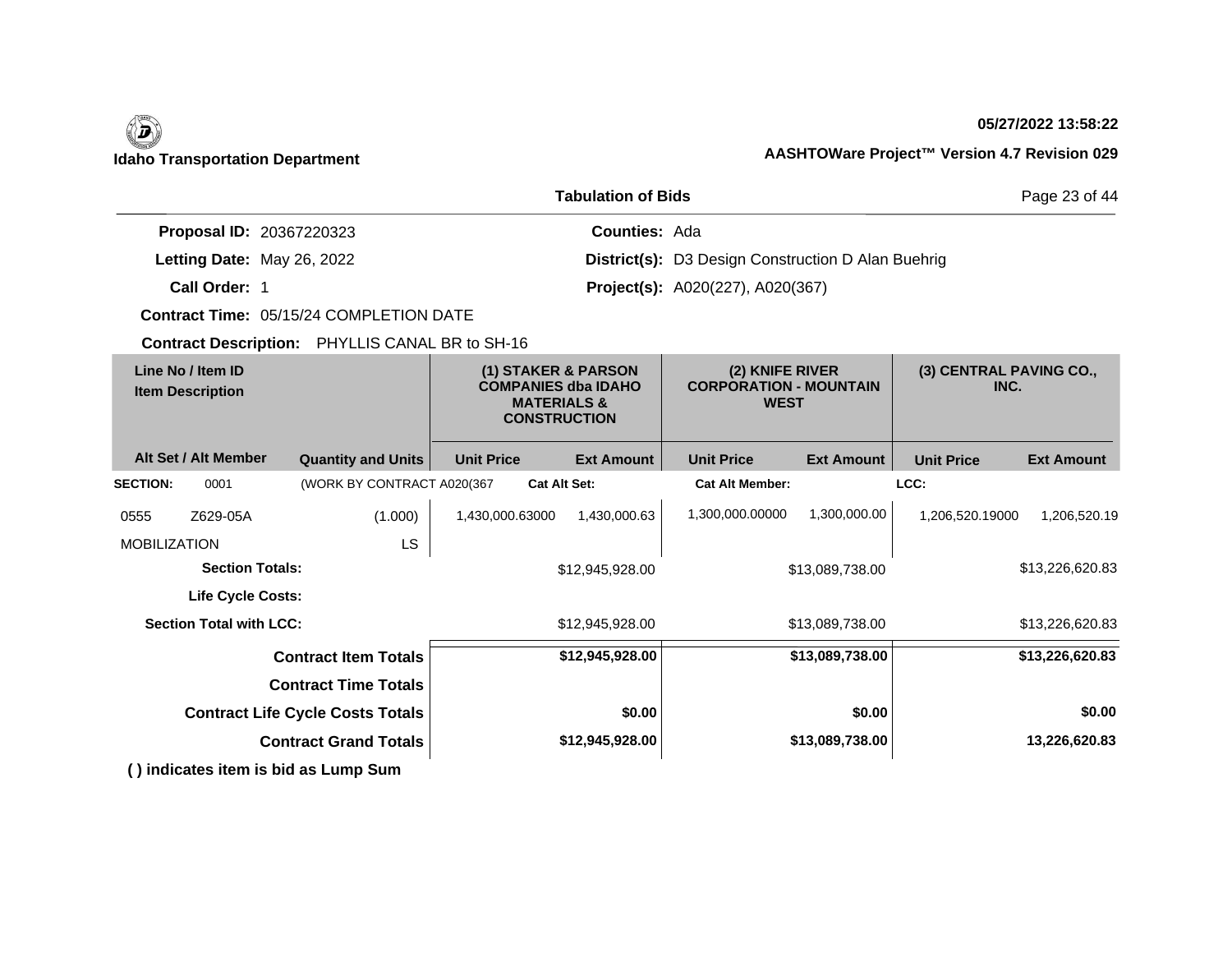### **05/27/2022 13:58:22**

Page 24 of 44

|                                 | , 898668888888                                            |  |
|---------------------------------|-----------------------------------------------------------|--|
| <b>Proposal ID: 20367220323</b> | <b>Counties: Ada</b>                                      |  |
| Letting Date: May 26, 2022      | <b>District(s):</b> D3 Design Construction D Alan Buehrig |  |
| Call Order: 1                   | <b>Project(s):</b> A020(227), A020(367)                   |  |

**Tabulation of Bids**

**Contract Time:** 05/15/24 COMPLETION DATE

| Line No / Item ID<br><b>Item Description</b> |                                                    |                            | (4) CECCANTI, INC.  |                   |                        |                   |                   |                   |
|----------------------------------------------|----------------------------------------------------|----------------------------|---------------------|-------------------|------------------------|-------------------|-------------------|-------------------|
|                                              | Alt Set / Alt Member                               | <b>Quantity and Units</b>  | <b>Unit Price</b>   | <b>Ext Amount</b> | <b>Unit Price</b>      | <b>Ext Amount</b> | <b>Unit Price</b> | <b>Ext Amount</b> |
| <b>SECTION:</b>                              | 0001                                               | (WORK BY CONTRACT A020(367 | <b>Cat Alt Set:</b> |                   | <b>Cat Alt Member:</b> |                   | LCC:              |                   |
| 0005                                         | 105-010A                                           | 9,100.000                  | 1.00000             | 9,100.00          |                        |                   |                   |                   |
|                                              | <b>DISPUTE REVIEW BOARD-3</b><br>MEMBER(CONT ITEM) | CA                         |                     |                   |                        |                   |                   |                   |
| 0010                                         | 201-010A                                           | (1.000)                    | 72,000.00000        | 72,000.00         |                        |                   |                   |                   |
|                                              | <b>CLEARING &amp; GRUBBING</b>                     | LS                         |                     |                   |                        |                   |                   |                   |
| 0015                                         | 202-005A                                           | 12.000                     | 1,000.00000         | 12,000.00         |                        |                   |                   |                   |
|                                              | SELECTIVE REM OF TREES<br><b>INCLUDING STUMPS</b>  | <b>EACH</b>                |                     |                   |                        |                   |                   |                   |
| 0020                                         | 203-005A                                           | (1.000)                    | 75,000.00000        | 75,000.00         |                        |                   |                   |                   |
|                                              | <b>REM OF OBSTRUCTIONS</b>                         | <b>LS</b>                  |                     |                   |                        |                   |                   |                   |
| 0025                                         | 203-015A                                           | 38,800.000                 | 6.75000             | 261,900.00        |                        |                   |                   |                   |
|                                              | <b>REM OF BITUMINOUS SURF</b>                      | SY                         |                     |                   |                        |                   |                   |                   |
| 0030                                         | 203-020A                                           | 1.000                      | 230,000.00000       | 230,000.00        |                        |                   |                   |                   |
| <b>REM OF BRIDGE</b>                         |                                                    | <b>EACH</b>                |                     |                   |                        |                   |                   |                   |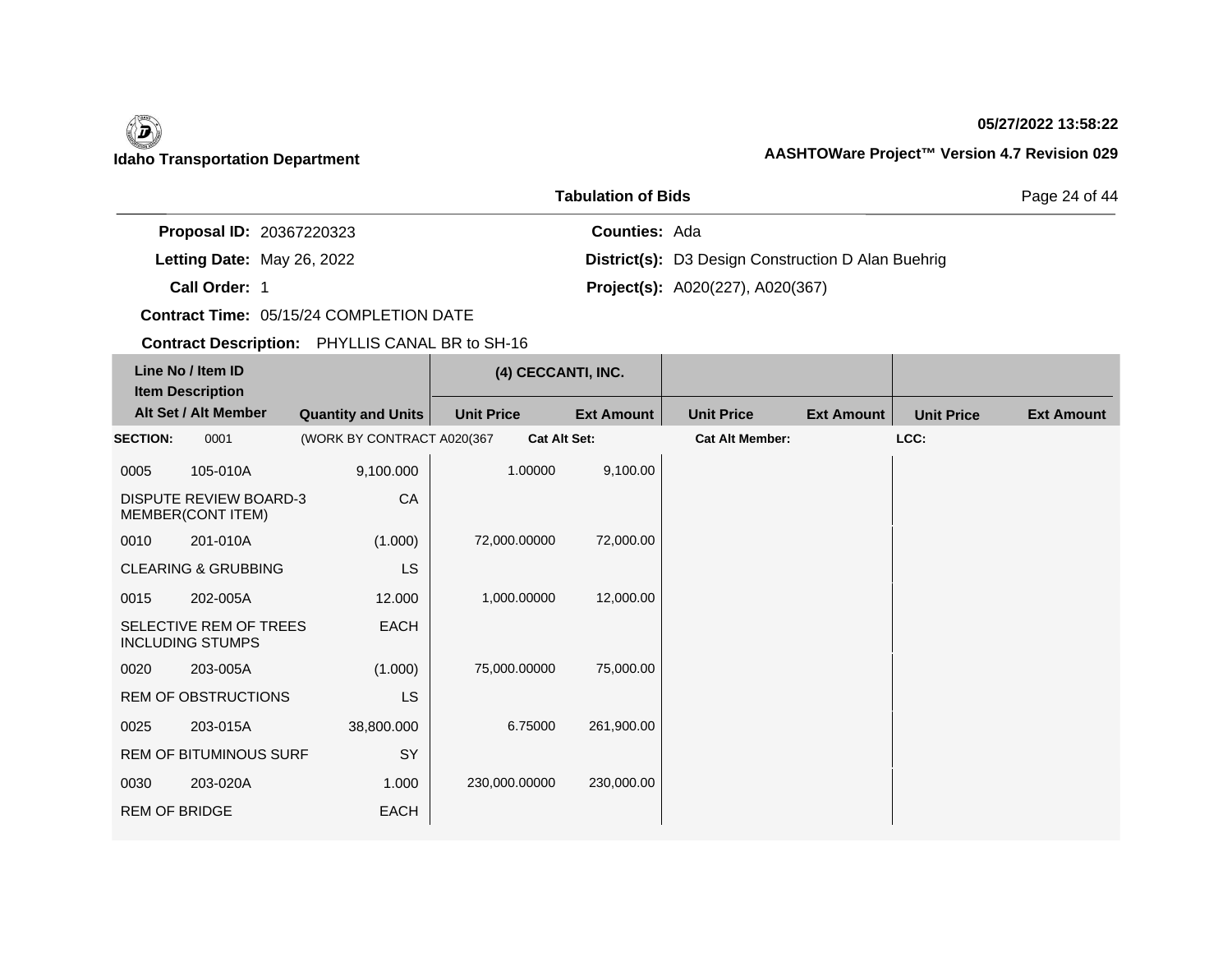### **05/27/2022 13:58:22**

Page 25 of 44

| <b>Proposal ID: 20367220323</b> | <b>Counties: Ada</b>                                      |  |
|---------------------------------|-----------------------------------------------------------|--|
| Letting Date: May 26, 2022      | <b>District(s):</b> D3 Design Construction D Alan Buehrig |  |
| Call Order: 1                   | <b>Project(s):</b> A020(227), A020(367)                   |  |

**Tabulation of Bids**

**Contract Time:** 05/15/24 COMPLETION DATE

| Line No / Item ID<br><b>Item Description</b> |                                 |                            | (4) CECCANTI, INC. |                     |                        |                   |                   |                   |
|----------------------------------------------|---------------------------------|----------------------------|--------------------|---------------------|------------------------|-------------------|-------------------|-------------------|
|                                              | Alt Set / Alt Member            | <b>Quantity and Units</b>  | <b>Unit Price</b>  | <b>Ext Amount</b>   | <b>Unit Price</b>      | <b>Ext Amount</b> | <b>Unit Price</b> | <b>Ext Amount</b> |
| <b>SECTION:</b>                              | 0001                            | (WORK BY CONTRACT A020(367 |                    | <b>Cat Alt Set:</b> | <b>Cat Alt Member:</b> |                   | LCC:              |                   |
| 0035                                         | 203-050A                        | 1.000                      | 1,200.00000        | 1,200.00            |                        |                   |                   |                   |
|                                              | REM OF CONC HEADWALL            | EACH                       |                    |                     |                        |                   |                   |                   |
| 0040                                         | 203-070A                        | 1,939.000                  | 7.00000            | 13,573.00           |                        |                   |                   |                   |
|                                              | <b>REM OF CURB &amp; GUTTER</b> | <b>FT</b>                  |                    |                     |                        |                   |                   |                   |
| 0045                                         | 203-075A                        | 2,321.000                  | 5.00000            | 11,605.00           |                        |                   |                   |                   |
| <b>REM OF FENCE</b>                          |                                 | <b>FT</b>                  |                    |                     |                        |                   |                   |                   |
| 0050                                         | 203-105A                        | 5.000                      | 2,000.00000        | 10,000.00           |                        |                   |                   |                   |
| <b>BOX</b>                                   | REM OF MISC IRR STR CONC        | EACH                       |                    |                     |                        |                   |                   |                   |
| 0055                                         | 203-130A                        | 9,000.000                  | 0.50000            | 4,500.00            |                        |                   |                   |                   |
|                                              | <b>REMOVAL OF PAV MARKINGS</b>  | <b>FT</b>                  |                    |                     |                        |                   |                   |                   |
| 0060                                         | 203-130B                        | 137.400                    | 1.50000            | 206.10              |                        |                   |                   |                   |
|                                              | REMOVAL OF PAV MARKINGS         | <b>SF</b>                  |                    |                     |                        |                   |                   |                   |
|                                              |                                 |                            |                    |                     |                        |                   |                   |                   |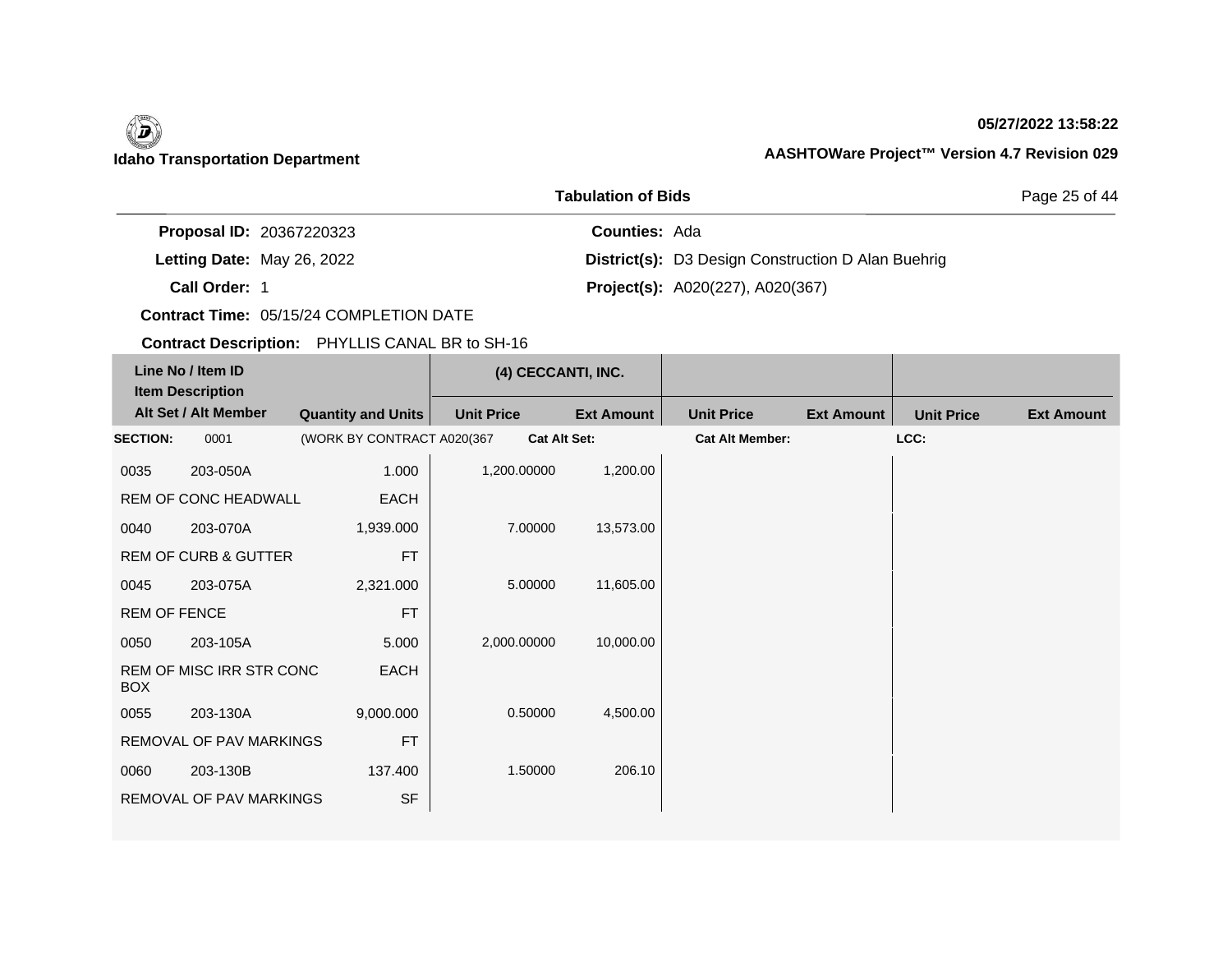### **05/27/2022 13:58:22**

Page 26 of 44

| <b>Proposal ID: 20367220323</b> | <b>Counties: Ada</b> |                                                           |
|---------------------------------|----------------------|-----------------------------------------------------------|
| Letting Date: May 26, 2022      |                      | <b>District(s):</b> D3 Design Construction D Alan Buehrig |
| Call Order: 1                   |                      | <b>Project(s):</b> A020(227), A020(367)                   |

**Tabulation of Bids**

**Contract Time:** 05/15/24 COMPLETION DATE

| Line No / Item ID<br><b>Item Description</b> |                          |                            | (4) CECCANTI, INC. |                   |                        |                   |                   |                   |
|----------------------------------------------|--------------------------|----------------------------|--------------------|-------------------|------------------------|-------------------|-------------------|-------------------|
|                                              | Alt Set / Alt Member     | <b>Quantity and Units</b>  | <b>Unit Price</b>  | <b>Ext Amount</b> | <b>Unit Price</b>      | <b>Ext Amount</b> | <b>Unit Price</b> | <b>Ext Amount</b> |
| <b>SECTION:</b>                              | 0001                     | (WORK BY CONTRACT A020(367 |                    | Cat Alt Set:      | <b>Cat Alt Member:</b> |                   | LCC:              |                   |
| 0065                                         | 203-135A                 | 29.000                     | 100.00000          | 2,900.00          |                        |                   |                   |                   |
|                                              | REMOVAL OF SIGN          | EACH                       |                    |                   |                        |                   |                   |                   |
| 0070                                         | 205-005A                 | 66,000.000                 | 13.00000           | 858,000.00        |                        |                   |                   |                   |
| <b>CY</b><br><b>EXCAVATION</b>               |                          |                            |                    |                   |                        |                   |                   |                   |
| 0075                                         | 205-030A                 | 2,500.000                  | 3.00000            | 7,500.00          |                        |                   |                   |                   |
| <b>BORROW</b>                                |                          | <b>CY</b>                  |                    |                   |                        |                   |                   |                   |
| 0080                                         | 205-060A                 | 150.000                    | 10.00000           | 1,500.00          |                        |                   |                   |                   |
| ABATEMENT                                    | <b>WATER FOR DUST</b>    | MG                         |                    |                   |                        |                   |                   |                   |
| 0085                                         | 205-071A                 | 28.000                     | 95.00000           | 2,660.00          |                        |                   |                   |                   |
| <b>SOFT SPOTS</b>                            | EXCAVATION AND REPAIR OF | <b>CY</b>                  |                    |                   |                        |                   |                   |                   |
| 0090                                         | 209-005A                 | 754.000                    | 20.00000           | 15,080.00         |                        |                   |                   |                   |
| <b>SMALL DITCH</b>                           |                          | <b>FT</b>                  |                    |                   |                        |                   |                   |                   |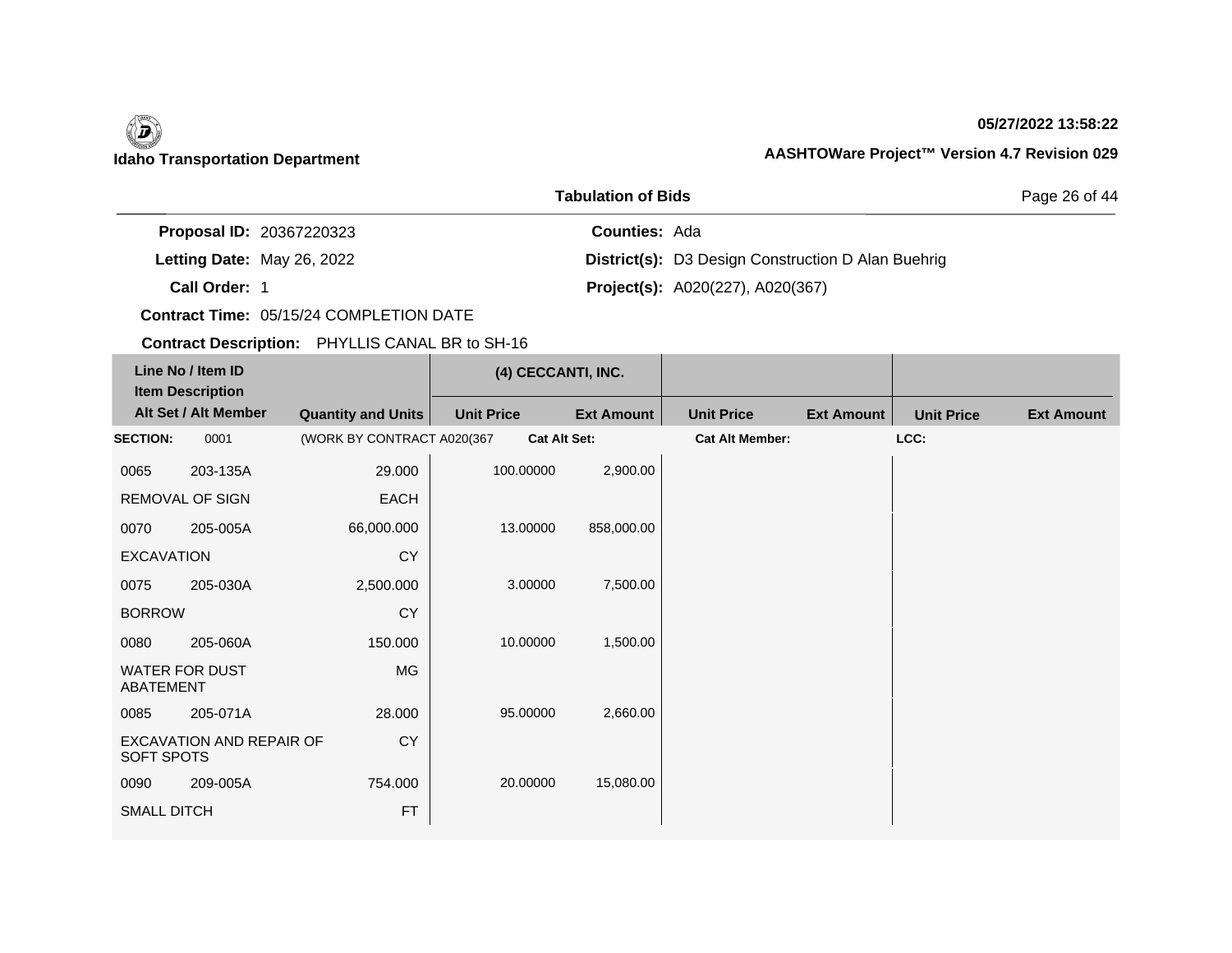### **05/27/2022 13:58:22**

Page 27 of 44

|                                 | , 898668888888                                            |  |
|---------------------------------|-----------------------------------------------------------|--|
| <b>Proposal ID: 20367220323</b> | <b>Counties: Ada</b>                                      |  |
| Letting Date: May 26, 2022      | <b>District(s):</b> D3 Design Construction D Alan Buehrig |  |
| Call Order: 1                   | <b>Project(s):</b> A020(227), A020(367)                   |  |

**Tabulation of Bids**

**Contract Time:** 05/15/24 COMPLETION DATE

| Line No / Item ID<br><b>Item Description</b> |                                                      |                            | (4) CECCANTI, INC. |                     |                        |                   |                   |                   |  |
|----------------------------------------------|------------------------------------------------------|----------------------------|--------------------|---------------------|------------------------|-------------------|-------------------|-------------------|--|
|                                              | Alt Set / Alt Member                                 | <b>Quantity and Units</b>  | <b>Unit Price</b>  | <b>Ext Amount</b>   | <b>Unit Price</b>      | <b>Ext Amount</b> | <b>Unit Price</b> | <b>Ext Amount</b> |  |
| <b>SECTION:</b>                              | 0001                                                 | (WORK BY CONTRACT A020(367 |                    | <b>Cat Alt Set:</b> | <b>Cat Alt Member:</b> |                   | LCC:              |                   |  |
| 0095                                         | 210-005A                                             | 2,127.000                  | 55.00000           | 116,985.00          |                        |                   |                   |                   |  |
|                                              | STR EXCAVATION SCH NO. 1                             | CY                         |                    |                     |                        |                   |                   |                   |  |
| 0100                                         | 210-015A                                             | 284.000                    | 12.00000           | 3,408.00            |                        |                   |                   |                   |  |
|                                              | <b>COMPACTING BACKFILL</b>                           | <b>CY</b>                  |                    |                     |                        |                   |                   |                   |  |
| 0105                                         | 212-011A                                             | 940.000                    | 6.00000            | 5,640.00            |                        |                   |                   |                   |  |
| <b>FIBER WATTLE</b>                          |                                                      | <b>FT</b>                  |                    |                     |                        |                   |                   |                   |  |
| 0110                                         | 212-105A                                             | 10,000.000                 | 1.00000            | 10,000.00           |                        |                   |                   |                   |  |
|                                              | <b>WATER POLLUTION AND</b><br><b>EROSION CONTROL</b> | CA                         |                    |                     |                        |                   |                   |                   |  |
| 0115                                         | 301-005A                                             | 88,302.000                 | 16.00000           | 1,412,832.00        |                        |                   |                   |                   |  |
|                                              | <b>GRANULAR SUBBASE</b>                              | <b>TON</b>                 |                    |                     |                        |                   |                   |                   |  |
| 0120                                         | 303-022A                                             | 39,503.000                 | 16.00000           | 632,048.00          |                        |                   |                   |                   |  |
|                                              | 3/4" AGGR TY B FOR BASE                              | <b>TON</b>                 |                    |                     |                        |                   |                   |                   |  |
|                                              |                                                      |                            |                    |                     |                        |                   |                   |                   |  |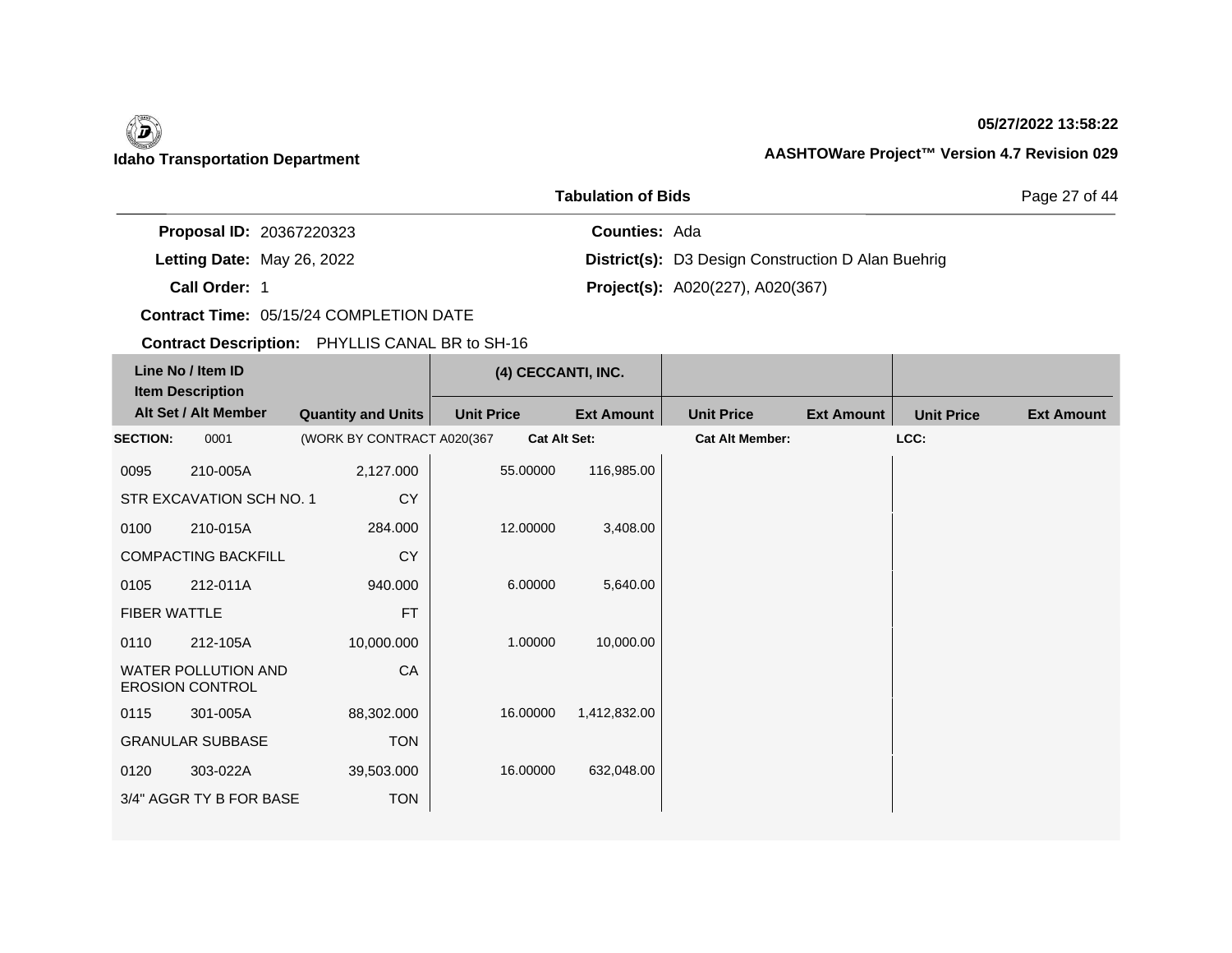### **05/27/2022 13:58:22**

Page 28 of 44

|                                 | <b>Tabulation of Bids</b>                                 |
|---------------------------------|-----------------------------------------------------------|
| <b>Proposal ID: 20367220323</b> | <b>Counties: Ada</b>                                      |
| Letting Date: May 26, 2022      | <b>District(s):</b> D3 Design Construction D Alan Buehrig |
| Call Order: 1                   | <b>Project(s):</b> A020(227), A020(367)                   |

**Contract Time:** 05/15/24 COMPLETION DATE

| Line No / Item ID<br><b>Item Description</b> |                                            |                            | (4) CECCANTI, INC. |                     |                        |                   |                   |                   |
|----------------------------------------------|--------------------------------------------|----------------------------|--------------------|---------------------|------------------------|-------------------|-------------------|-------------------|
|                                              | Alt Set / Alt Member                       | <b>Quantity and Units</b>  | <b>Unit Price</b>  | <b>Ext Amount</b>   | <b>Unit Price</b>      | <b>Ext Amount</b> | <b>Unit Price</b> | <b>Ext Amount</b> |
| <b>SECTION:</b>                              | 0001                                       | (WORK BY CONTRACT A020(367 |                    | <b>Cat Alt Set:</b> | <b>Cat Alt Member:</b> |                   | LCC:              |                   |
| 0125                                         | 401-014A                                   | 7,376.000                  | 7.00000            | 51,632.00           |                        |                   |                   |                   |
| COAT CSS-1h                                  | DIL EMUL ASPH FOR TACK                     | GAL                        |                    |                     |                        |                   |                   |                   |
| 0130                                         | 405-245A                                   | 3.000                      | 4,000.00000        | 12,000.00           |                        |                   |                   |                   |
|                                              | APPROACH COUNTY ROAD                       | <b>EACH</b>                |                    |                     |                        |                   |                   |                   |
| 0135                                         | 405-245B                                   | 17.000                     | 4,000.00000        | 68,000.00           |                        |                   |                   |                   |
|                                              | APPROACH PRIVATE                           | <b>EACH</b>                |                    |                     |                        |                   |                   |                   |
| 0140                                         | 405-435A                                   | 24,462.000                 | 108.00000          | 2,641,896.00        |                        |                   |                   |                   |
|                                              | SUPERPAVE HMA PAV INCL<br>ASPH&ADD CL SP-3 | <b>TON</b>                 |                    |                     |                        |                   |                   |                   |
| 0145                                         | 502-430A                                   | 93.000                     | 350.00000          | 32,550.00           |                        |                   |                   |                   |
| SLOPE)                                       | CONC PARAPET (42" SINGLE                   | <b>FT</b>                  |                    |                     |                        |                   |                   |                   |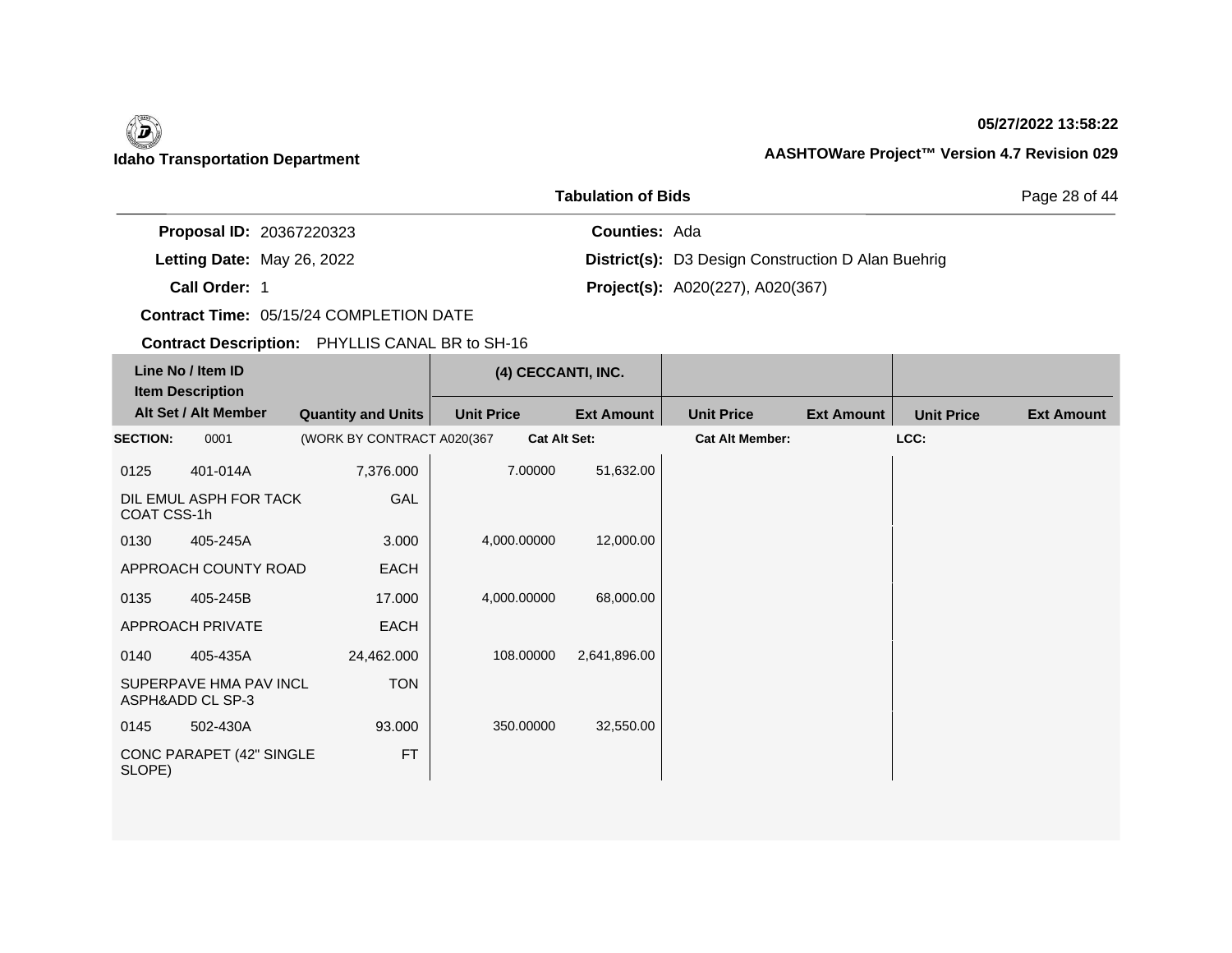### **05/27/2022 13:58:22**

Page 29 of 44

|                                 | <b>Tabulation of Bids</b>                                 |
|---------------------------------|-----------------------------------------------------------|
| <b>Proposal ID: 20367220323</b> | <b>Counties: Ada</b>                                      |
| Letting Date: May 26, 2022      | <b>District(s):</b> D3 Design Construction D Alan Buehrig |
| Call Order: 1                   | <b>Project(s):</b> A020(227), A020(367)                   |

**Contract Time:** 05/15/24 COMPLETION DATE

| Line No / Item ID<br><b>Item Description</b> |                                                     |                            | (4) CECCANTI, INC. |                     |                        |                   |                   |                   |
|----------------------------------------------|-----------------------------------------------------|----------------------------|--------------------|---------------------|------------------------|-------------------|-------------------|-------------------|
|                                              | Alt Set / Alt Member                                | <b>Quantity and Units</b>  | <b>Unit Price</b>  | <b>Ext Amount</b>   | <b>Unit Price</b>      | <b>Ext Amount</b> | <b>Unit Price</b> | <b>Ext Amount</b> |
| <b>SECTION:</b>                              | 0001                                                | (WORK BY CONTRACT A020(367 |                    | <b>Cat Alt Set:</b> | <b>Cat Alt Member:</b> |                   | LCC:              |                   |
| 0150                                         | 502-465A                                            | 2,185.500                  | 960.00000          | 2,098,080.00        |                        |                   |                   |                   |
| <b>DEEP</b>                                  | PRESTR SLAB 48" WIDE X 21"                          | <b>FT</b>                  |                    |                     |                        |                   |                   |                   |
| 0155                                         | 504-035A                                            | 131.000                    | 500.00000          | 65,500.00           |                        |                   |                   |                   |
| <b>RAILING</b>                               | PEDESTRIAN / BICYCLE                                | <b>FT</b>                  |                    |                     |                        |                   |                   |                   |
| 0160                                         | 507-005A                                            | 188.000                    | 200.00000          | 37,600.00           |                        |                   |                   |                   |
|                                              | <b>BRIDGE BEARINGS PLAIN</b><br>(Size___ ) 1/2x16x6 | EA                         |                    |                     |                        |                   |                   |                   |
| 0165                                         | 551-005A                                            | 949.400                    | 100.00000          | 94,940.00           |                        |                   |                   |                   |
| <b>OVERLAY</b>                               | PREPARED & PLACED PPC                               | SY                         |                    |                     |                        |                   |                   |                   |
| 0170                                         | 551-010A                                            | 23.100                     | 3,700.00000        | 85,470.00           |                        |                   |                   |                   |
|                                              | PPC OVERLAY MATERIAL                                | <b>CY</b>                  |                    |                     |                        |                   |                   |                   |
|                                              |                                                     |                            |                    |                     |                        |                   |                   |                   |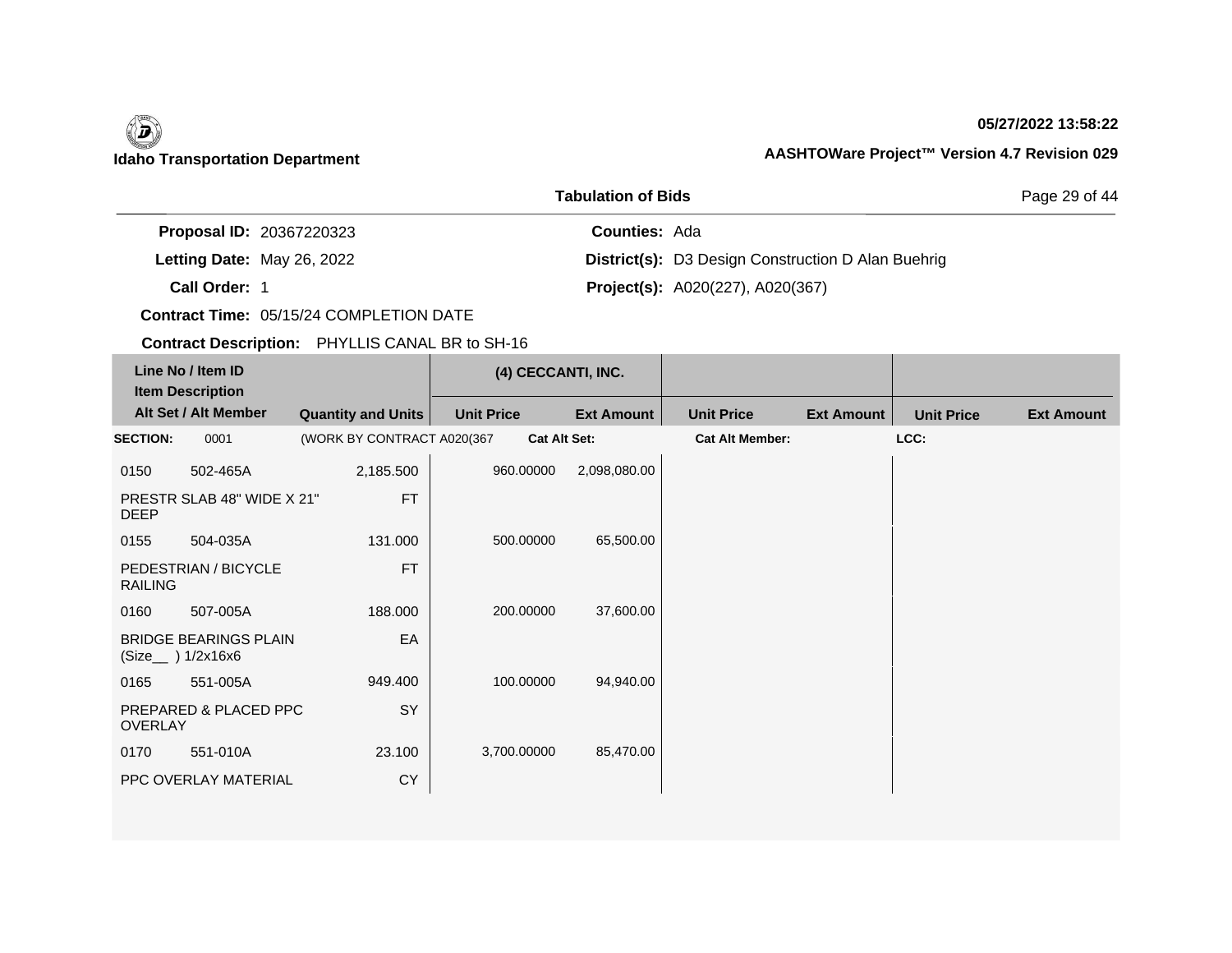### **05/27/2022 13:58:22**

Page 30 of 44

| <b>Proposal ID: 20367220323</b> | <b>Counties: Ada</b>                                      |  |
|---------------------------------|-----------------------------------------------------------|--|
| Letting Date: May 26, 2022      | <b>District(s):</b> D3 Design Construction D Alan Buehrig |  |
| Call Order: 1                   | <b>Project(s):</b> A020(227), A020(367)                   |  |

**Tabulation of Bids**

**Contract Time:** 05/15/24 COMPLETION DATE

| Line No / Item ID<br><b>Item Description</b> |                          |                            | (4) CECCANTI, INC.  |                   |                        |                   |                   |                   |
|----------------------------------------------|--------------------------|----------------------------|---------------------|-------------------|------------------------|-------------------|-------------------|-------------------|
|                                              | Alt Set / Alt Member     | <b>Quantity and Units</b>  | <b>Unit Price</b>   | <b>Ext Amount</b> | <b>Unit Price</b>      | <b>Ext Amount</b> | <b>Unit Price</b> | <b>Ext Amount</b> |
| <b>SECTION:</b>                              | 0001                     | (WORK BY CONTRACT A020(367 | <b>Cat Alt Set:</b> |                   | <b>Cat Alt Member:</b> |                   | LCC:              |                   |
| 0175                                         | 584-005A                 | (1.000)                    | 230,000.00000       | 230,000.00        |                        |                   |                   |                   |
|                                              | <b>TEMPORARY SHORING</b> | <b>LS</b>                  |                     |                   |                        |                   |                   |                   |
| 0180                                         | 586-005A                 | (1.000)                    | 10,200.00000        | 10,200.00         |                        |                   |                   |                   |
|                                              | UTILITY CONDUIT          | L S                        |                     |                   |                        |                   |                   |                   |
| 0185                                         | 602-045A                 | 20.000                     | 400.00000           | 8,000.00          |                        |                   |                   |                   |
| 24" PIPE CULV                                |                          | <b>FT</b>                  |                     |                   |                        |                   |                   |                   |
| 0190                                         | 604-025A                 | 533.000                    | 70.00000            | 37,310.00         |                        |                   |                   |                   |
| 12" IRR PIPE                                 |                          | <b>FT</b>                  |                     |                   |                        |                   |                   |                   |
| 0195                                         | 604-045A                 | 963.000                    | 170.00000           | 163,710.00        |                        |                   |                   |                   |
| 24" IRR PIPE                                 |                          | <b>FT</b>                  |                     |                   |                        |                   |                   |                   |
| 0200                                         | 604-075A                 | 632.000                    | 400.00000           | 252,800.00        |                        |                   |                   |                   |
| 42" IRR PIPE                                 |                          | <b>FT</b>                  |                     |                   |                        |                   |                   |                   |
|                                              |                          |                            |                     |                   |                        |                   |                   |                   |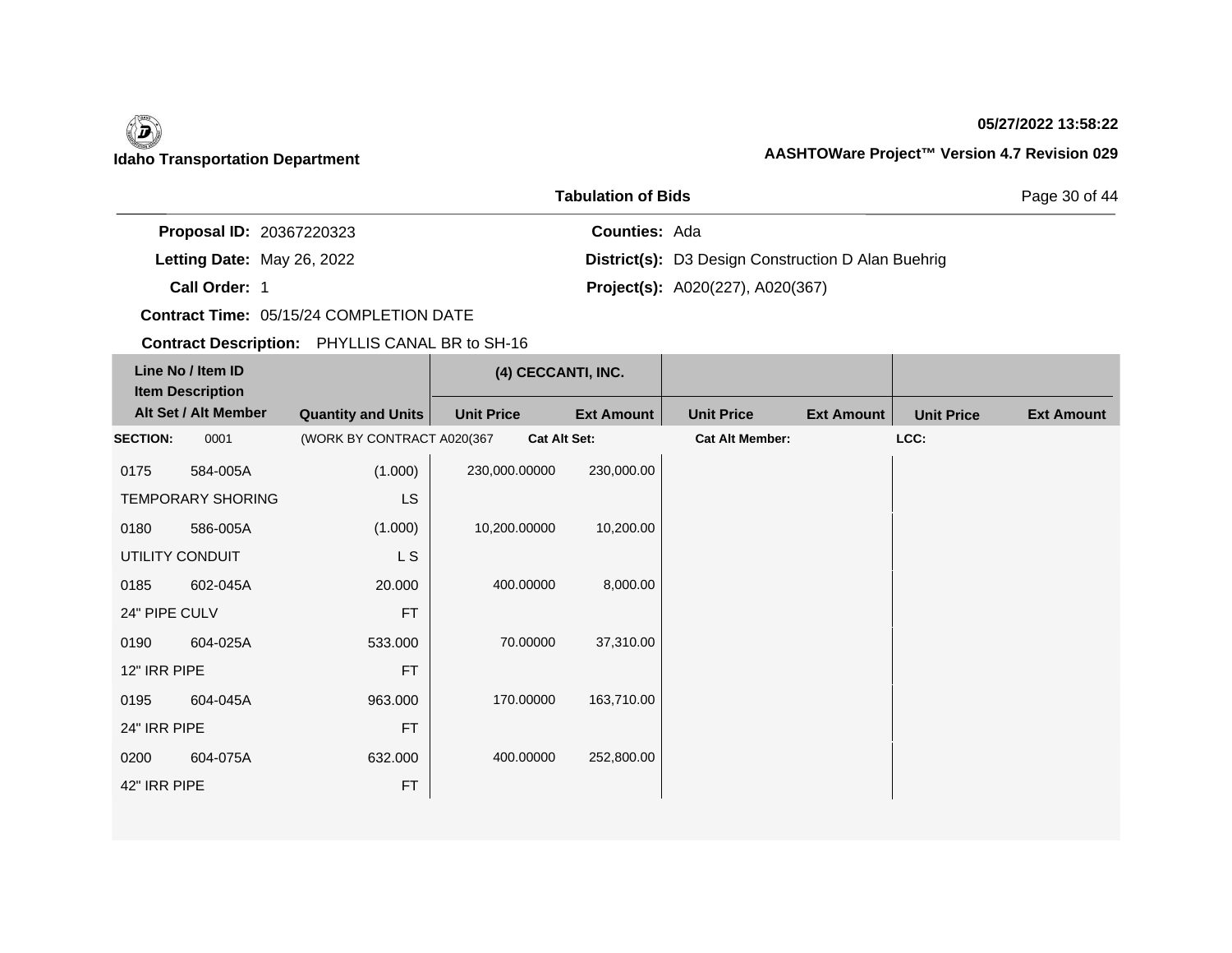### **05/27/2022 13:58:22**

Page 31 of 44

|                                 | <b>Tabulation of Bids</b>                                 |
|---------------------------------|-----------------------------------------------------------|
| <b>Proposal ID: 20367220323</b> | <b>Counties: Ada</b>                                      |
| Letting Date: May 26, 2022      | <b>District(s):</b> D3 Design Construction D Alan Buehrig |
| Call Order: 1                   | <b>Project(s):</b> A020(227), A020(367)                   |

**Contract Time:** 05/15/24 COMPLETION DATE

| Line No / Item ID<br><b>Item Description</b> |                            |                            |                   | (4) CECCANTI, INC.  |                        |                   |                   |                   |
|----------------------------------------------|----------------------------|----------------------------|-------------------|---------------------|------------------------|-------------------|-------------------|-------------------|
|                                              | Alt Set / Alt Member       | <b>Quantity and Units</b>  | <b>Unit Price</b> | <b>Ext Amount</b>   | <b>Unit Price</b>      | <b>Ext Amount</b> | <b>Unit Price</b> | <b>Ext Amount</b> |
| <b>SECTION:</b>                              | 0001                       | (WORK BY CONTRACT A020(367 |                   | <b>Cat Alt Set:</b> | <b>Cat Alt Member:</b> |                   | LCC:              |                   |
| 0205                                         | 609-025A                   | 5.000                      | 3,000.00000       | 15,000.00           |                        |                   |                   |                   |
| <b>BOX</b>                                   | MINOR STR 5 X 5 IRRIGATION | EACH                       |                   |                     |                        |                   |                   |                   |
| 0210                                         | 609-025B                   | 5.000                      | 3,000.00000       | 15,000.00           |                        |                   |                   |                   |
| <b>BOX</b>                                   | MINOR STR 4 X 4 IRRIGATION | <b>EACH</b>                |                   |                     |                        |                   |                   |                   |
| 0215                                         | 609-025C                   | 2.000                      | 4,000.00000       | 8,000.00            |                        |                   |                   |                   |
| <b>BOX</b>                                   | MINOR STR 6 X 6 IRRIGATION | EACH                       |                   |                     |                        |                   |                   |                   |
| 0220                                         | 609-025D                   | 1.000                      | 4,000.00000       | 4,000.00            |                        |                   |                   |                   |
| <b>BOX</b>                                   | MINOR STR 7 X 7 IRRIGATION | <b>EACH</b>                |                   |                     |                        |                   |                   |                   |
| 0225                                         | 609-025E                   | 2.000                      | 2,000.00000       | 4,000.00            |                        |                   |                   |                   |
|                                              | <b>MINOR STR HEADWALL</b>  | EACH                       |                   |                     |                        |                   |                   |                   |
|                                              |                            |                            |                   |                     |                        |                   |                   |                   |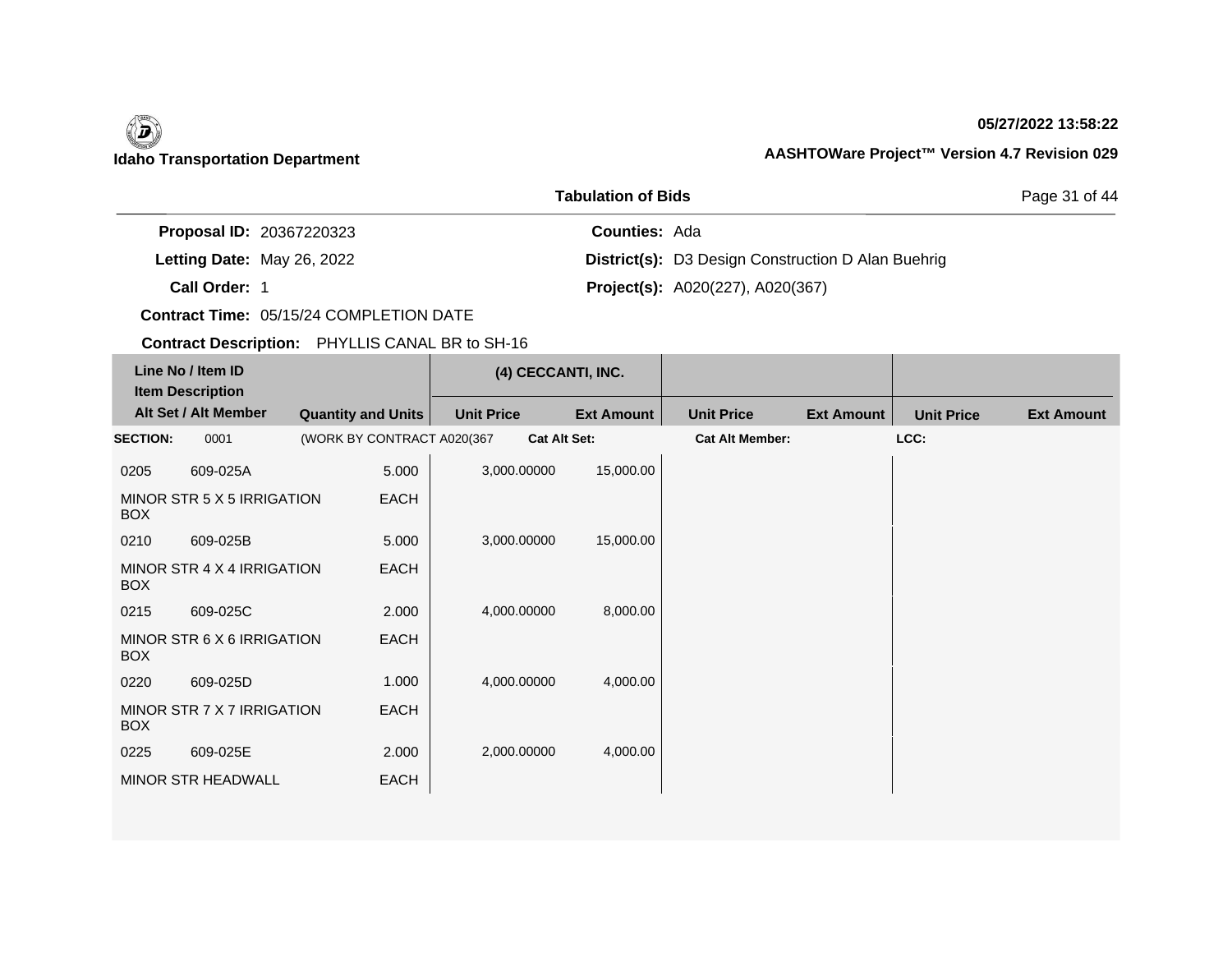### **05/27/2022 13:58:22**

Page 32 of 44

|                            | <b>Proposal ID: 20367220323</b> | <b>Counties: Ada</b> |                                                           |
|----------------------------|---------------------------------|----------------------|-----------------------------------------------------------|
| Letting Date: May 26, 2022 |                                 |                      | <b>District(s):</b> D3 Design Construction D Alan Buehrig |
| Call Order: 1              |                                 |                      | <b>Project(s):</b> A020(227), A020(367)                   |

**Tabulation of Bids**

**Contract Time:** 05/15/24 COMPLETION DATE

| Line No / Item ID<br><b>Item Description</b> |                                  |                            | (4) CECCANTI, INC. |                     |                   |                        |                   |                   |                   |
|----------------------------------------------|----------------------------------|----------------------------|--------------------|---------------------|-------------------|------------------------|-------------------|-------------------|-------------------|
|                                              | Alt Set / Alt Member             | <b>Quantity and Units</b>  | <b>Unit Price</b>  |                     | <b>Ext Amount</b> | <b>Unit Price</b>      | <b>Ext Amount</b> | <b>Unit Price</b> | <b>Ext Amount</b> |
| <b>SECTION:</b>                              | 0001                             | (WORK BY CONTRACT A020(367 |                    | <b>Cat Alt Set:</b> |                   | <b>Cat Alt Member:</b> |                   | LCC:              |                   |
| 0230                                         | 610-005A                         | 649.000                    |                    | 34.00000            | 22,066.00         |                        |                   |                   |                   |
| FENCE A TYPE 3                               |                                  | <b>FT</b>                  |                    |                     |                   |                        |                   |                   |                   |
| 0235                                         | 614-015A                         | 5,277.000                  |                    | 45.00000            | 237,465.00        |                        |                   |                   |                   |
| <b>SIDEWALK</b>                              |                                  | SY                         |                    |                     |                   |                        |                   |                   |                   |
| 0240                                         | 616-010A                         | 91.320                     |                    | 32.00000            | 2,922.24          |                        |                   |                   |                   |
| SIGNS TY B                                   |                                  | <b>SF</b>                  |                    |                     |                   |                        |                   |                   |                   |
| 0245                                         | 616-020A                         | 22.500                     |                    | 45.00000            | 1,012.50          |                        |                   |                   |                   |
| SIGNS TY E                                   |                                  | <b>SF</b>                  |                    |                     |                   |                        |                   |                   |                   |
| 0250                                         | 616-035A                         | 37.900                     |                    | 30.00000            | 1,137.00          |                        |                   |                   |                   |
| ANGLES                                       | <b>SIGN BRACKETS &amp; BRACE</b> | <b>LB</b>                  |                    |                     |                   |                        |                   |                   |                   |
| 0255                                         | 616-050A                         | 473.110                    |                    | 3.00000             | 1,419.33          |                        |                   |                   |                   |
|                                              | BRKAWY STL SIGN POST TY E        | LB                         |                    |                     |                   |                        |                   |                   |                   |
|                                              |                                  |                            |                    |                     |                   |                        |                   |                   |                   |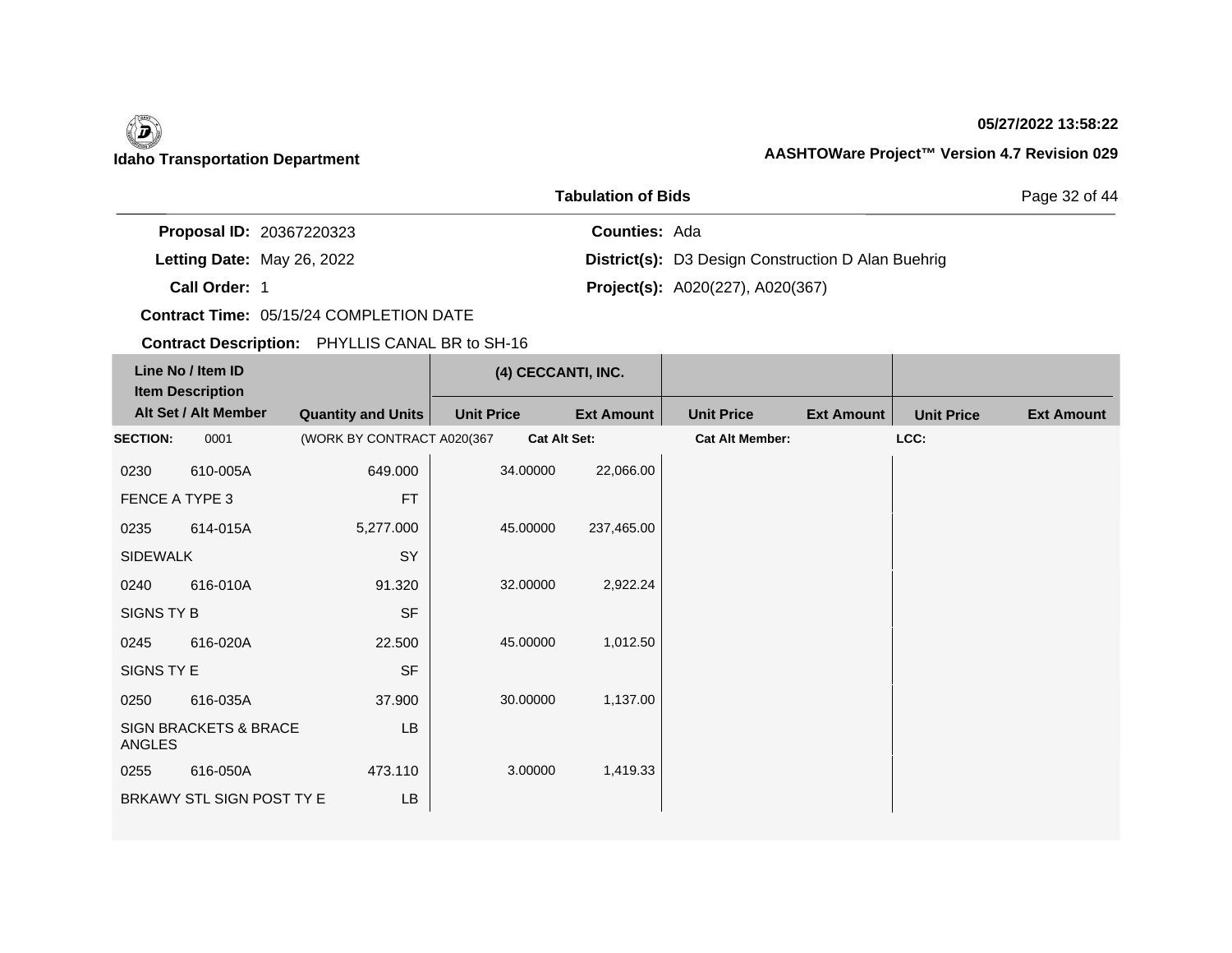### **05/27/2022 13:58:22**

Page 33 of 44

|                            | <b>Proposal ID: 20367220323</b> | <b>Counties: Ada</b> |                                                           |
|----------------------------|---------------------------------|----------------------|-----------------------------------------------------------|
| Letting Date: May 26, 2022 |                                 |                      | <b>District(s):</b> D3 Design Construction D Alan Buehrig |
| Call Order: 1              |                                 |                      | <b>Project(s):</b> A020(227), A020(367)                   |

**Tabulation of Bids**

**Contract Time:** 05/15/24 COMPLETION DATE

| Line No / Item ID<br><b>Item Description</b> |                            |                            | (4) CECCANTI, INC. |                   |                        |                   |                   |                   |
|----------------------------------------------|----------------------------|----------------------------|--------------------|-------------------|------------------------|-------------------|-------------------|-------------------|
|                                              | Alt Set / Alt Member       | <b>Quantity and Units</b>  | <b>Unit Price</b>  | <b>Ext Amount</b> | <b>Unit Price</b>      | <b>Ext Amount</b> | <b>Unit Price</b> | <b>Ext Amount</b> |
| <b>SECTION:</b>                              | 0001                       | (WORK BY CONTRACT A020(367 | Cat Alt Set:       |                   | <b>Cat Alt Member:</b> |                   | LCC:              |                   |
| 0260                                         | 616-055A                   | 0.404                      | 12,000.00000       | 4,848.00          |                        |                   |                   |                   |
| TY D                                         | BRKAWY WOOD SIGN POST      | <b>MFBM</b>                |                    |                   |                        |                   |                   |                   |
| 0265                                         | 616-080A                   | 22.000                     | 150.00000          | 3,300.00          |                        |                   |                   |                   |
|                                              | <b>REINSTALL SIGNS</b>     | EACH                       |                    |                   |                        |                   |                   |                   |
| 0270                                         | 617-005A                   | 52.000                     | 30.00000           | 1,560.00          |                        |                   |                   |                   |
|                                              | DELINEATOR TY 1 (FLEXIBLE) | EACH                       |                    |                   |                        |                   |                   |                   |
| 0275                                         | 617-045A                   | 138.000                    | 30.00000           | 4,140.00          |                        |                   |                   |                   |
|                                              | <b>DELINEATOR TY 9</b>     | EACH                       |                    |                   |                        |                   |                   |                   |
| 0280                                         | 617-055A                   | 3.000                      | 250.00000          | 750.00            |                        |                   |                   |                   |
| MILEPOST TY 2                                |                            | <b>EACH</b>                |                    |                   |                        |                   |                   |                   |
| 0285                                         | 618-025A                   | 2.000                      | 1,200.00000        | 2,400.00          |                        |                   |                   |                   |
|                                              | <b>STREET MONUMENT</b>     | EACH                       |                    |                   |                        |                   |                   |                   |
|                                              |                            |                            |                    |                   |                        |                   |                   |                   |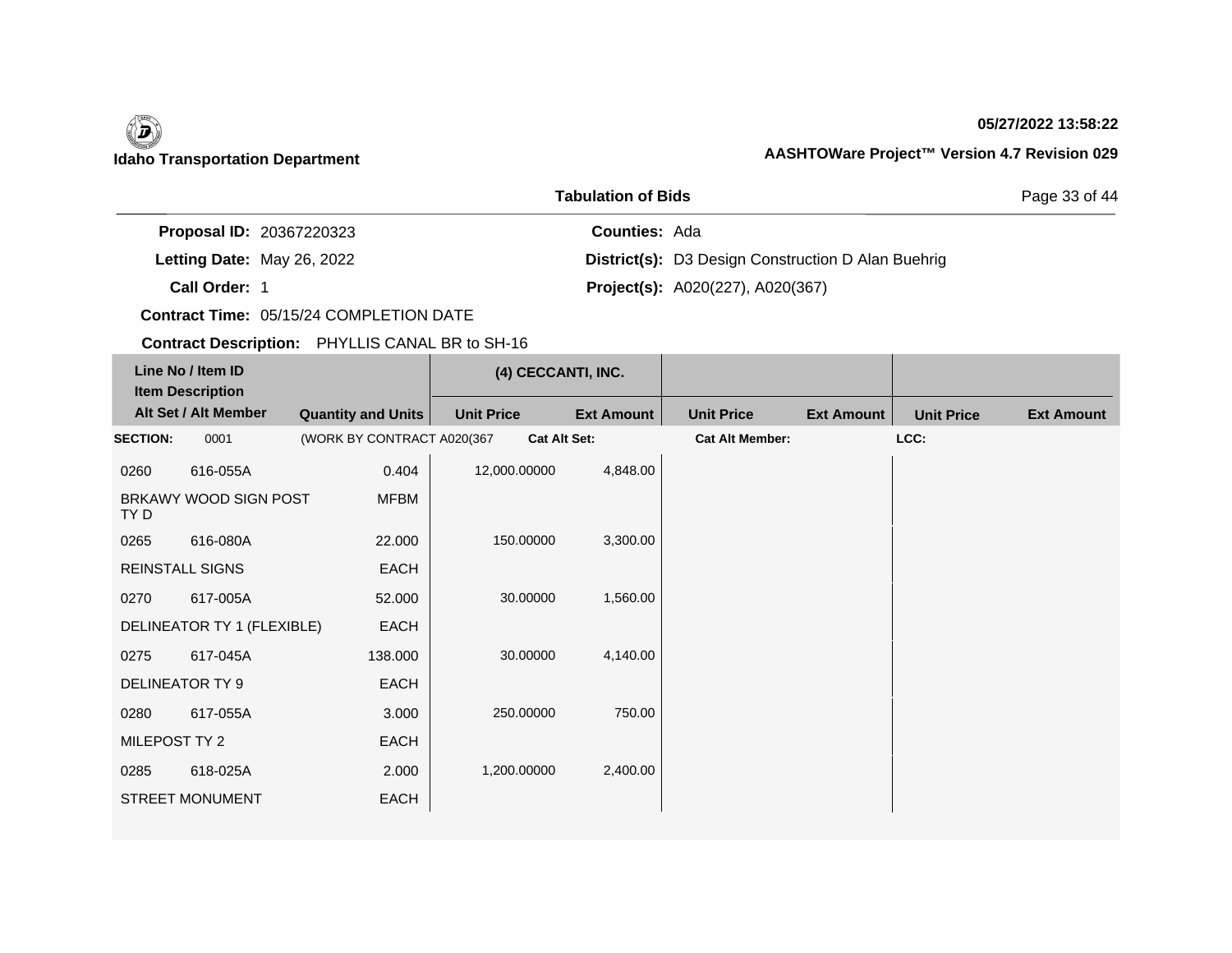### **05/27/2022 13:58:22**

Page 34 of 44

|               | <b>Proposal ID: 20367220323</b> | <b>Counties: Ada</b> |                                                           |
|---------------|---------------------------------|----------------------|-----------------------------------------------------------|
|               | Letting Date: May 26, 2022      |                      | <b>District(s):</b> D3 Design Construction D Alan Buehrig |
| Call Order: 1 |                                 |                      | <b>Project(s):</b> A020(227), A020(367)                   |

**Tabulation of Bids**

**Contract Time:** 05/15/24 COMPLETION DATE

| Line No / Item ID<br><b>Item Description</b> |                                                  |                            | (4) CECCANTI, INC.  |                   |                        |                   |                   |                   |
|----------------------------------------------|--------------------------------------------------|----------------------------|---------------------|-------------------|------------------------|-------------------|-------------------|-------------------|
|                                              | Alt Set / Alt Member                             | <b>Quantity and Units</b>  | <b>Unit Price</b>   | <b>Ext Amount</b> | <b>Unit Price</b>      | <b>Ext Amount</b> | <b>Unit Price</b> | <b>Ext Amount</b> |
| <b>SECTION:</b>                              | 0001                                             | (WORK BY CONTRACT A020(367 | <b>Cat Alt Set:</b> |                   | <b>Cat Alt Member:</b> |                   | LCC:              |                   |
| 0290                                         | 621-010A                                         | 11.820                     | 4,000.00000         | 47,280.00         |                        |                   |                   |                   |
| <b>SEEDING</b>                               |                                                  | ACRE                       |                     |                   |                        |                   |                   |                   |
| 0295                                         | 626-010A                                         | 3,279.000                  | 18.00000            | 59,022.00         |                        |                   |                   |                   |
|                                              | <b>TEMPORARY TRAFFIC</b><br>CONTROL SIGNS TYPE B | <b>SF</b>                  |                     |                   |                        |                   |                   |                   |
| 0300                                         | 626-040A                                         | 8.000                      | 200.00000           | 1,600.00          |                        |                   |                   |                   |
| <b>BARRICADE TY3</b>                         |                                                  | EACH                       |                     |                   |                        |                   |                   |                   |
| 0305                                         | 626-050A                                         | 100.000                    | 40.00000            | 4,000.00          |                        |                   |                   |                   |
| <b>DRUMS</b>                                 |                                                  | EACH                       |                     |                   |                        |                   |                   |                   |
| 0310                                         | 626-076B                                         | 4.000                      | 35.00000            | 140.00            |                        |                   |                   |                   |
|                                              | ARROW BOARD TY C                                 | <b>DAY</b>                 |                     |                   |                        |                   |                   |                   |
| 0315                                         | 626-092A                                         | 100.000                    | 3.00000             | 300.00            |                        |                   |                   |                   |
| <b>MARKING TAPE</b>                          | <b>TEMPORARY PAVEMENT</b>                        | <b>FT</b>                  |                     |                   |                        |                   |                   |                   |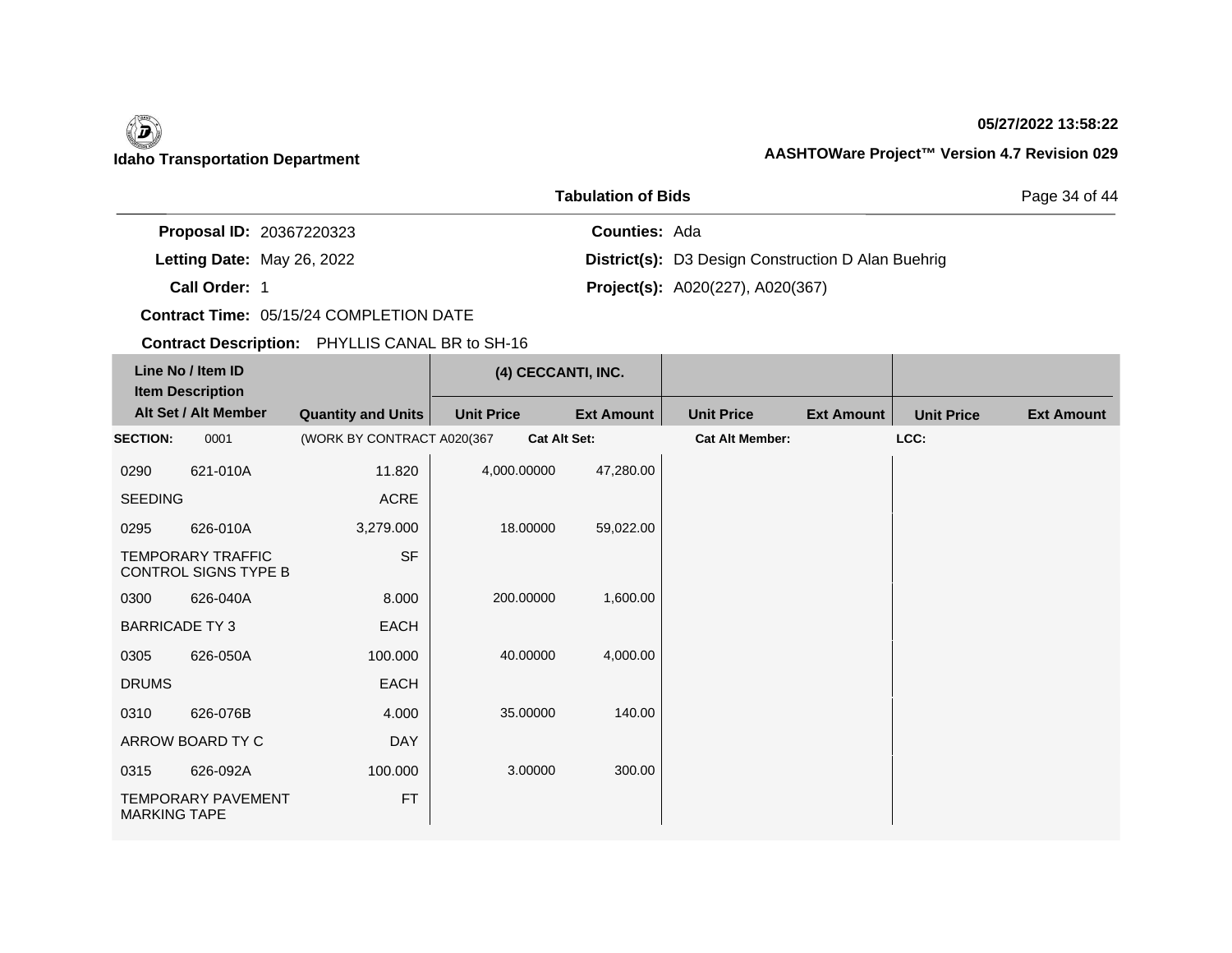### **05/27/2022 13:58:22**

Page 35 of 44

| <b>Proposal ID: 20367220323</b> | <b>Counties: Ada</b>                                      |
|---------------------------------|-----------------------------------------------------------|
| Letting Date: May 26, 2022      | <b>District(s):</b> D3 Design Construction D Alan Buehrig |
| Call Order: 1                   | <b>Project(s):</b> A020(227), A020(367)                   |

**Tabulation of Bids**

**Contract Time:** 05/15/24 COMPLETION DATE

| Line No / Item ID<br><b>Item Description</b> |                                                   | (4) CECCANTI, INC.         |                     |                   |                        |                   |                   |                   |
|----------------------------------------------|---------------------------------------------------|----------------------------|---------------------|-------------------|------------------------|-------------------|-------------------|-------------------|
|                                              | Alt Set / Alt Member                              | <b>Quantity and Units</b>  | <b>Unit Price</b>   | <b>Ext Amount</b> | <b>Unit Price</b>      | <b>Ext Amount</b> | <b>Unit Price</b> | <b>Ext Amount</b> |
| <b>SECTION:</b>                              | 0001                                              | (WORK BY CONTRACT A020(367 | <b>Cat Alt Set:</b> |                   | <b>Cat Alt Member:</b> |                   | LCC:              |                   |
| 0320                                         | 626-093A                                          | 70,904.000                 | 0.20000             | 14,180.80         |                        |                   |                   |                   |
| <b>WATERBORNE</b>                            | <b>TEMP PAV MARKING -</b>                         | <b>FT</b>                  |                     |                   |                        |                   |                   |                   |
| 0325                                         | 626-100B                                          | 5,000.000                  | 1.00000             | 5,000.00          |                        |                   |                   |                   |
| <b>CONT ITEMS</b>                            | <b>MISC TEMPORARY TRAF</b>                        | CA                         |                     |                   |                        |                   |                   |                   |
| 0330                                         | 626-105A                                          | 1,000.000                  | 42.00000            | 42,000.00         |                        |                   |                   |                   |
|                                              | TRAF CNTL MAINTENANCE                             | HR                         |                     |                   |                        |                   |                   |                   |
| 0335                                         | 626-112B                                          | 26.000                     | 100.00000           | 2,600.00          |                        |                   |                   |                   |
| <b>FLOOD LIGHTS</b>                          |                                                   | <b>DAY</b>                 |                     |                   |                        |                   |                   |                   |
| 0340                                         | 626-115C                                          | (1.000)                    | 16,000.00000        | 16,000.00         |                        |                   |                   |                   |
|                                              | PORTABLE CHANGEABLE<br><b>MESSAGE SIGN (PCMS)</b> | L S                        |                     |                   |                        |                   |                   |                   |
| 0345                                         | 626-116A                                          | 6,290.000                  | 30.00000            | 188,700.00        |                        |                   |                   |                   |
|                                              | TEMP CONCRETE BARRIER                             | <b>FT</b>                  |                     |                   |                        |                   |                   |                   |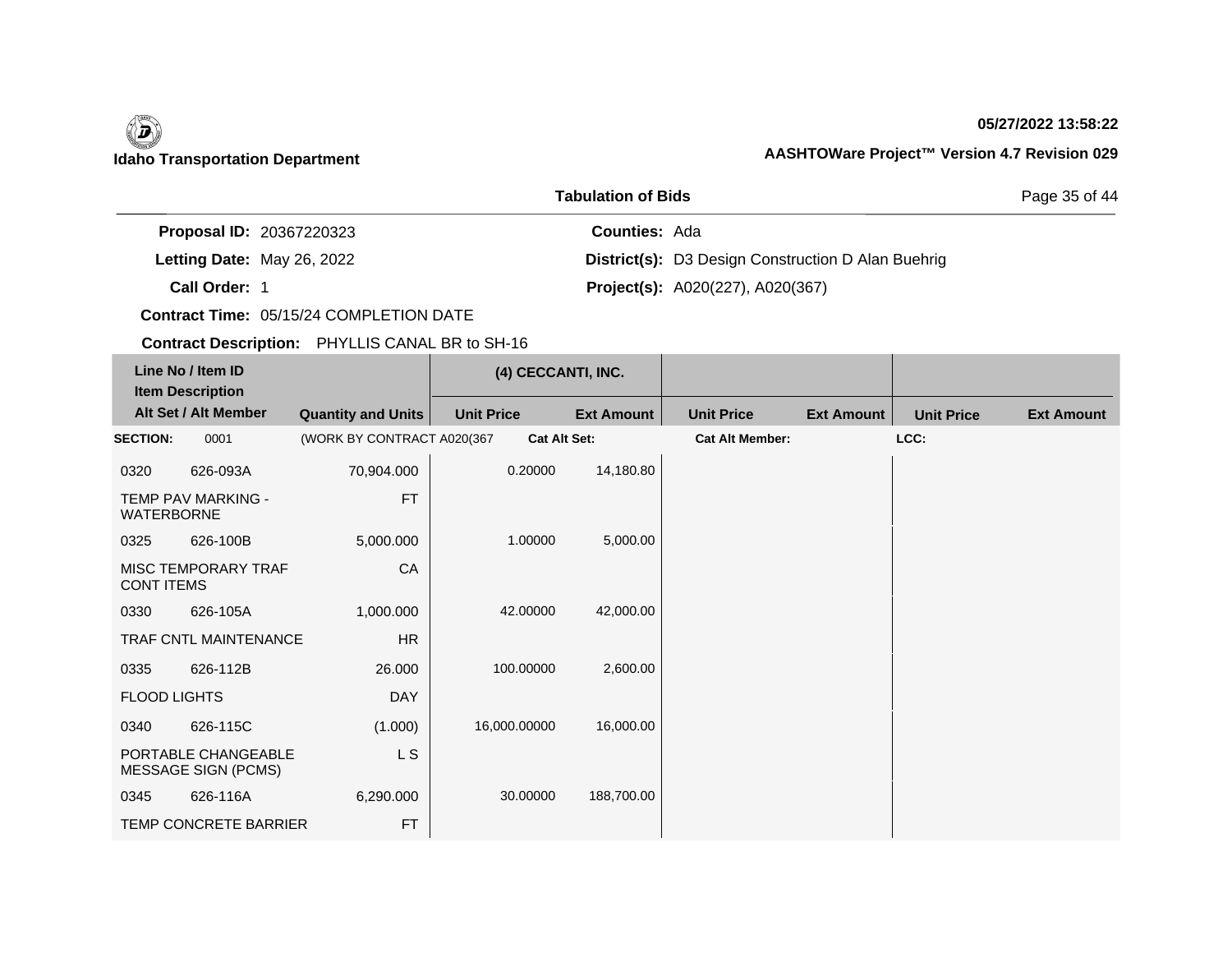### **05/27/2022 13:58:22**

Page 36 of 44

|                                 | , 898668888888       |                                                           |
|---------------------------------|----------------------|-----------------------------------------------------------|
| <b>Proposal ID: 20367220323</b> | <b>Counties: Ada</b> |                                                           |
| Letting Date: May 26, 2022      |                      | <b>District(s):</b> D3 Design Construction D Alan Buehrig |
| Call Order: 1                   |                      | <b>Project(s):</b> A020(227), A020(367)                   |

**Tabulation of Bids**

**Contract Time:** 05/15/24 COMPLETION DATE

| Line No / Item ID<br><b>Item Description</b> |                                   |                            | (4) CECCANTI, INC.  |                   |                        |                   |                   |                   |
|----------------------------------------------|-----------------------------------|----------------------------|---------------------|-------------------|------------------------|-------------------|-------------------|-------------------|
|                                              | Alt Set / Alt Member              | <b>Quantity and Units</b>  | <b>Unit Price</b>   | <b>Ext Amount</b> | <b>Unit Price</b>      | <b>Ext Amount</b> | <b>Unit Price</b> | <b>Ext Amount</b> |
| <b>SECTION:</b>                              | 0001                              | (WORK BY CONTRACT A020(367 | <b>Cat Alt Set:</b> |                   | <b>Cat Alt Member:</b> |                   | LCC:              |                   |
| 0350                                         | 626-117A                          | 5,460.000                  | 4.00000             | 21,840.00         |                        |                   |                   |                   |
| <b>BARRIER</b>                               | <b>R&amp;R TEMP CONCRETE</b>      | <b>FT</b>                  |                     |                   |                        |                   |                   |                   |
| 0355                                         | 626-118A                          | 18.000                     | 4,000.00000         | 72,000.00         |                        |                   |                   |                   |
|                                              | <b>TEMP CRASH CUSHION</b>         | EACH                       |                     |                   |                        |                   |                   |                   |
| 0360                                         | 626-119A                          | 2.000                      | 30,000.00000        | 60,000.00         |                        |                   |                   |                   |
|                                              | <b>TRUCK ATTENTUATOR</b>          | EACH                       |                     |                   |                        |                   |                   |                   |
| 0365                                         | 626-120A                          | 658.000                    | 42,00000            | 27,636.00         |                        |                   |                   |                   |
|                                              | <b>FLAGGER CONTROL</b>            | <b>HR</b>                  |                     |                   |                        |                   |                   |                   |
| 0370                                         | 626-121A                          | 6.000                      | 1,000.00000         | 6,000.00          |                        |                   |                   |                   |
|                                              | <b>R&amp;R TEMP CRASH CUSHION</b> | EACH                       |                     |                   |                        |                   |                   |                   |
| 0375                                         | 626-135A                          | 185,000                    | 16.00000            | 2,960.00          |                        |                   |                   |                   |
| <b>MARKERS</b>                               | <b>WEIGHTED BASE TUBULAR</b>      | <b>EACH</b>                |                     |                   |                        |                   |                   |                   |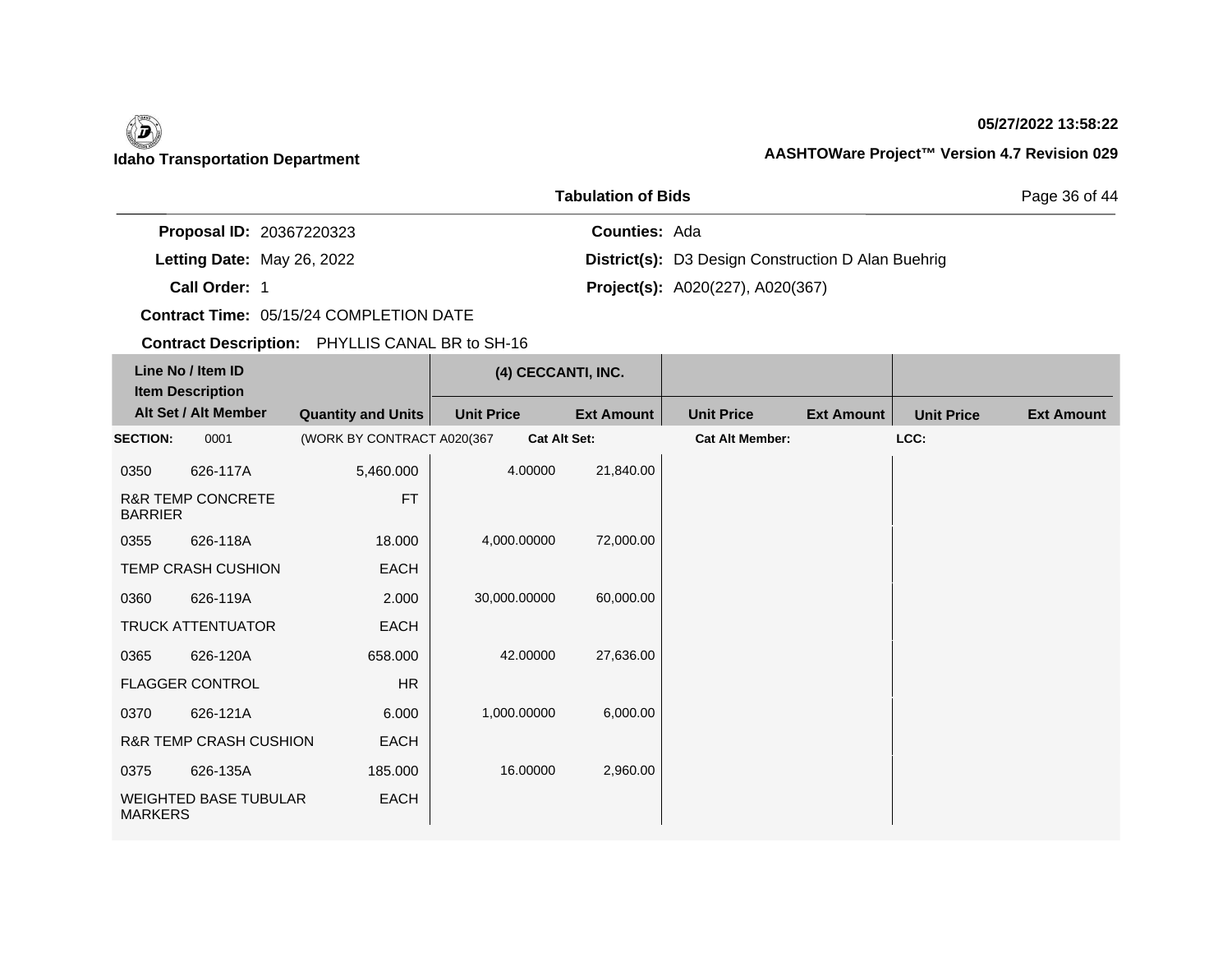### **05/27/2022 13:58:22**

Page 37 of 44

|                                 | , 89966966                                                |
|---------------------------------|-----------------------------------------------------------|
| <b>Proposal ID: 20367220323</b> | <b>Counties: Ada</b>                                      |
| Letting Date: May 26, 2022      | <b>District(s):</b> D3 Design Construction D Alan Buehrig |
| Call Order: 1                   | <b>Project(s):</b> A020(227), A020(367)                   |

**Tabulation of Bids**

**Contract Time:** 05/15/24 COMPLETION DATE

| Line No / Item ID<br><b>Item Description</b> |                                                    |                            | (4) CECCANTI, INC. |                     |                        |                   |                   |                   |
|----------------------------------------------|----------------------------------------------------|----------------------------|--------------------|---------------------|------------------------|-------------------|-------------------|-------------------|
|                                              | Alt Set / Alt Member                               | <b>Quantity and Units</b>  | <b>Unit Price</b>  | <b>Ext Amount</b>   | <b>Unit Price</b>      | <b>Ext Amount</b> | <b>Unit Price</b> | <b>Ext Amount</b> |
| <b>SECTION:</b>                              | 0001                                               | (WORK BY CONTRACT A020(367 |                    | <b>Cat Alt Set:</b> | <b>Cat Alt Member:</b> |                   | LCC:              |                   |
| 0380                                         | 630-020A                                           | 1,188.000                  | 2.00000            | 2,376.00            |                        |                   |                   |                   |
|                                              | PAV MKG - WATERBORNE                               | <b>SF</b>                  |                    |                     |                        |                   |                   |                   |
| 0385                                         | 630-020B                                           | 1,362.000                  | 8.00000            | 10,896.00           |                        |                   |                   |                   |
|                                              | <b>PAV MKG - PREFORMED</b><br><b>THERMOPLASTIC</b> | <b>SF</b>                  |                    |                     |                        |                   |                   |                   |
| 0390                                         | 630-025A                                           | 112,336.000                | 0.10000            | 11,233.60           |                        |                   |                   |                   |
| <b>WATERBORNE</b>                            | <b>LONGITUDINAL PAV MKG-</b>                       | <b>FT</b>                  |                    |                     |                        |                   |                   |                   |
| 0395                                         | 634-005A                                           | 1.000                      | 800.00000          | 800.00              |                        |                   |                   |                   |
| <b>MAILBOX</b>                               |                                                    | <b>EACH</b>                |                    |                     |                        |                   |                   |                   |
| 0400                                         | 640-015A                                           | 8,920.000                  | 1.00000            | 8,920.00            |                        |                   |                   |                   |
| <b>GEOTEXTILE</b>                            | SUBGRADE SEPARATION                                | SY                         |                    |                     |                        |                   |                   |                   |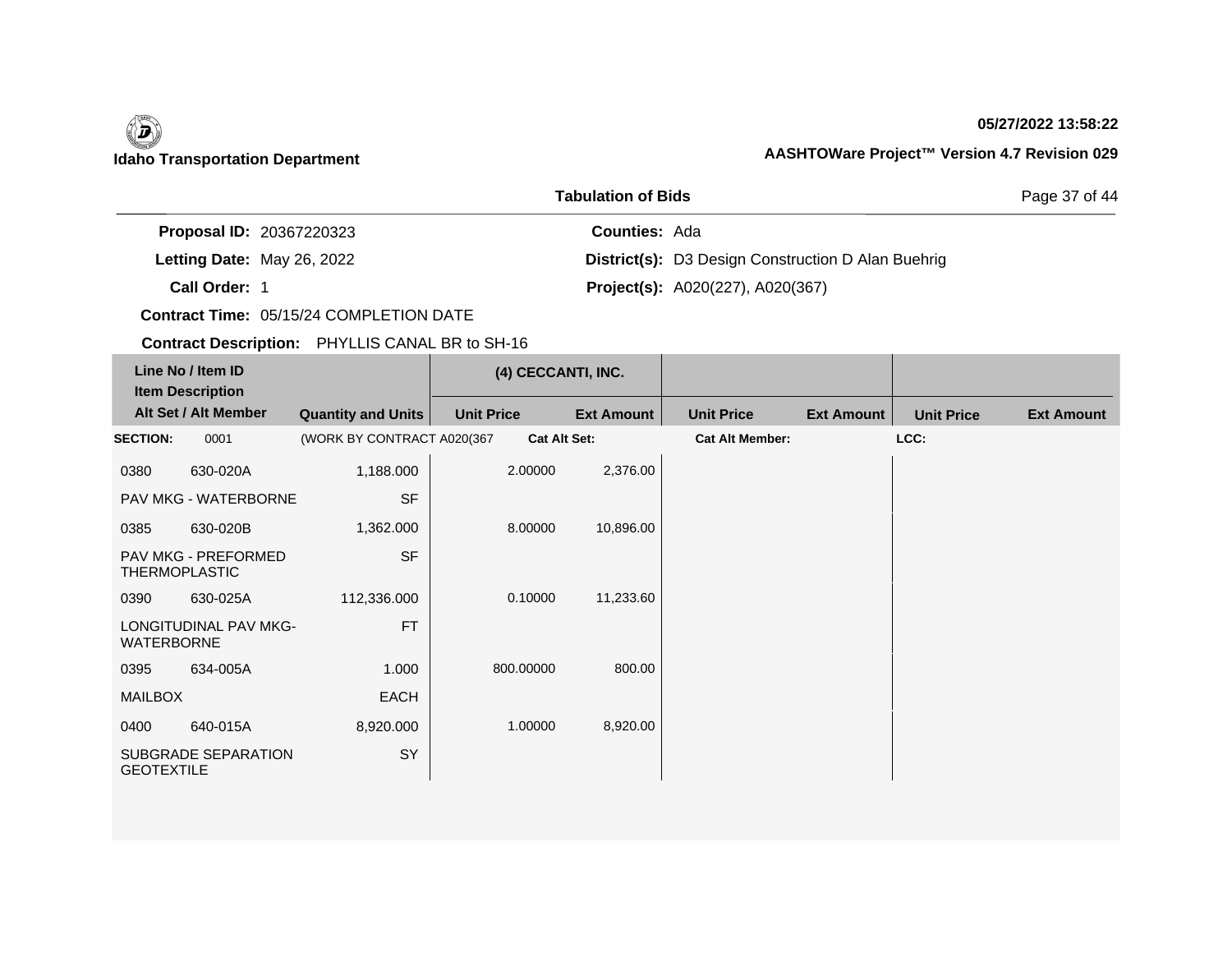### **05/27/2022 13:58:22**

Page 38 of 44

|                                 | <b>Tabulation of Bids</b>                                 |
|---------------------------------|-----------------------------------------------------------|
| <b>Proposal ID: 20367220323</b> | <b>Counties: Ada</b>                                      |
| Letting Date: May 26, 2022      | <b>District(s):</b> D3 Design Construction D Alan Buehrig |
| Call Order: 1                   | <b>Project(s):</b> A020(227), A020(367)                   |

**Contract Time:** 05/15/24 COMPLETION DATE

| Line No / Item ID<br><b>Item Description</b> |                                                          |                            | (4) CECCANTI, INC.  |                   |                        |                   |                   |                   |
|----------------------------------------------|----------------------------------------------------------|----------------------------|---------------------|-------------------|------------------------|-------------------|-------------------|-------------------|
|                                              | Alt Set / Alt Member                                     | <b>Quantity and Units</b>  | <b>Unit Price</b>   | <b>Ext Amount</b> | <b>Unit Price</b>      | <b>Ext Amount</b> | <b>Unit Price</b> | <b>Ext Amount</b> |
| <b>SECTION:</b>                              | 0001                                                     | (WORK BY CONTRACT A020(367 | <b>Cat Alt Set:</b> |                   | <b>Cat Alt Member:</b> |                   | LCC:              |                   |
| 0405                                         | 640-015A                                                 | 70,000.000                 | 1.00000             | 70,000.00         |                        |                   |                   |                   |
|                                              | <b>SUBGRADE SEPARATION</b><br><b>GEOTEXTILE TYPE III</b> | SY                         |                     |                   |                        |                   |                   |                   |
| 0410                                         | 656-005A                                                 | (1.000)                    | 250,000.00000       | 250,000.00        |                        |                   |                   |                   |
|                                              | TRAF SIGNAL INSTALLATION                                 | LS                         |                     |                   |                        |                   |                   |                   |
| 0415                                         | 675-005A                                                 | (1.000)                    | 210,000.00000       | 210,000.00        |                        |                   |                   |                   |
| <b>SURVEY</b>                                |                                                          | <b>LS</b>                  |                     |                   |                        |                   |                   |                   |
| 0420                                         | 675-010A                                                 | 5,000.000                  | 1.00000             | 5,000.00          |                        |                   |                   |                   |
|                                              | DIRECTED SURVEYING<br>OFFICE COMPUTATIONS                | CA                         |                     |                   |                        |                   |                   |                   |
| 0425                                         | 675-015A                                                 | 5,000.000                  | 1.00000             | 5,000.00          |                        |                   |                   |                   |
|                                              | DIRECTED SURVEYING CREW                                  | CA                         |                     |                   |                        |                   |                   |                   |
| 0430                                         | 677-005A                                                 | (1.000)                    | 8,000.00000         | 8,000.00          |                        |                   |                   |                   |
|                                              | <b>RECORD DRAWINGS</b>                                   | L S                        |                     |                   |                        |                   |                   |                   |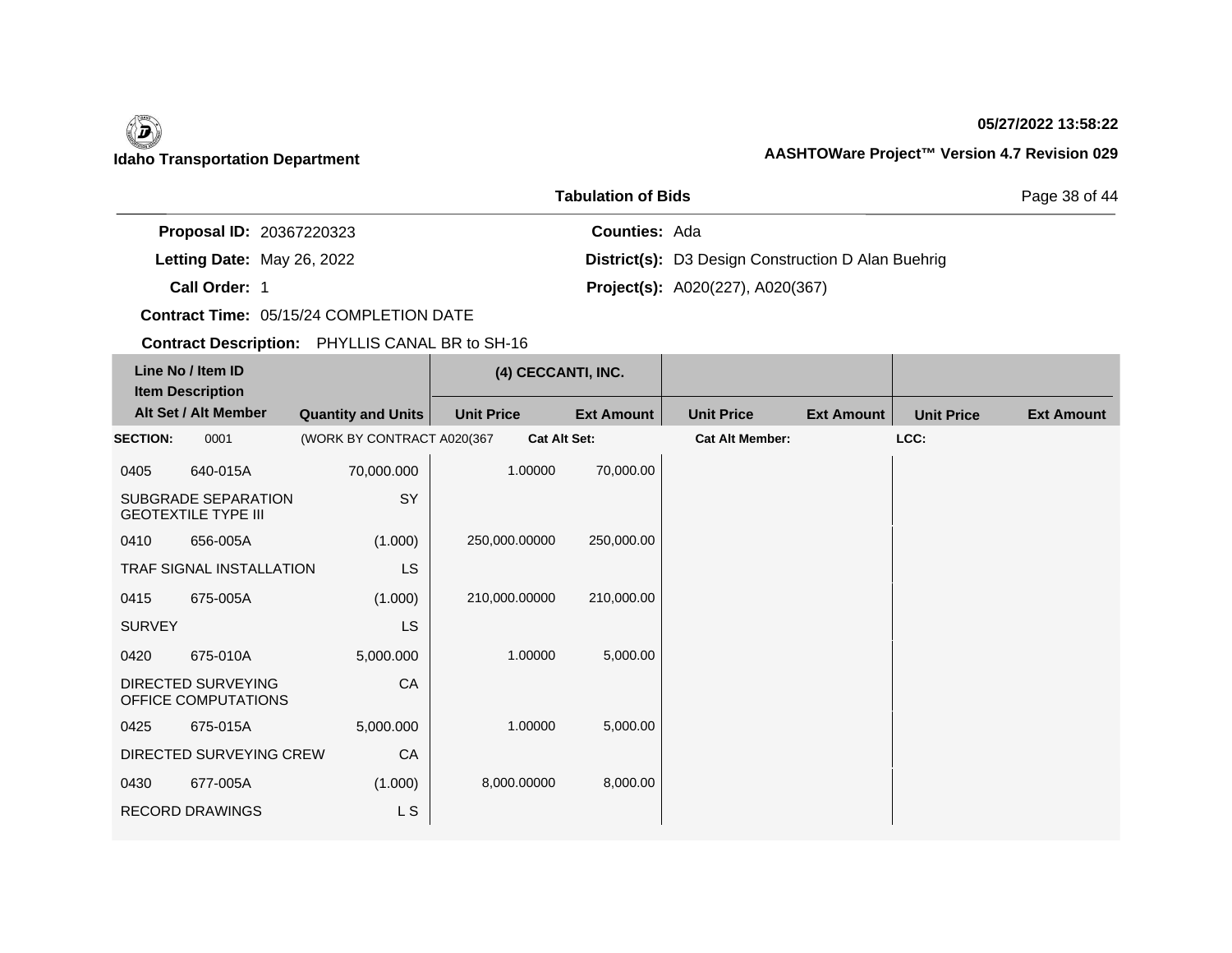### **05/27/2022 13:58:22**

Page 39 of 44

### **Idaho Transportation Department AASHTOWare Project™ Version 4.7 Revision 029**

|                                 | <b>Tabulation of Bids</b>                                 |
|---------------------------------|-----------------------------------------------------------|
| <b>Proposal ID: 20367220323</b> | <b>Counties: Ada</b>                                      |
| Letting Date: May 26, 2022      | <b>District(s):</b> D3 Design Construction D Alan Buehrig |
| Call Order: 1                   | <b>Project(s):</b> A020(227), A020(367)                   |

**Contract Time:** 05/15/24 COMPLETION DATE

| Line No / Item ID<br><b>Item Description</b> |                                           |                            | (4) CECCANTI, INC. |                     |                        |                   |                   |                   |
|----------------------------------------------|-------------------------------------------|----------------------------|--------------------|---------------------|------------------------|-------------------|-------------------|-------------------|
|                                              | Alt Set / Alt Member                      | <b>Quantity and Units</b>  | <b>Unit Price</b>  | <b>Ext Amount</b>   | <b>Unit Price</b>      | <b>Ext Amount</b> | <b>Unit Price</b> | <b>Ext Amount</b> |
| <b>SECTION:</b>                              | 0001                                      | (WORK BY CONTRACT A020(367 |                    | <b>Cat Alt Set:</b> | <b>Cat Alt Member:</b> |                   | LCC:              |                   |
| 0435                                         | S501-30A                                  | 421.000                    | 2,400.00000        | 1,010,400.00        |                        |                   |                   |                   |
| <b>FOOTING</b>                               | SP BRIDGE PRECAST                         | <b>FT</b>                  |                    |                     |                        |                   |                   |                   |
| 0440                                         | S501-30B                                  | 426.000                    | 2,400.00000        | 1,022,400.00        |                        |                   |                   |                   |
|                                              | <b>SP BRIDGE PRECAST</b><br>ABUTMENT STEM | <b>FT</b>                  |                    |                     |                        |                   |                   |                   |
| 0445                                         | S501-40A                                  | 14.380                     | 15,000.00000       | 215,700.00          |                        |                   |                   |                   |
|                                              | SP BRIDGE UHPC                            | CY                         |                    |                     |                        |                   |                   |                   |
| 0450                                         | S501-95A                                  | 2,697.000                  | 75.00000           | 202,275.00          |                        |                   |                   |                   |
| <b>GEOSYNTHETIC</b>                          | REINFORCED ABUT BACKFILL                  | <b>CY</b>                  |                    |                     |                        |                   |                   |                   |
| 0455                                         | S656-10A                                  | (1.000)                    | 65,000.00000       | 65,000.00           |                        |                   |                   |                   |
| MULTIPLE APPROACH VIDEO<br>DETECTION SYSTEM  |                                           | LS                         |                    |                     |                        |                   |                   |                   |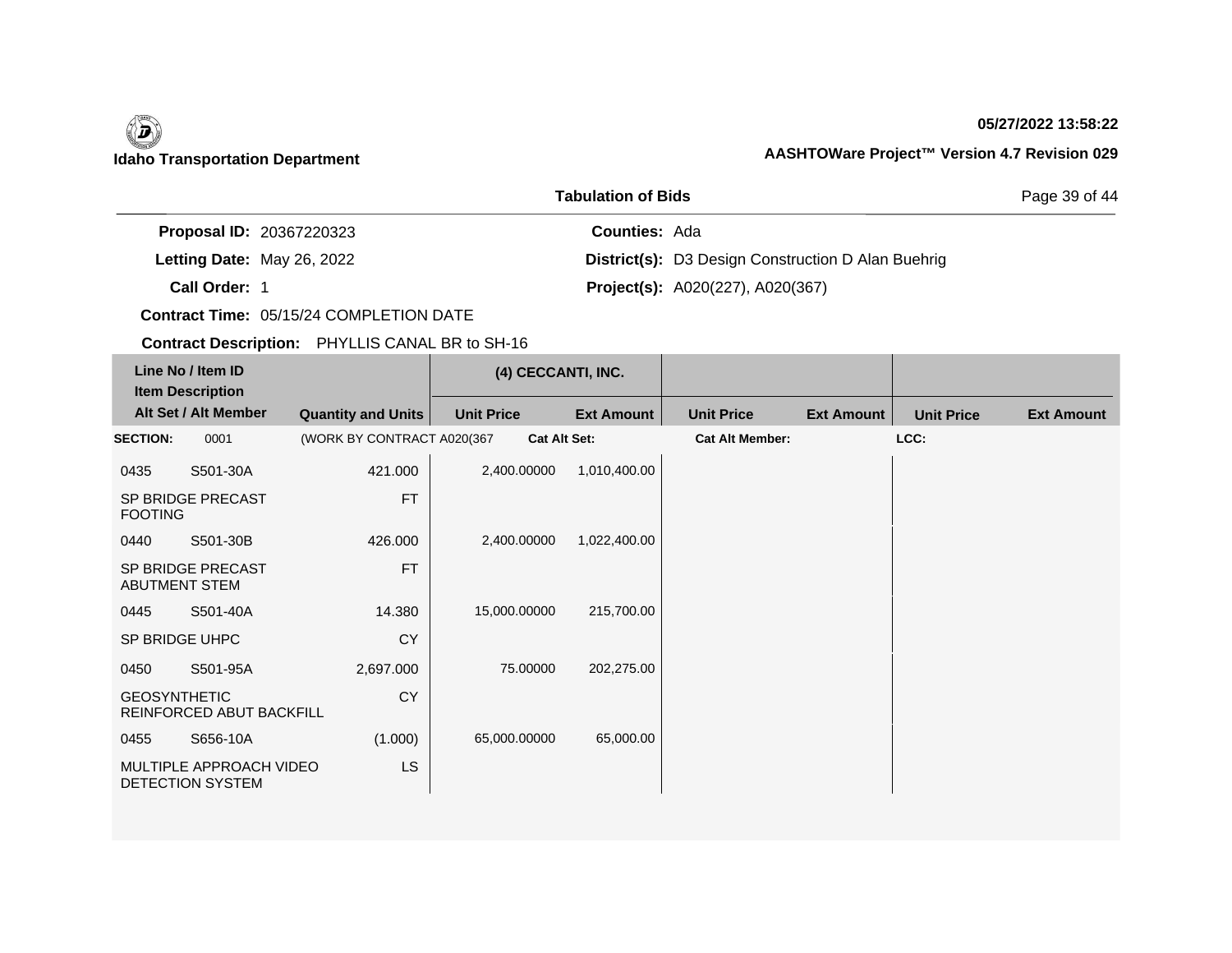### **05/27/2022 13:58:22**

Page 40 of 44

| <b>Proposal ID: 20367220323</b> | <b>Counties: Ada</b>                                      |
|---------------------------------|-----------------------------------------------------------|
| Letting Date: May 26, 2022      | <b>District(s):</b> D3 Design Construction D Alan Buehrig |
| Call Order: 1                   | <b>Project(s):</b> A020(227), A020(367)                   |

**Tabulation of Bids**

**Contract Time:** 05/15/24 COMPLETION DATE

| Line No / Item ID<br><b>Item Description</b> |                                                    |                            | (4) CECCANTI, INC. |                     |                        |                   |                   |                   |
|----------------------------------------------|----------------------------------------------------|----------------------------|--------------------|---------------------|------------------------|-------------------|-------------------|-------------------|
|                                              | Alt Set / Alt Member                               | <b>Quantity and Units</b>  | <b>Unit Price</b>  | <b>Ext Amount</b>   | <b>Unit Price</b>      | <b>Ext Amount</b> | <b>Unit Price</b> | <b>Ext Amount</b> |
| <b>SECTION:</b>                              | 0001                                               | (WORK BY CONTRACT A020(367 |                    | <b>Cat Alt Set:</b> | <b>Cat Alt Member:</b> |                   | LCC:              |                   |
| 0460                                         | S656-15A                                           | (1.000)                    | 65,000.00000       | 65,000.00           |                        |                   |                   |                   |
|                                              | MULTIPLE APPROACH RADAR<br><b>DETECTION SYSTEM</b> | LS.                        |                    |                     |                        |                   |                   |                   |
| 0465                                         | S901-05A                                           | 3.000                      | 4,000.00000        | 12,000.00           |                        |                   |                   |                   |
|                                              | SP ABANDON WELL                                    | <b>EACH</b>                |                    |                     |                        |                   |                   |                   |
| 0470                                         | S901-05B                                           | 5.000                      | 25,000.00000       | 125,000.00          |                        |                   |                   |                   |
| <b>SITE CLEANUP</b>                          | SP BUILDING REMOVAL &                              | <b>EACH</b>                |                    |                     |                        |                   |                   |                   |
| 0475                                         | S901-05C                                           | 3.000                      | 300.00000          | 900.00              |                        |                   |                   |                   |
|                                              | SP ADA TRUNCATED DOMES                             | EACH                       |                    |                     |                        |                   |                   |                   |
| 0480                                         | S901-05D                                           | 18.000                     | 105.00000          | 1,890.00            |                        |                   |                   |                   |
| <b>INST TY E</b>                             | SP BRKAWY STL SIGN POST                            | <b>EACH</b>                |                    |                     |                        |                   |                   |                   |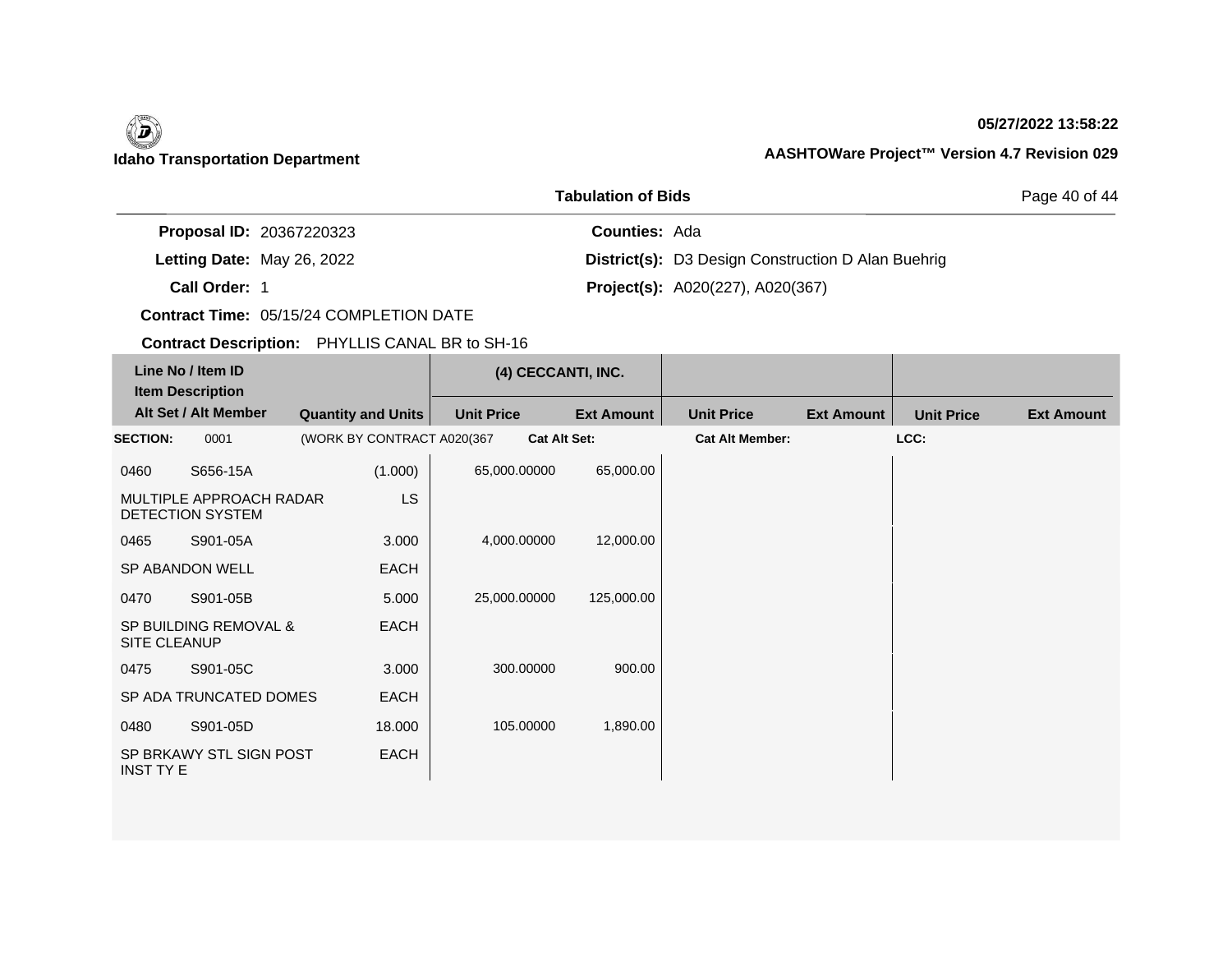### **05/27/2022 13:58:22**

Page 41 of 44

| <b>Proposal ID: 20367220323</b> | <b>Counties: Ada</b> |                                                           |
|---------------------------------|----------------------|-----------------------------------------------------------|
| Letting Date: May 26, 2022      |                      | <b>District(s):</b> D3 Design Construction D Alan Buehrig |
| Call Order: 1                   |                      | <b>Project(s):</b> A020(227), A020(367)                   |

**Tabulation of Bids**

**Contract Time:** 05/15/24 COMPLETION DATE

| Line No / Item ID<br><b>Item Description</b> |                                                      |                            | (4) CECCANTI, INC.  |                   |                        |                   |                   |                   |
|----------------------------------------------|------------------------------------------------------|----------------------------|---------------------|-------------------|------------------------|-------------------|-------------------|-------------------|
|                                              | Alt Set / Alt Member                                 | <b>Quantity and Units</b>  | <b>Unit Price</b>   | <b>Ext Amount</b> | <b>Unit Price</b>      | <b>Ext Amount</b> | <b>Unit Price</b> | <b>Ext Amount</b> |
| <b>SECTION:</b>                              | 0001                                                 | (WORK BY CONTRACT A020(367 | <b>Cat Alt Set:</b> |                   | <b>Cat Alt Member:</b> |                   | LCC:              |                   |
| 0485                                         | S901-06A                                             | 16.000                     | 2,000.00000         | 32,000.00         |                        |                   |                   |                   |
|                                              | SP INSTALL TYPE S-45T/ADA<br>WITH RISER JUNCTION BOX | <b>EACH</b>                |                     |                   |                        |                   |                   |                   |
| 0490                                         | S901-06B                                             | 12.000                     | 200.00000           | 2,400.00          |                        |                   |                   |                   |
|                                              | SP TERMINATE FIBER                                   | <b>EACH</b>                |                     |                   |                        |                   |                   |                   |
| 0495                                         | S901-06C                                             | 1.000                      | 500.00000           | 500.00            |                        |                   |                   |                   |
| SP 24 POSITION                               | <b>TERMINATION PANEL</b>                             | <b>EACH</b>                |                     |                   |                        |                   |                   |                   |
| 0500                                         | S901-06D                                             | 12.000                     | 40.00000            | 480.00            |                        |                   |                   |                   |
|                                              | SP TEST FIBER OPTIC CABLE                            | <b>EACH</b>                |                     |                   |                        |                   |                   |                   |
| 0505                                         | S901-06E                                             | 1.000                      | 4,000.00000         | 4,000.00          |                        |                   |                   |                   |
|                                              | SP INSTALL SPLICE VAULT                              | <b>EACH</b>                |                     |                   |                        |                   |                   |                   |
| 0510                                         | S904-05A                                             | (1.000)                    | 50,000.00000        | 50,000.00         |                        |                   |                   |                   |
| SP FIELD OFFICE                              |                                                      | LS                         |                     |                   |                        |                   |                   |                   |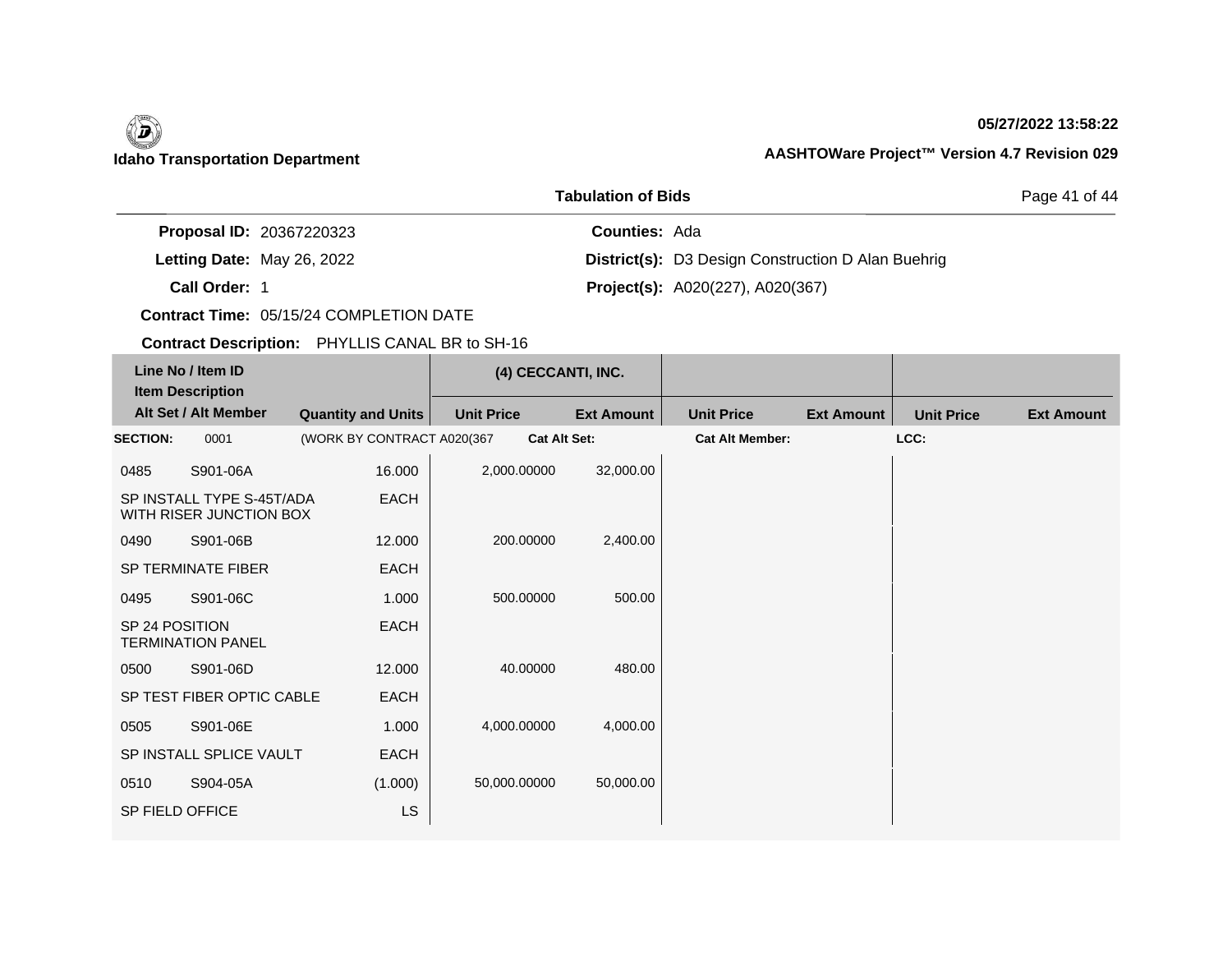### **05/27/2022 13:58:22**

Page 42 of 44

| <b>Proposal ID: 20367220323</b> | <b>Counties: Ada</b>                                      |
|---------------------------------|-----------------------------------------------------------|
| Letting Date: May 26, 2022      | <b>District(s):</b> D3 Design Construction D Alan Buehrig |
| Call Order: 1                   | <b>Project(s):</b> $A020(227)$ , $A020(367)$              |

**Tabulation of Bids**

**Contract Time:** 05/15/24 COMPLETION DATE

| Line No / Item ID<br><b>Item Description</b><br>Alt Set / Alt Member |                                                      |                            | (4) CECCANTI, INC. |                     |                        |                   |                   |                   |
|----------------------------------------------------------------------|------------------------------------------------------|----------------------------|--------------------|---------------------|------------------------|-------------------|-------------------|-------------------|
|                                                                      |                                                      | <b>Quantity and Units</b>  | <b>Unit Price</b>  | <b>Ext Amount</b>   | <b>Unit Price</b>      | <b>Ext Amount</b> | <b>Unit Price</b> | <b>Ext Amount</b> |
| <b>SECTION:</b>                                                      | 0001                                                 | (WORK BY CONTRACT A020(367 |                    | <b>Cat Alt Set:</b> | <b>Cat Alt Member:</b> |                   | LCC:              |                   |
| 0515                                                                 | S904-05B                                             | (1.000)                    | 20,000.00000       | 20,000.00           |                        |                   |                   |                   |
|                                                                      | SP REMOVE & RESET RADAR<br><b>TYPE ATR EQUIPMENT</b> | <b>LS</b>                  |                    |                     |                        |                   |                   |                   |
| 0520                                                                 | S904-05C                                             | (1.000)                    | 60,000.00000       | 60,000.00           |                        |                   |                   |                   |
| <b>LS</b><br>SP RADAR TYPE AUTOMATIC<br><b>TRAFFIC RECORDERS</b>     |                                                      |                            |                    |                     |                        |                   |                   |                   |
| 0525                                                                 | S904-06A                                             | (1.000)                    | 20,000.00000       | 20,000.00           |                        |                   |                   |                   |
| <b>SYSTEM</b>                                                        | SP PRE-EMPT DETECTION                                | <b>LS</b>                  |                    |                     |                        |                   |                   |                   |
| 0530                                                                 | S904-06B                                             | (1.000)                    | 100,000.00000      | 100,000.00          |                        |                   |                   |                   |
| <b>SIGNAL</b>                                                        | SP TEMPORARY TRAFFIC                                 | <b>LS</b>                  |                    |                     |                        |                   |                   |                   |
| 0535                                                                 | S911-05A                                             | 614.000                    | 100.00000          | 61,400.00           |                        |                   |                   |                   |
| FT<br>SP CONCRETE DITCH                                              |                                                      |                            |                    |                     |                        |                   |                   |                   |
|                                                                      |                                                      |                            |                    |                     |                        |                   |                   |                   |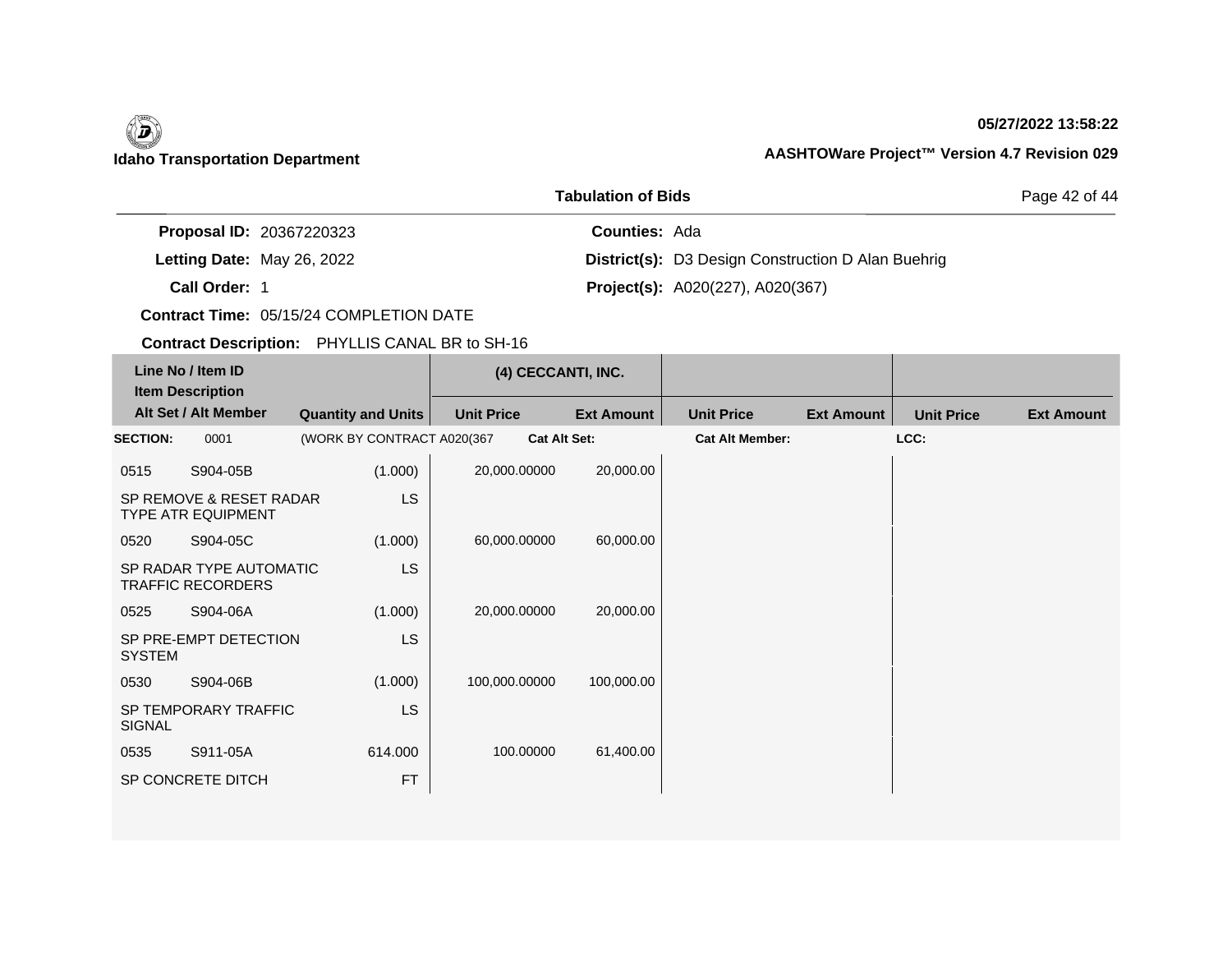### **05/27/2022 13:58:22**

Page 43 of 44

| <b>Tabulation of Bids</b>       |  |                      |                                                           |
|---------------------------------|--|----------------------|-----------------------------------------------------------|
| <b>Proposal ID: 20367220323</b> |  | <b>Counties: Ada</b> |                                                           |
| Letting Date: May 26, 2022      |  |                      | <b>District(s):</b> D3 Design Construction D Alan Buehrig |
| Call Order: 1                   |  |                      | <b>Project(s):</b> A020(227), A020(367)                   |

**Contract Time:** 05/15/24 COMPLETION DATE

| Line No / Item ID<br><b>Item Description</b><br>Alt Set / Alt Member |          |                            | (4) CECCANTI, INC.  |                   |                        |                   |                   |                   |
|----------------------------------------------------------------------|----------|----------------------------|---------------------|-------------------|------------------------|-------------------|-------------------|-------------------|
|                                                                      |          | <b>Quantity and Units</b>  | <b>Unit Price</b>   | <b>Ext Amount</b> | <b>Unit Price</b>      | <b>Ext Amount</b> | <b>Unit Price</b> | <b>Ext Amount</b> |
| <b>SECTION:</b>                                                      | 0001     | (WORK BY CONTRACT A020(367 | <b>Cat Alt Set:</b> |                   | <b>Cat Alt Member:</b> |                   | LCC:              |                   |
| 0540                                                                 | S911-06A | 5,556.000                  | 4.00000             | 22,224.00         |                        |                   |                   |                   |
| <b>FT</b><br>SP INSTALL 12-FIBER CABLE                               |          |                            |                     |                   |                        |                   |                   |                   |
| 0545                                                                 | S911-06B | 6,244.000                  | 25.00000            | 156,100.00        |                        |                   |                   |                   |
| <b>FT</b><br>SP INSTALL 2-2" CONDUIT                                 |          |                            |                     |                   |                        |                   |                   |                   |
| 0550                                                                 | S915-05A | 231.600                    | 3.00000             | 694.80            |                        |                   |                   |                   |
| <b>SP TEMPORARY SPECIAL</b><br><b>PAVEMENT MARKINGS</b>              |          | <b>SF</b>                  |                     |                   |                        |                   |                   |                   |
| 0555                                                                 | Z629-05A | (1.000)                    | 2,300,000.00000     | 2,300,000.00      |                        |                   |                   |                   |
| <b>MOBILIZATION</b><br>LS                                            |          |                            |                     |                   |                        |                   |                   |                   |
| <b>Section Totals:</b>                                               |          | \$16,692,193.37            |                     |                   |                        |                   |                   |                   |
| Life Cycle Costs:                                                    |          |                            |                     |                   |                        |                   |                   |                   |
| <b>Section Total with LCC:</b>                                       |          |                            |                     | \$16,692,193.37   |                        |                   |                   |                   |
| <b>Contract Item Totals</b>                                          |          |                            | \$16,692,193.37     |                   |                        |                   |                   |                   |
| <b>Contract Time Totals</b>                                          |          |                            |                     |                   |                        |                   |                   |                   |